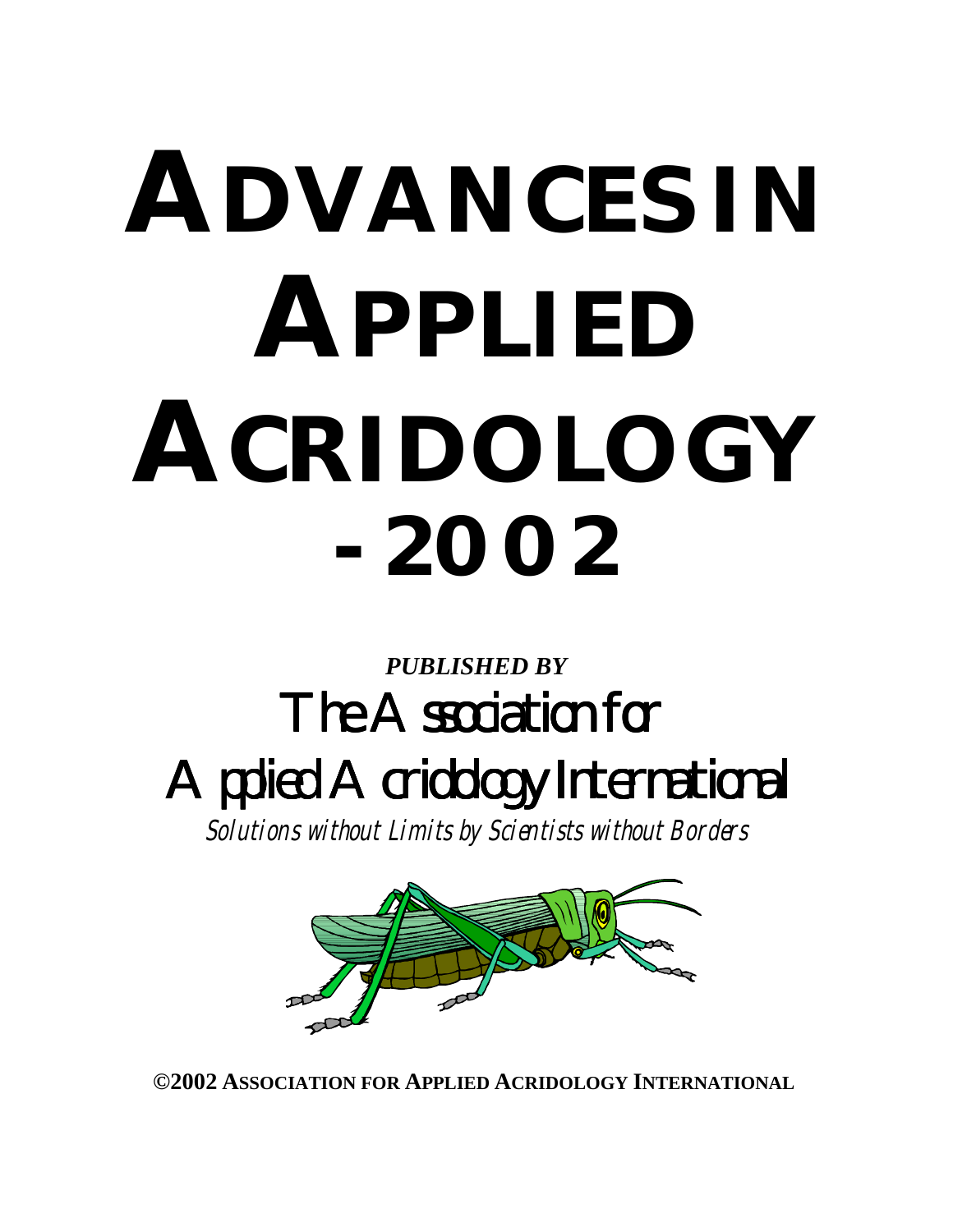## **PREFACE**

As pest management techniques, perspectives, and products have become increasingly sophisticated in the last 20 years, our capacity to adapt and transfer the methods and knowledge has declined. Formerly effective programs have dramatically diminished their roles in assisting afflicted regions. While the ability for any single nation to sustain a critical mass of expertise in acridid (grasshopper and locust) pest management has diminished, the quality of geographically dispersed experience and knowledge remains extremely high. The *Association for Applied Acridology International* has brought together the world's leading practitioners in this field to develop and provide unbiased analyses along with culturally, technologically, economically, and environmentally appropriate methods for managing locust and grasshopper outbreaks. The *Association* is the first and only humanitarian-based, non-governmental organization (NGO) of entomologists in the world, providing expert advice, training, and applied research to people and nations in need. The *Association* consists of 24 Associates and 11 Affiliates from 24 nations, representing more than 300 years of collective experience and 13 Institutional Partners/Participants comprising the world's best organizations dedicated to the study and management of acridids.

It is my pleasure to have facilitated the production of this third issue of *Advances in Applied Acridology*. The purpose of this report is to clearly and concisely summarize for the scientific and management communities the major developments in applied acridology within the last year. As such, the report is organized into sections that are intended to provide the reader easy access to the information. I would hasten to note that each author was limited to a single page of text in an effort to keep the report as "tight" and information-rich as possible. As such, the reader may find that an article of interest has less detail than desired. This is precisely why we have provided the email address of each author; I invite you to directly contact the authors for further information. This format was very well received by a range of agencies, laboratories, and industries. Because of a rather positive response to the introduction of "Feature Articles" last year, we have continued this practice of including pieces that provide a more in-depth analysis of particularly timely and compelling issues. In addition, we have added a new section, "Associate, Affiliate, and Partner Updates". This department is intended to serve as a less formal quasi-newsletter, in which updates on people, places, and programs are presented. Although a bit lean in this inaugural edition, we hope that this section will expand into vital means of sustaining and building collegiality within our scientific community.

The *Association for Applied Acridology International* would like to thank Ms. Jane Struttmann for her careful and conscientious copyediting of this publication. Her editorial skills were vital to the production of a high quality product. The editing assured consistency in presentation, spelling, grammar, formatting, and organization. In no case was the editing intended to alter the meaning of the text, nor was there any attempt to impose consensus. As such, the reader may find instances in which reports make claims that are not in agreement – and such is the nature of the *Association for Applied Acridology International*. We do not constrain our Associates or Affiliates to a particular "party line". They are the finest scientists and managers in the world of grasshopper and locust bionomics, and they have complete intellectual freedom and professional autonomy to assess situations in the most rigorous and objective manner possible. As such, complex events and technologies may be perceived differently by our various Associates and Affiliates, and the opinions and judgements of this publication are those of the authors.

Finally, if you have any suggestions for how we might make the next issue of *Advances in Applied Acridology* more useful, informative, or relevant, please do not hesitate to contact me by phone (1-307-766-4260), fax (1- 307-766-5025), or email (lockwood@uwyo.edu).

Jeffrey A. Lockwood Director, *Association for Applied Acridology International* 15 May 2002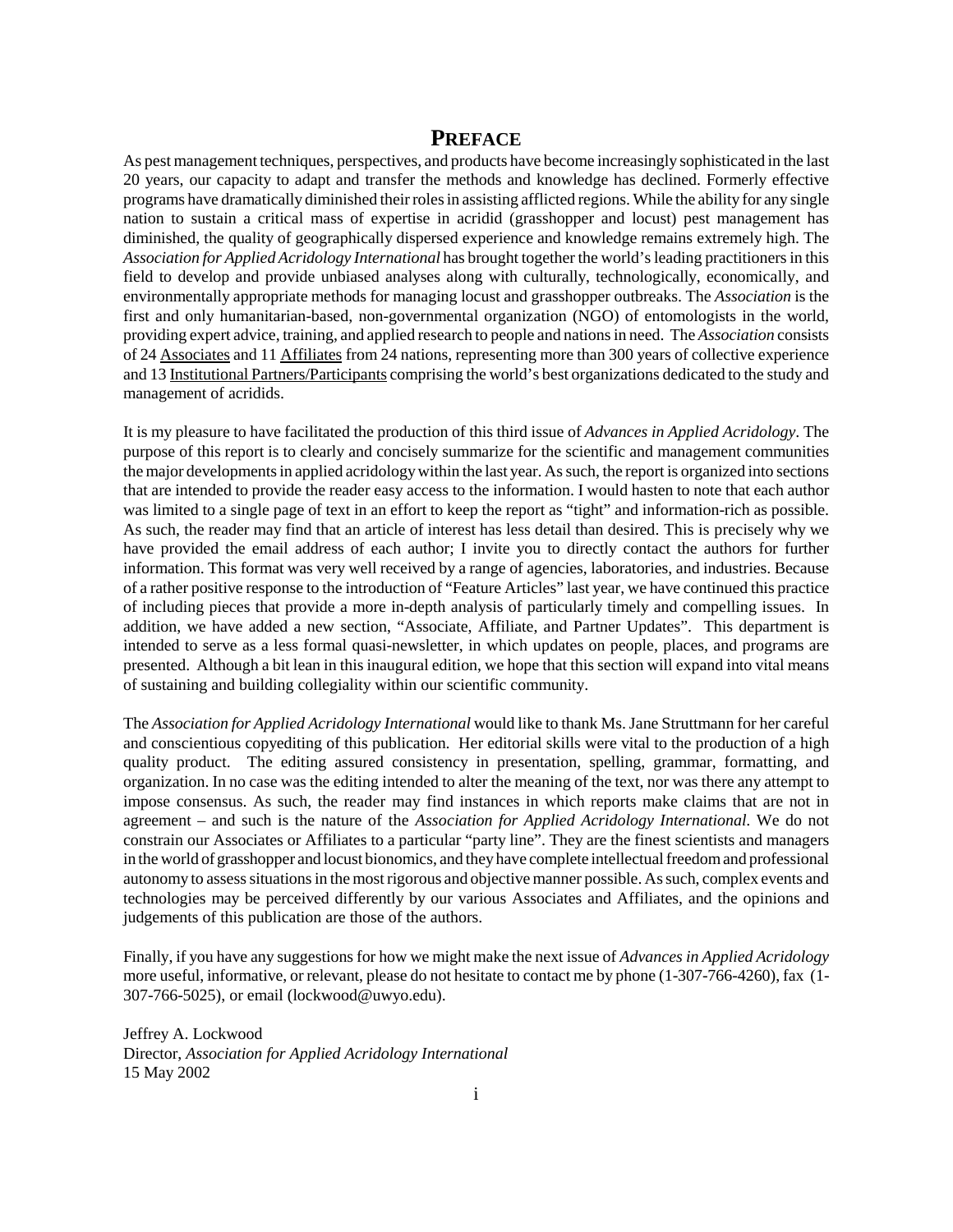

# *We dedicate this work to our friend and colleague, Chris Lomer*

*We would all do well in life if we were to advance applied acridology, scientific collegiality, international understanding, and human compassion with Chris' enthusiasm and spirit of generosity.*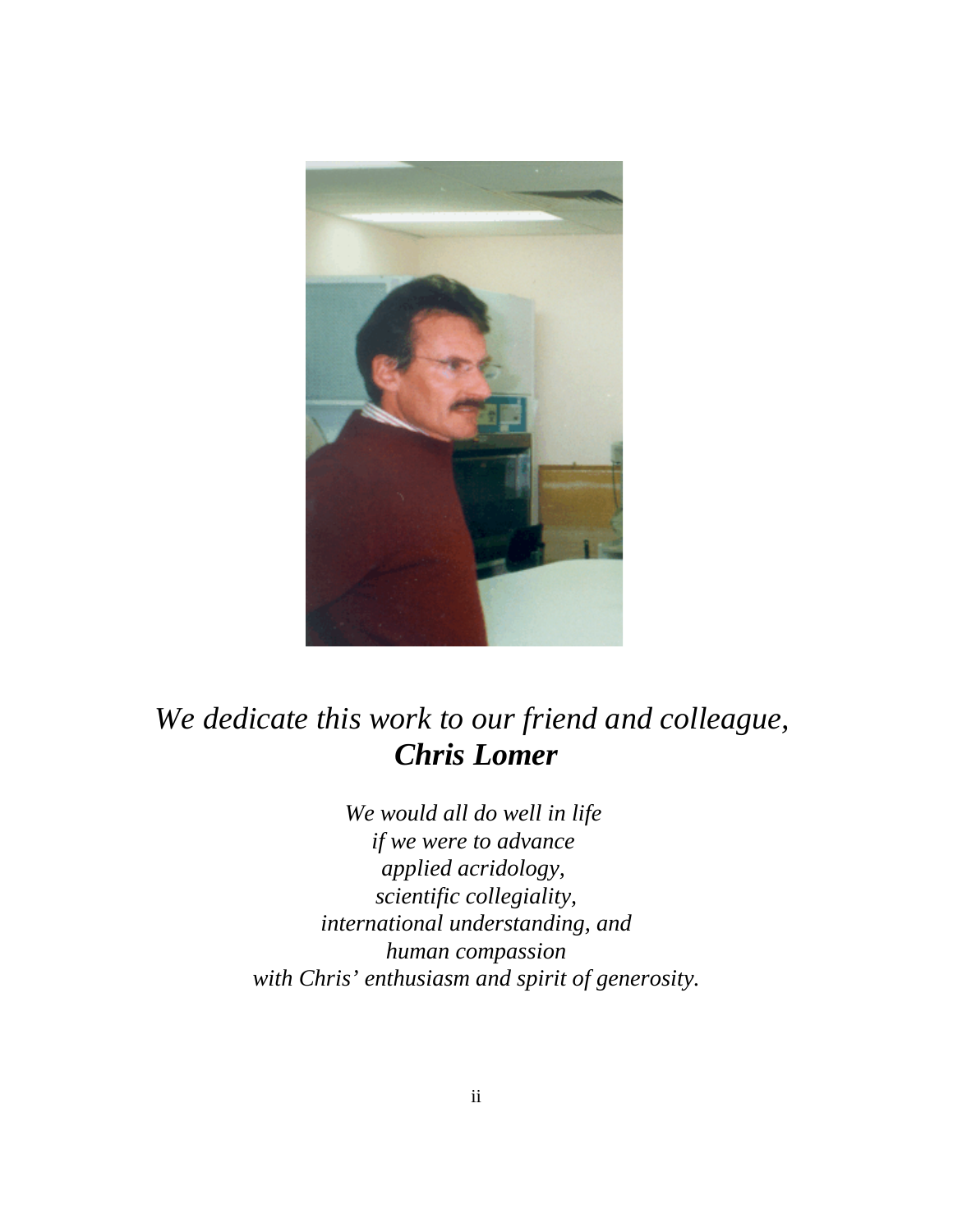# **TABLE OF CONTENTS**

# **DEDICATION** . . . . . . . . . . . . . . . . . . . . . . . . . . . . . . . . . . . . . . . . . . . . . . . . . . . . . . . . . . . . . . . . . . . . . . . . . . . . ii

# **SURVEY, FORECAST, AND DECISION SUPPORT**

Biogeography of Desert Locust in Mauritania: Refinements of Survey and Control . . . . . . . . 1 Locusts and Madagascar: The French Project to Re-establish an Early Warning System . . . . . 1 Ecology of Spatiotemporal Grasshopper Dynamics in Siberia via GIS & Remote Sensing. . . . 2 Operational Use of a Decision Support System: Detecting Locust Outbreaks in Australia . . . . 3 Monitoring Grasshopper Communities in Argentina: An Unprecedented Database . . . . . . . . . 4 The Current Locust Situation in México: An Increasingly Serious but Solvable Problem . . . . 4

# **CONTROL: CHEMICAL**

| Experiments with Teflubenzuron Against the Italian Locusts and Grasshoppers in Russia5 |
|----------------------------------------------------------------------------------------|
| Control of Australian Plague Locust Nymphs using "Barrier" Treatments with Fipronil 6  |
|                                                                                        |
| Fipronil vs. Central American Locust: Improving Economics and Safety 7                 |
| Reduced Agent-Area Treatments Becoming the "Norm" in the Western United States 7       |

# **CONTROL: BIOLOGICAL**

| The LUBILOSA Project: Green Muscling Biological Control into Locust Management 8                    |
|-----------------------------------------------------------------------------------------------------|
| Use of <i>Metarhizium anisopliae</i> on Acridids in Australia: A "Well-Oiled" Approach Works 9      |
| Monitoring Nosema locustae in Argentine Grasshoppers: Approaching a Quarter-Century 9               |
|                                                                                                     |
| Field Trials with <i>Metarhizium anisopliae</i> var <i>acridum</i> in México: Cause for Optimism 10 |

# **APPLICATION TECHNOLOGY**

FEATURE ARTICLE:

| Delta Planes for Locust Control Operations: Super-Lights Appear to be Ultra-Effective 13 |  |
|------------------------------------------------------------------------------------------|--|
|                                                                                          |  |
| All-Terrain Vehicles Reduce Grasshopper Control Costs to \$1 per Hectare 15              |  |

# **ENVIRONMENTAL AND HEALTH IMPACTS**

| Effects of Grasshopper Suppression on Flea Beetles: Weed Biocontrol Agents Sustained 18 |  |
|-----------------------------------------------------------------------------------------|--|
|                                                                                         |  |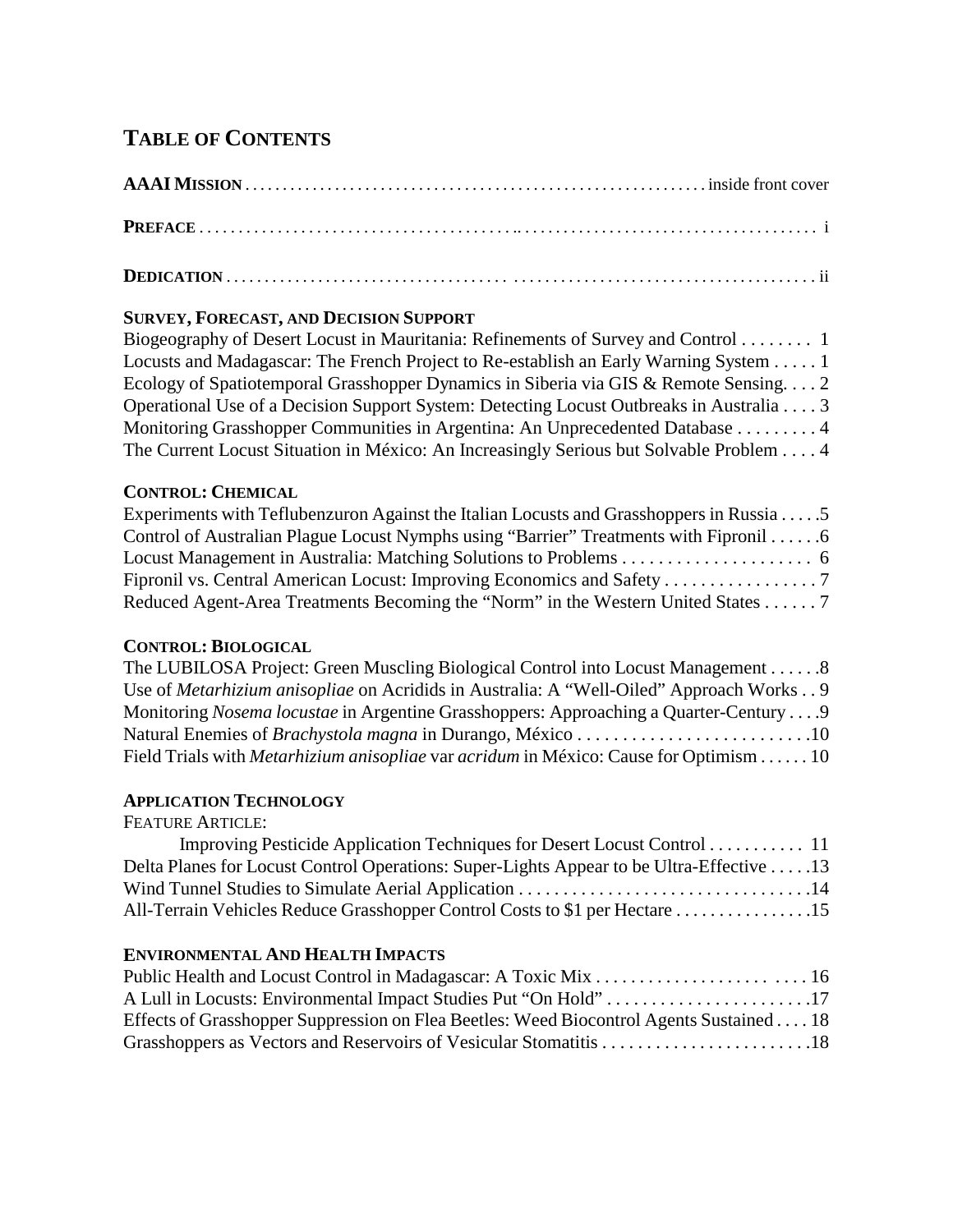# **SOCIOPOLITICAL AND POLICY ISSUES**

| <b>FEATURE ARTICLE:</b>                                                                |  |
|----------------------------------------------------------------------------------------|--|
| Feature Article: Research on Desert Locusts: Room for Improvement 19                   |  |
| Mauritania's National Locust Control Centre: A Model for Organizational Development 23 |  |
|                                                                                        |  |

# **OPERATIONS AND LOGISTICS**

| $\text{IITA} + \text{ Danish Government} = \text{Environmentally Sound Grasshopper Control in the Sahel} \dots 24$ |  |
|--------------------------------------------------------------------------------------------------------------------|--|
| Asian Development Bank Launches a Project on Locust Management in Kazakhstan 24                                    |  |
| Locust Outbreaks and Control Programs in Central Asia: Problems Persisted in 2001 25                               |  |
| The Locust Invasion in Peru: FAO Resources and French Expertise Provide Solutions 25                               |  |

# **COMMUNICATIONS: TRAINING, WORKSHOPS AND MEETINGS**

| Desert Locust-Affected Countries in Collaboration: Sharing Operational Experience 26      |  |
|-------------------------------------------------------------------------------------------|--|
|                                                                                           |  |
| Management of the Migratory Locust in Indonesia: Moving Toward Self-Reliance 28           |  |
| International Training on Bioecology & Control of the Central American Locust in México29 |  |
| Worldwide Conference on Orthopteroid Insects: A Swarm of Scientists Invades France 30     |  |
|                                                                                           |  |

## **COMMUNICATIONS: PUBLICATIONS AND ELECTRONIC MEDIA**

| "One Century of Locust Control in Africa" by J. Roy: Lessons from a Great Acridologist 31 |  |
|-------------------------------------------------------------------------------------------|--|
| Russian Orthopterans go Online: The First Website Dedicated to Orthoptera in Russia 31    |  |
|                                                                                           |  |
|                                                                                           |  |
| International Society for Pest Information: An Invitation to Applied Acridologists 33     |  |
| Publications in Acridid Biology and Ecology: Foundations of Sound Pest Management 33      |  |
|                                                                                           |  |

# **ASSOCIATE, AFFILIATE, AND PARTNER UPDATES**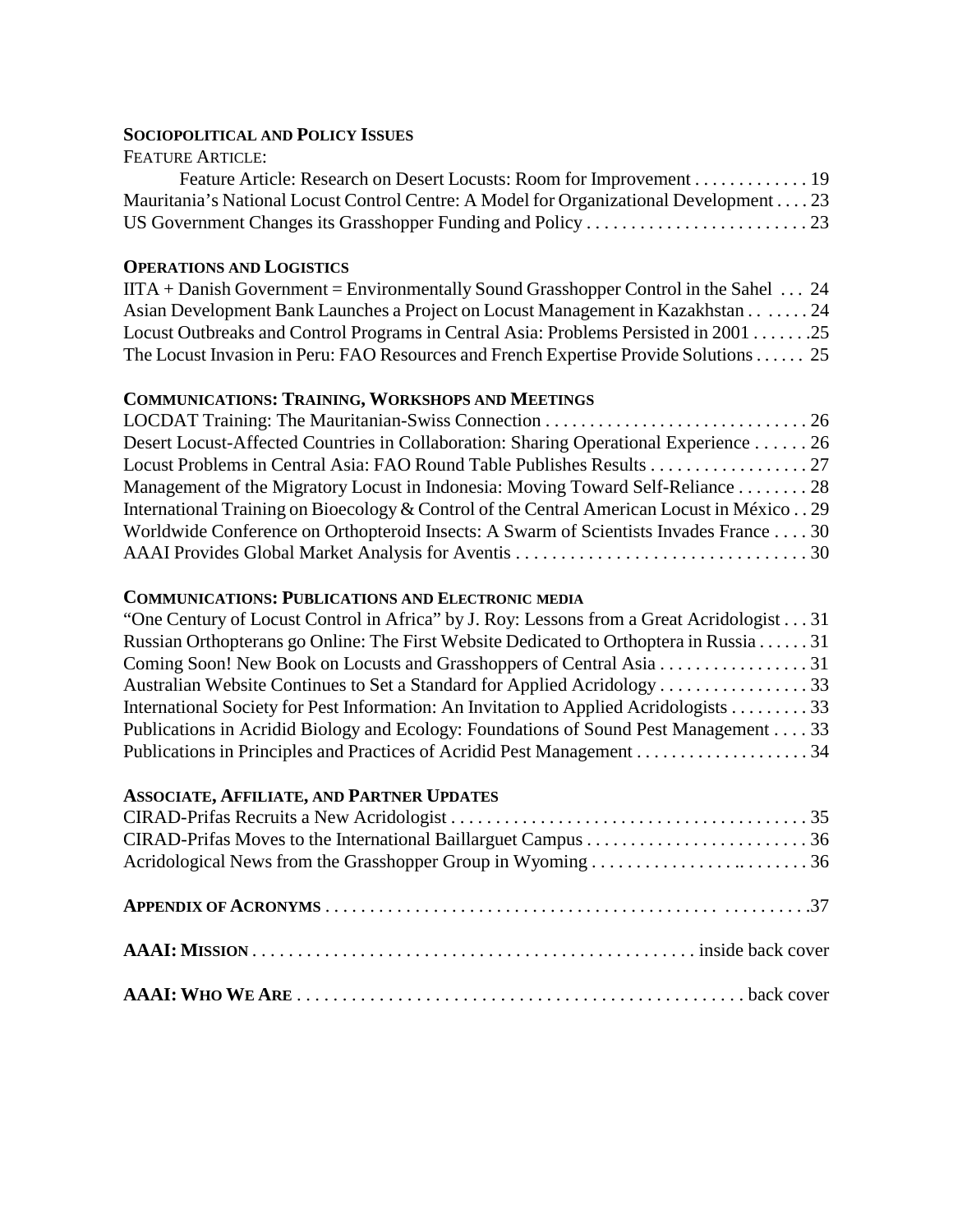# **SURVEY, FORECAST, AND DECISION SUPPORT**

#### **Biogeography of Desert Locust in Mauritania: Refinements of Survey and Control**

*M.A. Ould Babah*, Centre de Lutte Antiacridienne, Mauritania: claa@toptechnology.mr

The LOCDAT database contains data collected regularly as part of desert locust survey and control operations. For the period 1988 to 1999, 18,429 records in 253 fields are available in the database. These data are complemented by vegetation and meteorological data. In order to improve the analysis of these data, a structured relational database has been constructed. This database has been analyzed temporally (in 10-day and monthly intervals) and spatially (in quarter-degree squares). This analysis has led to the delimitation of areas having high frequency occurrences of the desert locust, both by phase (solitary, transient and gregarious) and by stage (larvae or adults). A complementary environmental study has identified, mapped, and described the principal ecological zones within the country. The boundaries of eco-climatic zones have been deduced from the plant taxa present.

The creation of monthly frequency maps has led to a better understanding of the spatial and temporal dynamics of the desert locust in Mauritania. This will lead to an improvement in the timing and location of surveys and preventive control interventions, in turn leading to a reduction in costs.

*Notes*: This summary is an abstract of an MSc thesis presented in September 2001 at the EPHE, Paris. The work was undertaken in collaboration with CIRAD-Prifas and will be published under the Desert Locust Technical Series (following the DLCC meeting in 2001). The results of this study were implemented during the desert locust surveillance campaign 2001-2002 in Mauritania, and resulted in a reduction of 30% in costs, without affecting efficiency. The LOCDAT program was developed on DbasV by the University of Basel (NLU) under contract with the GTZ bilateral German-Mauritanian locust project in collaboration with the CLAA. The CLAA thanks all the partners involved in this work. For more details on this project, please contact the author: claa@toptechnology.mr

# **Locusts and Madagascar: The French Project to Re-establish an Early Warning System**

*M. Lecoq*, CIRAD-Prifas, France: lecoq@cirad.fr

In Madagascar, time is now to draw the lessons from the recent invasion of the migratory locust and to restore a preventive control system. CIRAD was charged by the Service for Cooperation and Cultural Action of the French Embassy in Madagascar to help the new national anti-locust centre (CNA) to organize its monitoring and early warning section. The purpose is to provide CNA with modern tools within the framework of a preventive strategy. The project is led by four CIRAD scientists of the Prifas team, one of whom is permanently in Madagascar within the CNA. This project has been operational since the beginning of 2001.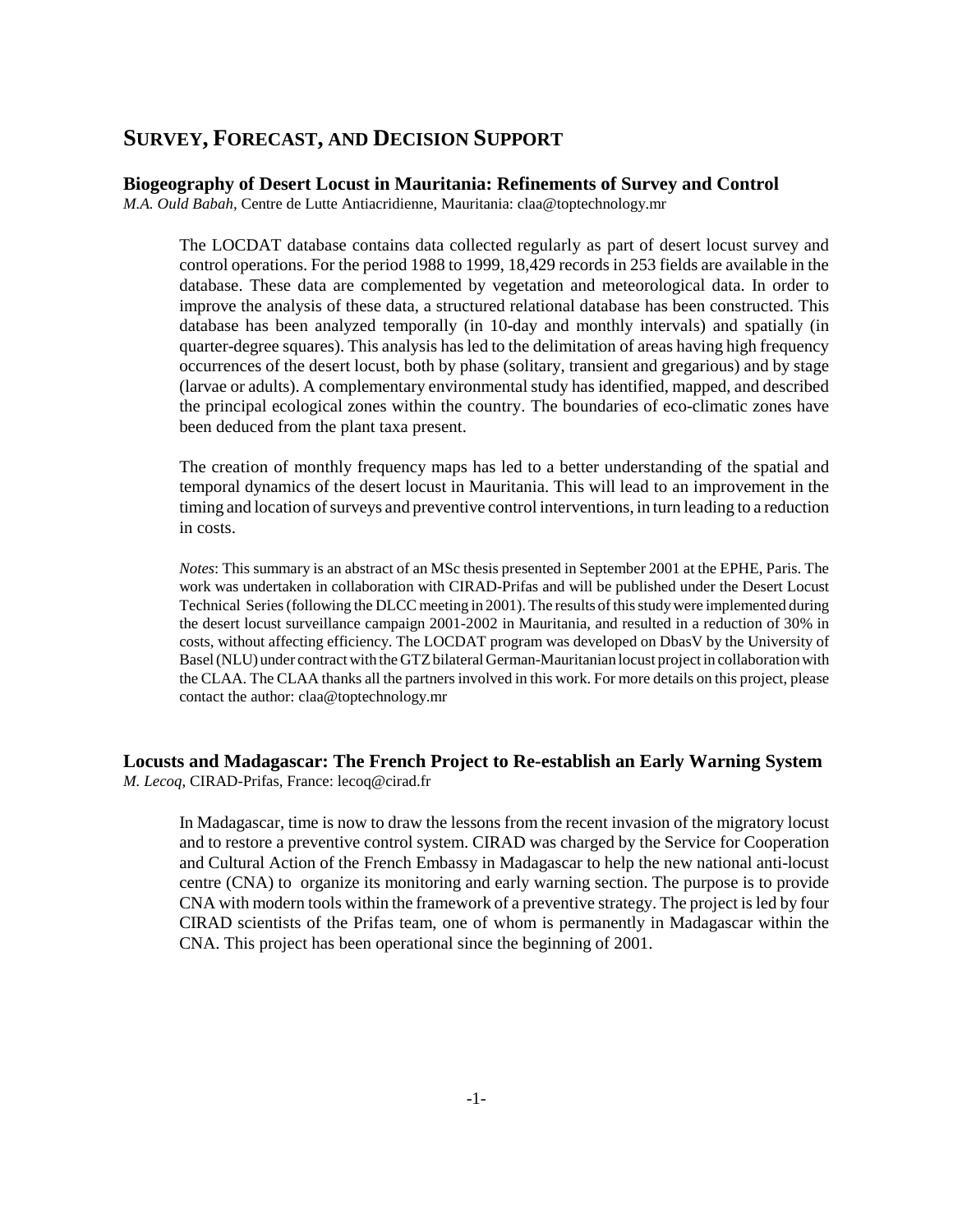A geographical information system is in the process of development. The updating of the cartography of the locust biotopes within the outbreak area of the migratory locust (using satellite remote sensing) is being conducted in collaboration with the Malagasy Geographical Institute. The red locust is included in this work, as its economic importance continues to grow (especially in the North), but it is not a well-known species on the island. A field research program on this species has been set up and national staff trained for the field observations. At the end of this three-year project the CNA should have all the elements of a new early warning system to prevent locust invasions in Madagascar.

DURANTON J.-F., 2001. *Appui scientifique et technique au Centre national anti-acridien.* CIRAD (Centre de coopération internationale en recherche agronomique pour le développement) - AMIS - Protection des cultures, n°33/2001, Montpellier, France. 50 p.

DURANTON J.-F., 2001. *Conception d'un outil d'aide à la décision en matière de lutte antiacridienne à Madagascar*. Centre National Antiacridien. Projet Français de contribution à la lutte antiacridienne. Doc. n°17. Tuléar, Madagascar. 55 p.

LECOQ M., A. FRANC, SAMUEL THEODORE & LALAINA RABESISOA FENOMANANA, 2001*. Bilan des recherches sur le Criquet nomade en Octobre 2001.* Centre National Antiacridien. Projet français de contribution à la lutte antiacridienne. Doc. n°14. Tuléar, Madagascar. 42 p.

#### **Ecology of Spatiotemporal Grasshopper Dynamics in Siberia via GIS & Remote Sensing** *A.V. Latchininsky*, University of Wyoming, USA: Latchini@uwyo.edu

Spatiotemporal distribution of grasshopper infestations in the Irkutsk Oblast near Lake Baikal (SE Siberia, Russia) was studied using GIS (ERDAS-IMAGINE®) and remote sensing (Landsat TM satellite imagery). Grasshopper fauna included about 50 species with *Aeropus sibiricus* predominant in the xeric habitats and *Chorthippus albomarginatus* predominant in the mesic habitats. Annual fluctuations of grasshopper infestations appeared to track changes in air temperature and April to September precipitation in the preceding year. As a rule, temporal upsurges of grasshopper populations were preceded by several years with elevated air temperatures and deficient rainfall. However, not a single studied climatic variable (monthly precipitation, mean monthly air temperature, and sum of April to September precipitation) exhibited a statistically significant correlation with the grasshopper infestations during the current or following year. The most reliable descriptor of the trends in grasshopper population dynamics appeared to be a synthetic parameter, the so-called Aridity index (Ar), which combined air temperature and precipitation of the preceding year (Rubtzov, 1935):  $Ar = P/(T_{\text{Apr-Sept}} - 36)$ , where P is the annual precipitation in mm, and  $T_{Apr-Sept}$  is the sum of mean monthly air temperatures from April to September.

Analysis of the spatial distribution of grasshopper infestations demonstrated non-random patterns in different habitats. The highest historic grasshopper densities were found to be strongly associated with transitional (ecotonal) zones between foothills and valleys. Such zones were characterized by: 1) particular elevations (600 to 650 m), 2) soil type (sod-forest, or pararendzina), 3) low amount of April to October precipitation (250 mm), 4) dry-grassland vegetation, and 5) moderate degree of grazing. Among these, the relationship with a particular soil type appears to be most intriguing because the origin of this soil (sod-forest) was connected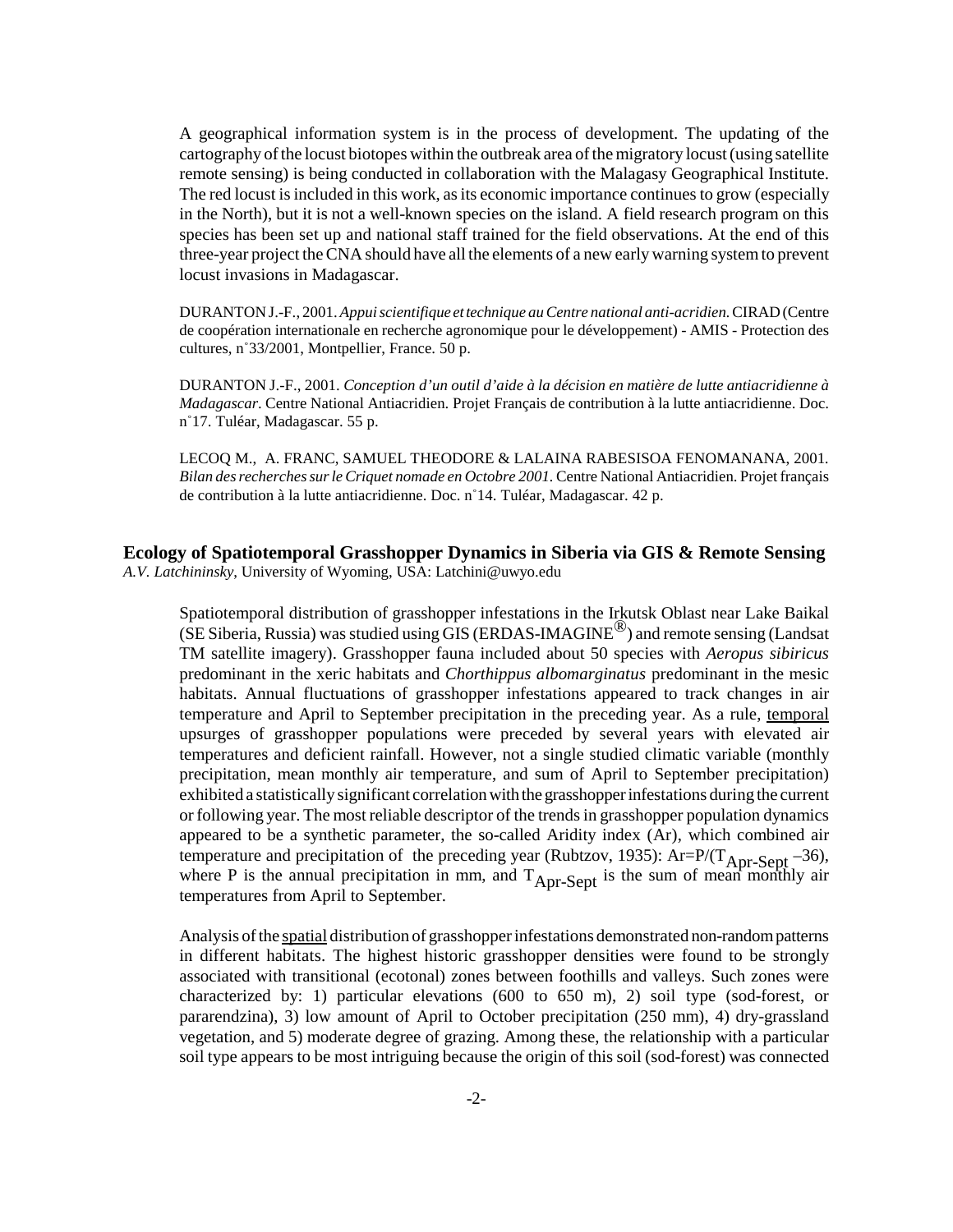with coniferous forests, rather than the habitat preferred by grasshoppers, grassland vegetation. The sod-forest soil type occupied only 14% of the study area while it hosted 61% of the highest historic grasshopper densities ( $>15/m^2$ ). This counterintuitive result reflects the natural-historical past of the study area, where forests were gradually replaced by grasslands under the influence of natural factors (global warming, increased climate aridity and melting of permafrost) and human influence (agricultural deforestation).

This study represents the first application of GIS and remote sensing to acridology in Russia. Its results allow for the optimization of the grasshopper survey, as well as concentration of management efforts and resources, contributing to progress towards more rational, economically sound and environmentally viable methods of grasshopper management.

#### **Operational use of a Decision Support System: Detecting Locust Outbreaks in Australia**

*D. Hunter* and *E. Deveson,* Australian Plague Locust Commission: david.hunter@affa.gov.au

The Australian Plague Locust Commission (APLC) manages locust outbreaks in an area of over 3 million km<sup>2</sup> through a program of preventive control. Control begins early in outbreaks and an essential part of early detection and control has been the integration of the latest locust and weather information into a Decision Support System (DSS). The basis of the DSS is information on locust distribution, habitat preferences and rainfall as analyzed in a Geographic Information System (GIS). Data on current locust distribution are collected by eight survey officers who directly transfer locust survey data by radio link to the GIS. The transferred data are overlaid onto a base map of preferred habitats obtained from 13 years survey data, and are compared with previous distributions. Locusts require green vegetation for maturation/laying and, in the sparse rainfall of the arid interior of Australia, locusts usually encounter green areas by migration. When rainfall is reported by rain stations or by weather radar, locust migrations are modelled using a wind trajectory model. Potential areas of green vegetation are obtained from rainfall distribution as interpolated using a direct link to the Bureau of Meteorology weather data files. Actual green areas are later detected by using a recently improved version of National Oceanic and Atmospheric Administration (NOAA) data obtained 2 to 3 weeks later. The data on locust distribution, migration, rainfall/greenness are integrated within the Decision Support System to forecast areas where locust populations are likely to increase or decrease. Within the 3 million km<sup>2</sup> in which locusts can occur, areas of likely increase are surveyed preferentially so any bands and swarms present can be detected early and controlled.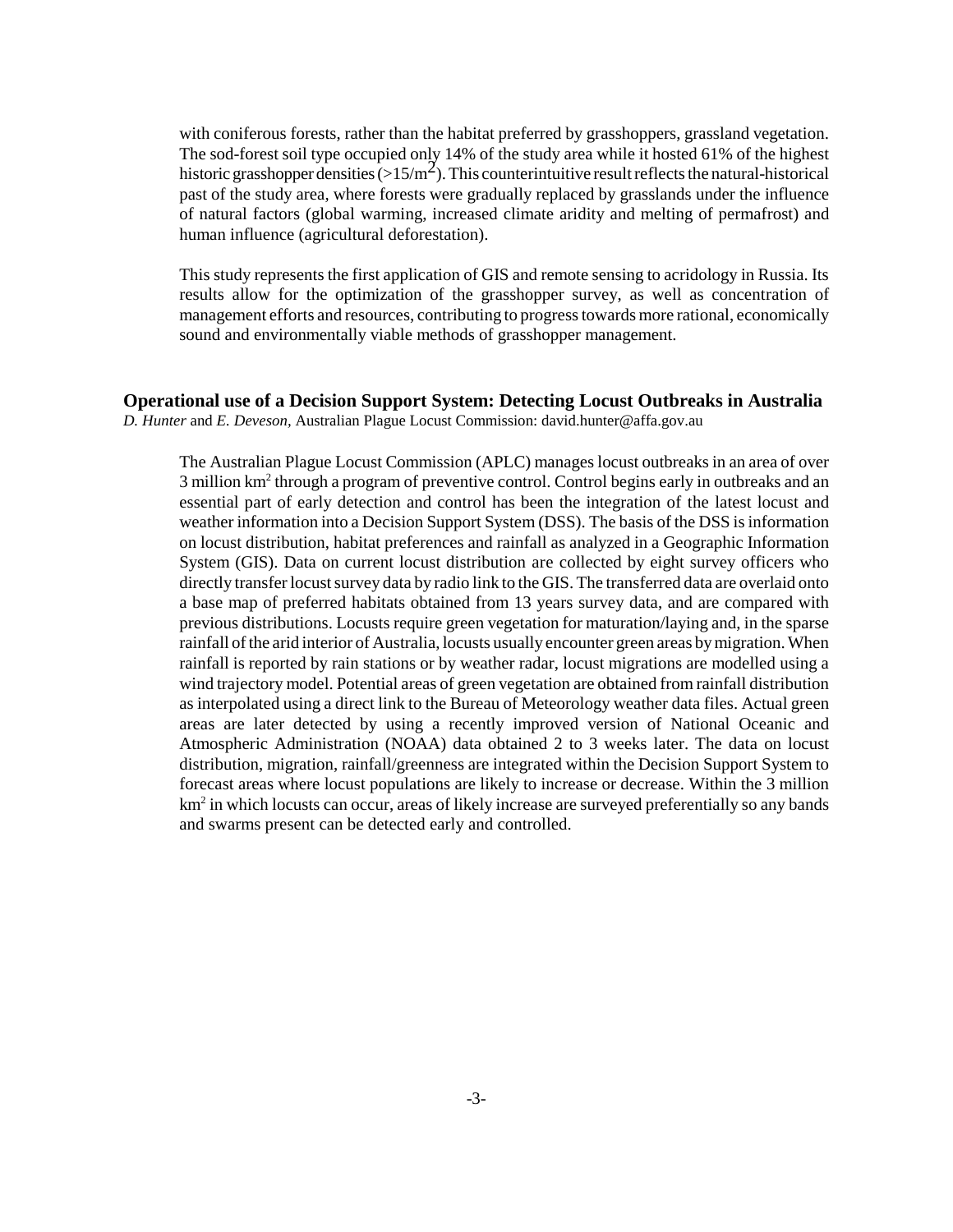#### **Monitoring Grasshopper Communities in Argentina: An Unprecedented Database**

*C. Lange*, CEPAVE, Argentina: lange@mail.retina.ar

During the grasshopper season 2001-2002 a research team from La Plata National University (UNLP) assisted by the authorities of Benito Juárez county managed to continue with the monitoring of grasshopper communities in 27 sites in southwestern Buenos Aires province, a region historically afflicted by grasshopper problems. These activities have been carried on uninterruptedly since 1996, and are yielding valuable data with great usefulness for future management options. The study is unprecedented for Argentina because it is the first time such an effort can be sustained in the long term, and thus far has been able to trace for the first time in the country the building up of an outbreak. Species richness, relative abundance, and density are registered. Density maps, using GIS techniques, are being produced to facilitate decision making by technicians and ranchers.

**The Current Locust Situation in México: An Increasingly Serious but Solvable Problem** *L. Barrientos-Lozano,* Instituto Tecnológico de Cd. Victoria, México: ludivinab@terra.com.mx and *Pablo García-Salazar*, Junta Local de Sanidad Vegetal., Tamaulipas, México.

The Central American locust (*Schistocerca piceifrons piceifrons*) is geographically distributed from Northeast México to Costa Rica. Major damage to agriculture in México consistently occurs in the southeastern states of Yucatán, Chiapas, Tabasco and Campeche. However, since 1998, locust populations have become a major problem in the northeast region, particularly in the south in the state of Tamaulipas (Cd. Mante, Nuevo Morelos, Ocampo, Aldama, Gómez Farías, González, Xicoténcatl) and the state of San Luis Potosí, where locust swarms are being controlled at present*. S. piceifrons piceifrons* causes severe damage to subsistence and industrial crops (maize, sorghum, cotton, soybean, citrus, *Agave*, and sugarcane) along its distribution area.

In 2000, control operations against the Central American locust were carried out in the state of Tamaulipas in 7,000 ha, using methyl parathion 720 at a dose rate of 1 l/ha. Costs of campaigns and organization are the responsibility of the State Plant Protection Committees and producers. As a result of control operations, locust populations decreased in 2001, with control operations required in only 3,350 ha of Johnson grass and sugarcane.

In an attempt to reduce methyl parathion applications and in order to search for safer locust control alternatives, *Metarhizium anisopliae* was introduced in 2000 and fipronil in 2001.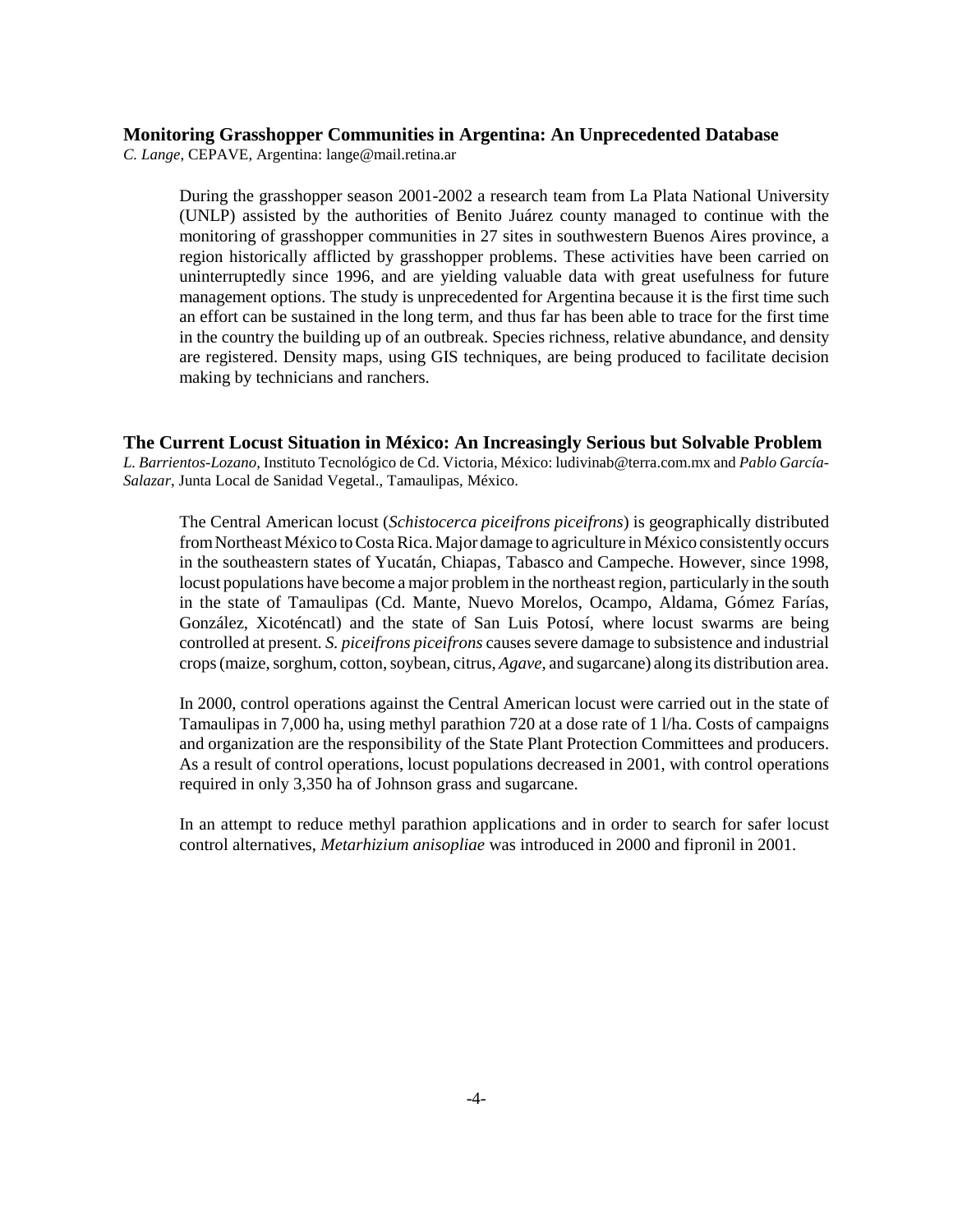# **CONTROL: CHEMICAL**

**Experiments with Teflubenzuron Against the Italian Locusts and Grasshoppers in Russia** *M.G. Sergeev*, Novosibirsk State University and Institute for Systematics & Ecology of Animals, Russia: mgs@fen.nsu.ru

In 2001, new experiments with a suspension formulation of teflubenzuron (Nomolt ®) were conducted in the Kulunda steppe (Novosibirsk Region, the southern part of West Siberia). This is a new insecticide for locust control in Russia.

The steppe rangeland was divided into several experimental and control plots (about 3 ha each). The targets consisted of nymphs (mostly 1<sup>st</sup> and 2<sup>nd</sup> instars) of grasshoppers (*Omocestus haemorrhoidalis*, *Euchorthippus pulvinatus*, *Dociostaurus brevicollis*, and *Oedaleus decorus*) and the Italian locust (*Calliptamus italicus*; about 25% of overall density). Four experimental treatments were conducted: 1) blanket, 2) barrier (alternating swaths of 15 m wide), 3) alternating treated (15 m) and untreated (30 m) swaths, and 4) alternating treated (15 m) and untreated (45 m) swaths. The dose rate in the "barriers" was 30 g.a.i./ha, while the rate in the "blanket" area was 22.5 g.a.i./ha. The main results are summarized in the following table.

| <b>Treatment/Day</b>                                                            | $D-1$ | D <sub>1</sub> | D <sub>6</sub> | <b>D10</b> | <b>D17</b> | <b>D20</b> | D <sub>29</sub> | D39  |
|---------------------------------------------------------------------------------|-------|----------------|----------------|------------|------------|------------|-----------------|------|
| Treated $(15 \text{ m})$ / Untreated<br>$(15 \text{ m})$ ; average mortality, % |       | 34.8           | 49.8           | 84.7       | 72.0       | 71.1       | 64.8            | 61.9 |
| Treated $(15 \text{ m})$ / Untreated<br>$(30 \text{ m})$ ; average mortality, % |       | 35.6           | 44.8           | 78.7       | 64.4       | 13.6       | 53.0            | 47.5 |
| Treated $(15 \text{ m})$ / Untreated<br>$(45 \text{ m})$ ; average mortality, % |       | 14.3           | 19.2           | 72.5       | 56.5       |            | 38.3            | 38.6 |
| Blanket; average mortality                                                      |       | 50.2           | 68.2           | 100        | 96.9       | 90.7       | 96.3            | 87.9 |
| Untreated; density $(No/m^2)$                                                   | 19.2  | 17.3           | 8.3            | 15.0       | 16.0       | 14.2       | 17.8            | 16.4 |

These experiments showed that teflubenzuron (like other IGRs) could be very suitable for locust and grasshopper population management in the Siberian steppes. However, the efficacy of the barrier treatments with relatively wide untreated swaths was low. Hence, blanket application and barrier treatments with narrow equal alternating swaths may be optimal.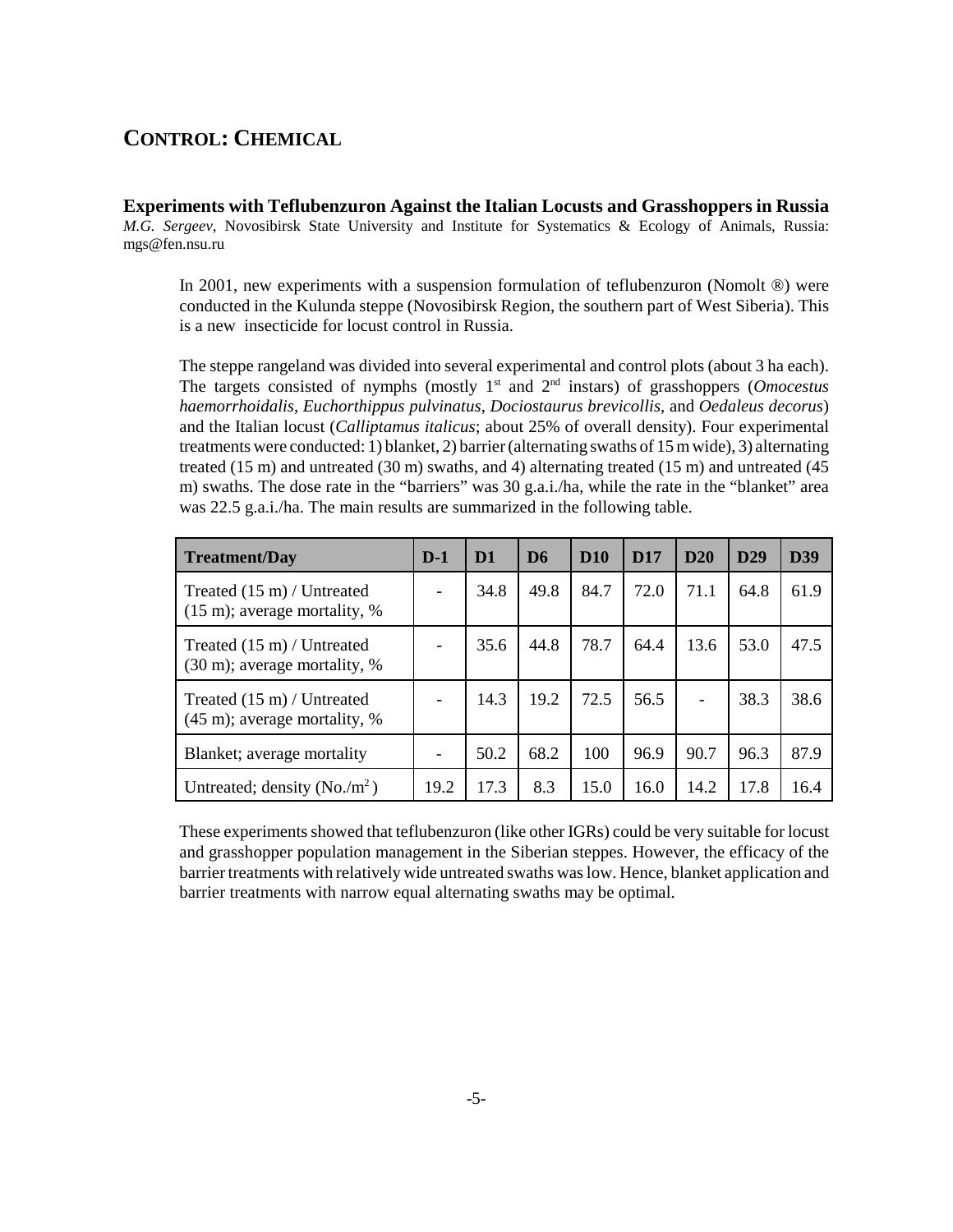**Control of Australian Plague Locust Nymphs using "Barrier" Treatments with Fipronil** 

*P. Spurgin* and *D. Hunter*, Australian Plague Locust Commission: peter.spurgin@affa.gov.au

Successful field-testing of "barrier" treatments with fipronil has resulted in the APLC including this technique as one of the options for future control operations against infestations of nymphs in rangeland areas. As stated previously this technique combined with the use of spray aircraft fitted with DGPS equipment offers significant operational cost savings (reductions in aircraft flying time and quantities of insecticide used) and possible advantages to non-target species.

During trials this season, targets up to 45 km2 with populations of *Chortoicetes terminifera* nymphs in high density bands (3,000 to 5,000 nymphs/m<sup>2</sup>) were treated with fipronil (Adonis 3UL®) using spray runs spaced 500 m apart across blocks. The aim was to treat a 200 m strip of vegetation downwind of each spray run with a dose of ca. 0.5 to 1.0 g.a.i./ha, while leaving the strip between 300 and 500 m downwind relatively free of insecticide.

In the  $45 \text{ km}^2$  block (which contained *ca*. 60 bands varying in size from 50 to 400 m), intensive aerial and ground monitoring showed a 70% decline in the number of bands within 4 days of spraying, increasing to 90% by 7 days. Within the treated barriers, nymphs became disoriented during the 24 h following spraying causing the bands to break up rapidly as the nymphs died. Bands in the untreated or lightly dosed areas remained cohesive and continued to march up to 200 m/day, with most reaching higher-dosed areas within 2 to 4 days. On reaching higher-dosed areas, these bands slowed (30 to 50 m/day) and also disappeared as the nymphs accumulated a lethal dose.

A further refinement of the technique may include an increase in the distance between spray runs.

#### **Locust Management in Australia: Matching Solutions to Problems**

*D. Hunter* and *P. Spurgin,* Australian Plague Locust Commission: david.hunter@affa.gov.au

The success with *Metarhizium* (see report in CONTROL: BIOLOGICAL) as part of control operations and with fipronil in barrier treatments means that these two products will form part of integrated pest management of locusts by the Australian Plague Locust Commission. *Metarhizium* will allow treatment of locusts close to waterways, in environmentally sensitive areas, and on the significant number of organic beef properties in the interior. Fipronil applied in barriers applied every 500 m will allow the rapid control of large areas and minimal economic and environmental cost. Assessments of the effects of fipronil on non-target organisms is underway to determine any long- term effects of barrier treatments.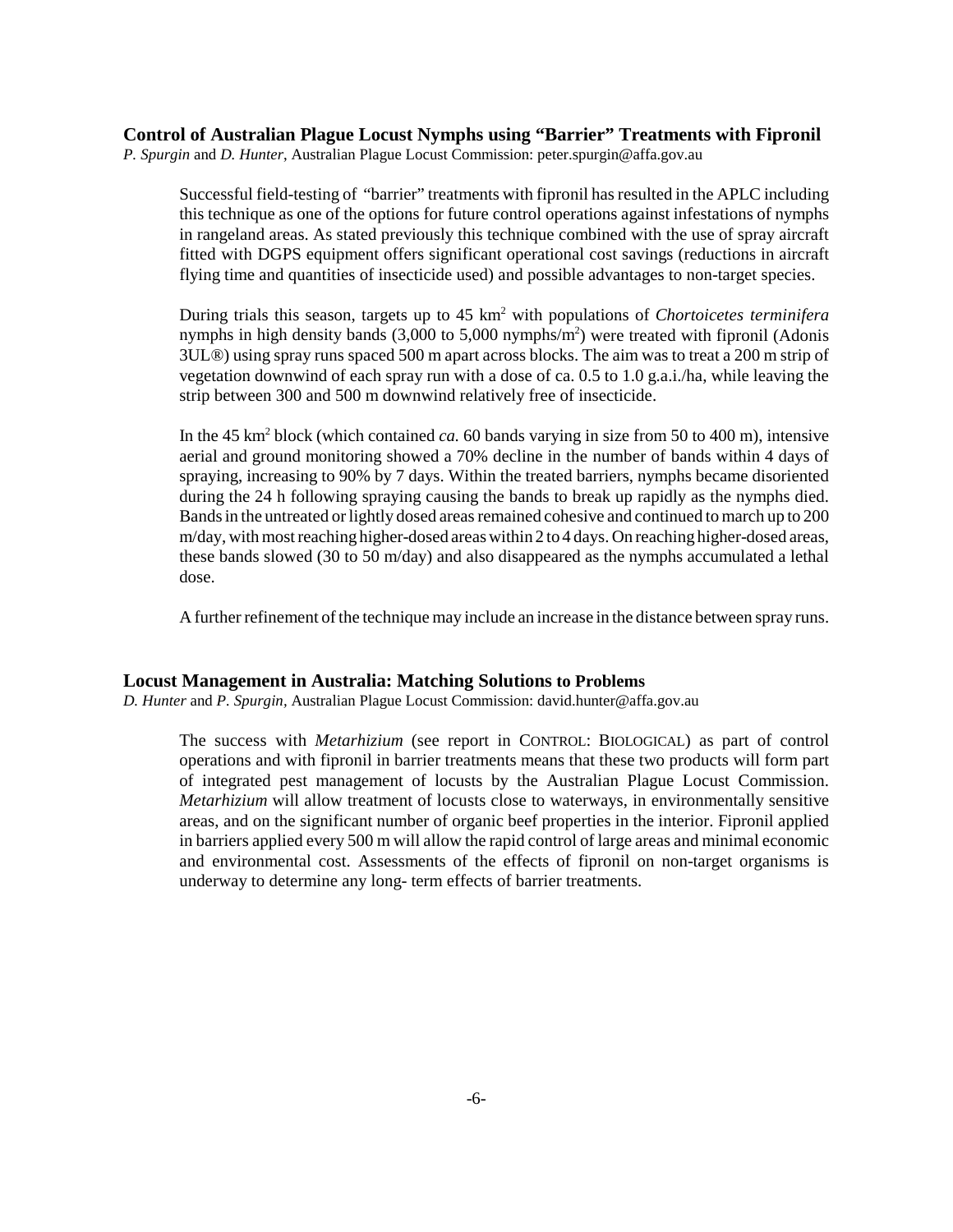#### **Fipronil vs. Central American Locust: Improving Economics and Safety**

*P. García-Salazar*, Junta Local de Sanidad Vegetal, Tamaulipas, México and *L. Barrientos-Lozano*, Instituto Tecnológico de Cd. Victoria. Tamaulipas, México: ludivinab@terra.com.mx

Fipronil (Regent 200 S.C.) was introduced in November 2001 to control late instar nymphs and young adults of *S. piceifrons piceifrons,* population density of 10 to 15/m2 . Several treatments were tested in the field:

- 1) 5 g.a.i. + 2 litres soy oil/ha as ULV aerial. Both blanket and 30 m width barrier spraying provided excellent results, with more than 95% mortality 4 to 5 days after the application and 21 days persistence in the field.
- 2) 5 g.a.i. + 30 litres water/ha as aerial conventional spraying. Mortality and persistence were similar to the soy oil formulation.
- 3) 5 g.a.i. fipronil + 30 litres water + 1% molasses/ha, aerial spraying, provided >95% mortality 48 h after the application.

At present, fipronil is being used successfully as a barrier spray to control overwintering adult populations of the Central American locust in México. The dose has been reduced to 2 g.a.i./ha, applied using barrier (65 m wide) spraying. The cost /ha is US\$ 3.50 including aircraft costs. After the introduction of fipronil, the use of methyl parathion has been practically discontinued.

Adverse effects of fipronil have been observed on Tettigoniidae, Coleoptera, Lepidoptera, Hymenoptera, Hemiptera, Homoptera and on non-target grasshoppers. Up to 70 to 80% of these populations are killed in treated areas with the 5 g.a.i./ha dose. Lower doses (2 to 3 g.a.i./ha) and barrier spraying may reduce substantially mortality of non-target species and environmental impact.

#### **Reduced Agent-Area Treatments Becoming the "Norm" in the Western United States** *J.A Lockwood*, University of Wyoming, USA: lockwood@uwyo.edu

Reduced Agent-Area Treatments (RAATS: application of low rates of insecticide in incomplete coverages) are becoming the standard approach to grasshopper management across the western United States. This method has been adopted in nine states (Idaho, Kansas, Montana, Nebraska, Oregon, South Dakota, Utah, Washington, and Wyoming), with others likely to follow suit. Representative programs in the last 2 years include: treatment of 21,000 ha in Oregon (2001), an 11,000 ha program in Idaho, and protection of 16,000 ha in Wyoming. Estimates place the cost savings at nearly \$1 million and insecticide reductions at >50%, compared to traditional, blanket treatments.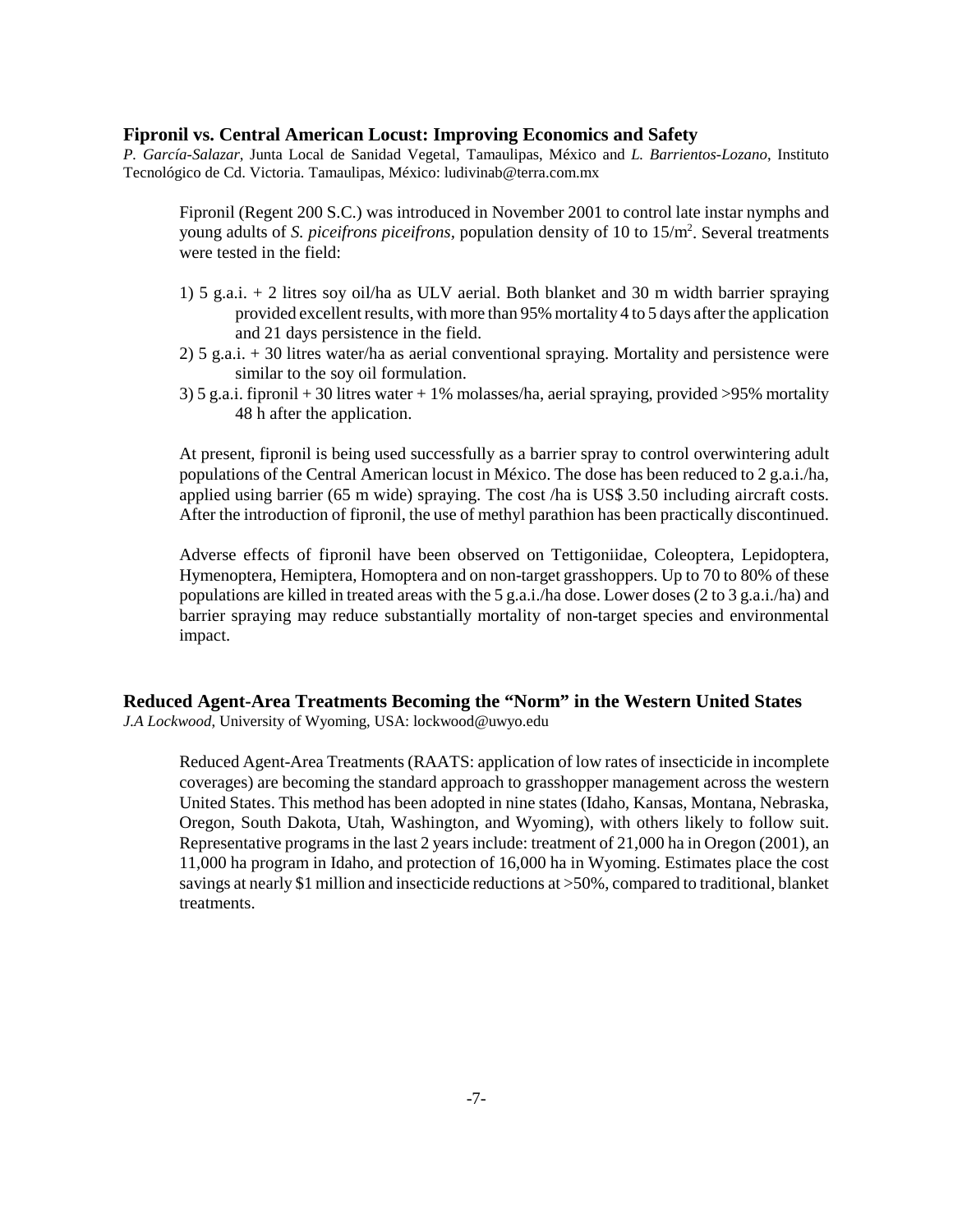# **CONTROL: BIOLOGICAL**

#### **The LUBILOSA Project: Green Muscling Biological Control into Locust Management**

*J. Langewald*, International Institute of Tropical Agriculture, Benin: j.langewald@cgiar.org

The LUBILOSA project has started its last year of activities. An external review committee concluded that lobbying for microbial control of grasshoppers and locusts needs to continue beyond the end of the project to get this novel technology going in Africa. In comparison to large chemical companies, the small producers of microbial control products have limited capacities for marketing. But this is, according to the reviewers, what is needed to make microbial locust and grasshopper control a success. However, LUBILOSA made substantial progress towards a wider use of Green Muscle®. Last year's activities covered mainly training, together with increasing the use of Green Muscle®:

- Most African countries are lacking registration frameworks for microbial pesticides. An Africa- wide seminar on the harmonization of microbial pesticides was organized in collaboration with the Virginia Polytechnic Institute, in early 2001.
- Production facilities of BCP have been upgraded. BCP delivered the first large Green Muscle® order to the Niger plant protection agency with support from the Luxembourg technical cooperation.
- Calliope, a French company, received a temporary sales permission for Green Muscle®, issued by the Comitée de Pesticides du Sahel, the pesticide registration body of nine Sahelian countries.
- Green Muscle® has been applied during the 2001 grasshopper control operation on 2000 ha in Niger.
- Farmers in Mali with the support of non-governmental organizations are increasingly purchasing Green Muscle®.
- Plant protection officers from West Africa were trained in locust and grasshopper biological control at the International Institute of Tropical Agriculture in Cotonou, in close collaboration with USAID.
- LUBILOSA technical bulletins covering laboratory and field techniques used for the development of Green Muscle® have been updated and placed on the internet (www.lubilosa.org).
- FAO Desert Locust Control Committee recommended the large-scale operational trials using *Metarhizium* against desert locust be carried out with support of FAO, EMPRES and the Commissions as soon as targets are identified.
- FAO commissioned an expert consultation and risk assessment on the importation and large-scale use of mycopesticides against locusts.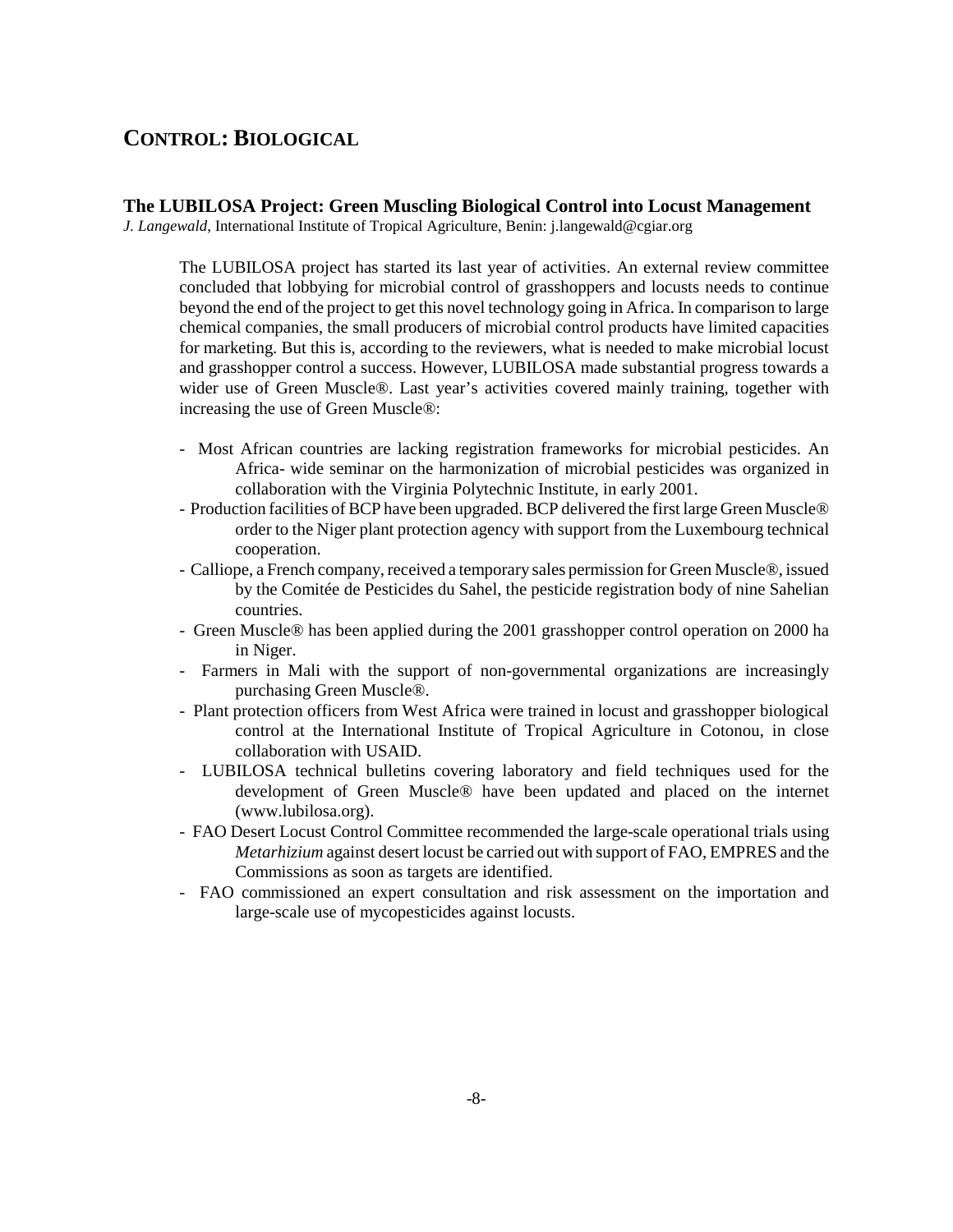**Use of** *Metarhizium anisopliae* **on Acridids in Australia: A "Well-Oiled" Approach Works** *D. Hunter* and *P. Spurgin,* Australian Plague Locust Commission: david.hunter@affa.gov.au

During the 2000-2001 locust season, more than 23,000 ha of nymphal bands of *Chortoicetes terminifera* were aerially treated with Green Guard<sup>TM</sup>, a commercially produced ULV oil formulation of the FI-985 isolate of *Metarhizium anisopliae* var. *acridum*. These treatments were at 17 to 25 g conidia in 500 ml oil/ha (0.7 to 1.0 x 1012 conidia/ha). During late 2001, lower doses were tested and doses of 10 to 25 g conidia in 460 to 500 ml of oil resulted in an 80 to 99% decline in locust numbers in 10 to14 days. However, when applied in a volume of 300 to 330 ml of oil, doses ranging from 6.5 to 16 g/ha proved ineffective; oil has been shown to be important in improving efficacy in the laboratory and field, and it would appear that 300 to 330 ml of oil/ha is insufficient. At the effective doses of 10 to 25 g conidia in 500 ml of oil, Green Guard<sup>TM</sup> costs about US \$2.30 to 5.70 per ha.

The Australian Plague Locust Commission, in collaboration with several farmers in Western Australia and South Australia, applied an EC formulation of Green Guard<sup>TM</sup> at 75 g conidia in 125 l water/ha to grasshoppers (*Phaulacridium vittatum*) near their vineyards. The weather was cool and cloudy which inhibited the speed of development of both the grasshoppers and the *Metarhizium* with 80 to 90% mortality not reached until 3 to 5 weeks after treatment. In these initial trials, the small areas requiring treatment and the high value of the crop being protected meant a high dose was used to help ensure high mortality. Further trials with lower doses are planned.

#### **Monitoring** *Nosema locustae* **in Argentine Grasshoppers: Approaching a Quarter-Century** *C. Lange*, CEPAVE, Argentina: lange@mail.retina.ar

Thanks to a generous, anonymous donation made through the Orthopterists Society, it was possible to continue during the grasshopper season 2001-2002 with the monitoring of the introduced microsporidian pathogen *Nosema locustae*. Samples of grasshoppers were obtained in or around the 1978-1982 original application sites and similar sites in other areas for purposes of comparison. These activities have been conducted since 1994, and they are designed to obtain information on the presence, prevalence, host range, and geographical distribution of the pathogen. Other pathogens (*Perezia dichroplusae, Entomophaga grylli, Malameba locustae, Gregarina ronderosi, Entomopoxvirus*) are monitored as well.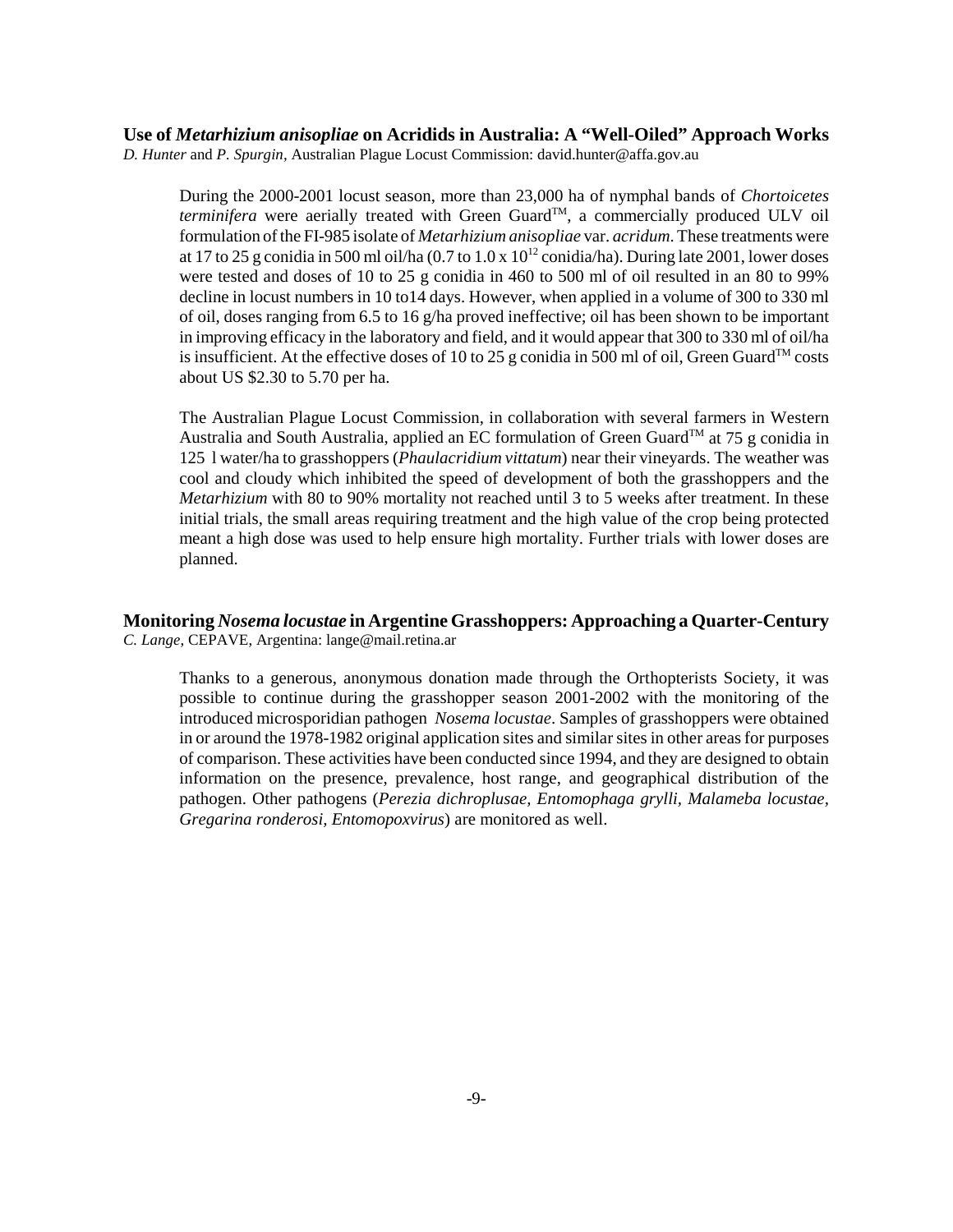#### **Natural Enemies of** *Brachystola magna* **in Durango, México**

*V. Hernández-Velázquez,* Centro Nacional de Referencia de Control Biológico. SAGARPA-SENASICA-DGSV, Colima, México: jdepto@volcan.ucol.mx and *S. Alvarez-Amador*, Campo Experimental "Valle del Guadiana" INIFAP, Durango, México.

In some years, the plains lubber grasshopper *Brachystola magna* is a serious pest in northern México, causing severe damage in beans, *Phaseolus vulgaris*. Since 1996 there have been outbreaks causing crop losses in the cultivated areas of Durango state. The plains lubber grasshoppers range widely on the western plains of the United States and México, and are considered an occasional pest of cotton in Texas (Pfadt, R.E. 1994. Plains lubber grasshopper, *Brachystola magna* (Girard). Wyoming Agricultural Experiment Station Bulletin 912). Insecticides, such as fenitrothion, can control the grasshopper but are environmentally undesirable.

In Durango, México, the natural enemies of *B. magna* were surveyed between 1996-2001. The mean rates of parasitism by Sarcophagidae, Nemestrinidae and Tachinidae were consistently at moderate levels (18 to 30%). In a tentative effort to find pathogens, grasshopper-infested areas were surveyed. Isolates of *Metarhizium anisopliae* and *Beauveria bassiana* were found infecting *B. magna*. These isolates are deposited at the Collection of Entomopathogenic Fungi (Centro Nacional de Referencia de Control Biológico SAGARPA-SENASICA-DGSV).

#### **Field Trials with** *Metarhizium anisopliae* **var** *acridum* **in México: Cause for Optimism**

*L. Barrientos-Lozano,* Instituto Tecnológico de Cd. Victoria. Tamaulipas, México: ludivinab@terra.com.mx; *V.M. Hernández-Velázquez,* Centro Nacional de Referencia de Control Biológico, Colima, México; *D.M. Hunter*, Australian Plague Locust Commission, Australia.

Spores of two Mexican isolates of *Metarhizium anisopliae* var *acridum*, MaPL32 and MaPL40, were formulated in mineral citrolina oil to control second to third instar bands of *S*. *piceifrons piceifrons*. The oil formulation, at a dose rate of 50g spores/litre citrolina/ha  $(2.5 \times 10^{12}$ conidia/ha) was sprayed using ULV knapsack sprayers. Population dynamics in one untreated and two treated blocks were followed to determine the efficacy of the isolates. By day 13 after the application, populations declined more than 95% in the area treated with MaPL32, while populations sprayed with MaPL40 declined 85%. *Metarhizium* will be used operationally in México in May and June 2002.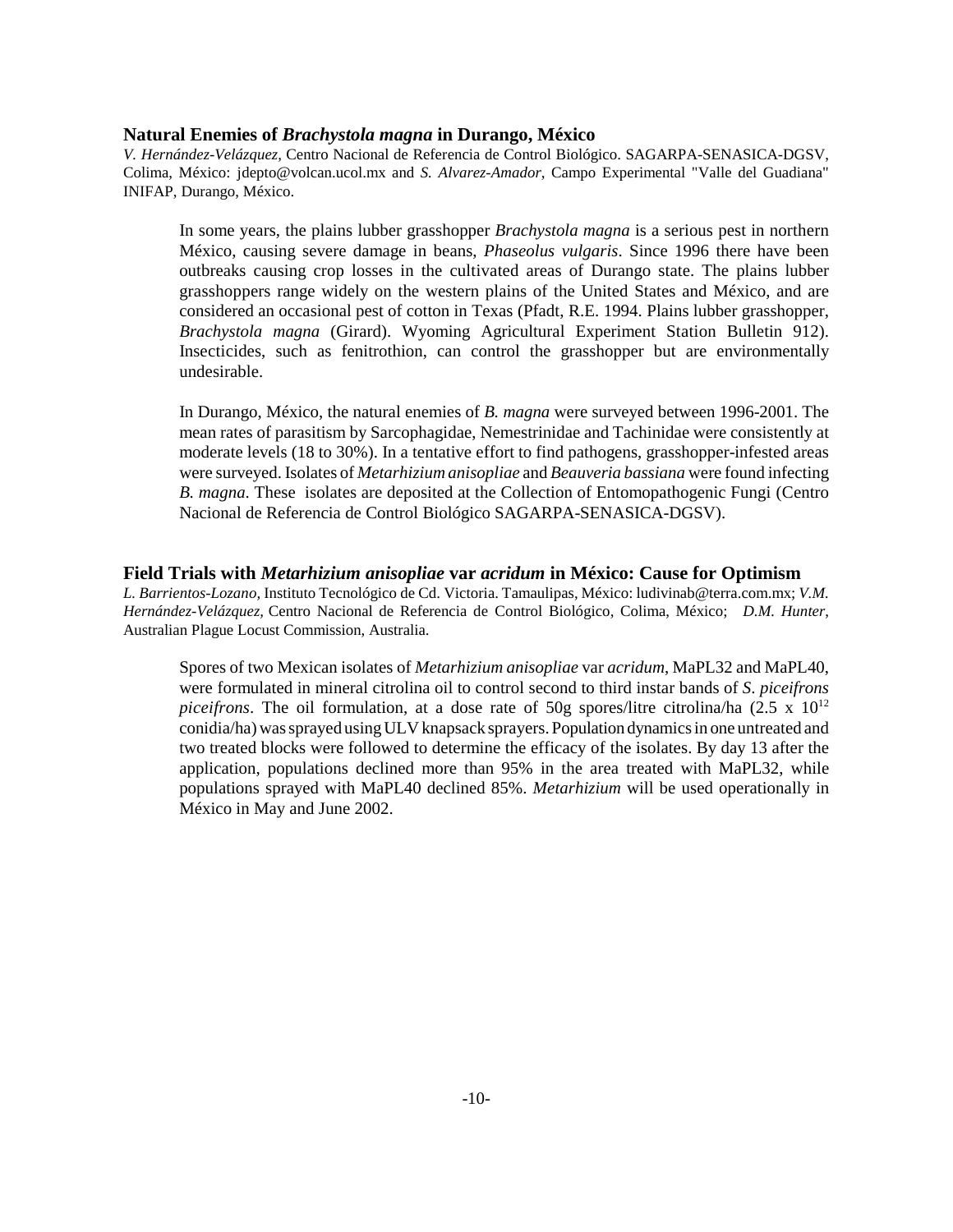# **APPLICATION TECHNOLOGY**

# **FEATURE ARTICLE Improving Pesticide Application Techniques for Desert Locust Control**

*Mohamed Abdallahi Ould Babah,* Chief CLAA, Mauritania and *Robert Aston,* CTA, Mauritania.

This research and development project, funded by Norway and executed by FAO, has been active in Mauritania since 1996, although a major revision in 1999 enabled an expansion of project activities. The project has an international scope, although most of the work has been undertaken with the full cooperation of the Locust Control Centre (CLAA) in Mauritania. The objective of the project can be summarized as developing systems of pesticide use that result in lower quantities of pesticide used for desert locust control. Within this overall objective, five research themes have been identified.

Analysis of current practices has been used as a tool to identify where current practice in pesticide use falls below the "accepted best practice", and more importantly to determine what prevents the adoption of optimum pesticide use strategies. This activity is undertaken using a number of different methods, including risk analysis workshops with control staff, operator perception workshops with spray operators, observation of spraying practices, and targeted training. During the project this activity has been key in orienting project research activities to address real problems faced by control team staff. Constraints to the adoption of best practice can be classified within a number of general themes. For example, technological constraints include factors such as equipment which is not suitable for ULV spraying (*e.g.*, sprayers designed for orchard spraying used as airblast sprayers with poor droplet spectrum), poor design of machinery, and so on. Other areas of constraints include financial, training, and working conditions.

One of the principal outcomes from this analysis has been the need for a standard operating manual which can be used in field operations. This manual is being developed by the CLAA and FAO EMPRES, and will contain not only operational information but also minimum specifications of equipment and protective clothing that will allow standardized purchasing and use. It should be noted that the operations manual will form the basis of a training manual so that staff who are recruited at short notice during an emergency can be trained quickly and effectively. In order to define specifications for spraying equipment, the project is in the process of developing methods of testing machinery for suitability. These tests are based on the 1998 FAO Guidelines on Agricultural Sprayers, modified for ULV equipment, and relate to factors such as spillage during loading, operator contamination, residue in sprayers, optimum cleaning regimes, and other factors.

The second area of research is field trials related to reduced dosage applications. Due to the relatively low level of desert locust populations since 1999, only limited opportunities for smallscale trials have been possible. Despite this limitation, there are sufficient data from the field trials undertaken to indicate that there is the potential for a considerable reduction in dosages if correct application procedures are followed. In the absence of desert locust field populations, the project has been using a two-model approach to defining minimum dosages. This is based on a laboratory model, in which application parameters are varied (drop size, drop number,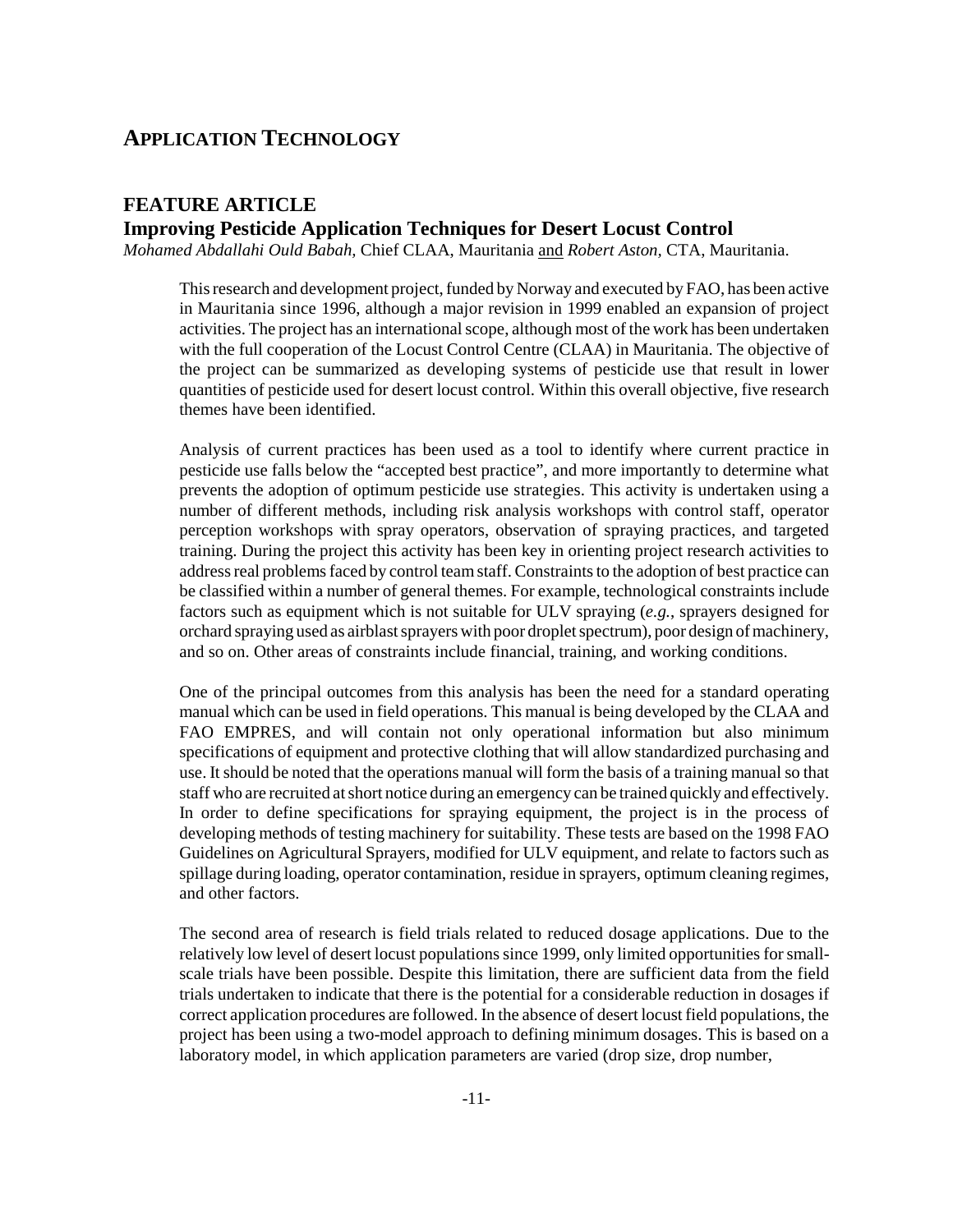concentration and formulation) and insects exposed to the deposits. This permits (under laboratory conditions) a calculation of the optimal deposit. The physical model is a large series of field trials where application parameters are varied (drop size, volume application rate, sprayer configuration, *etc.*) under different meteorological conditions and terrain to assess the optimum application parameters for achieving the deposits defined from the biological model.

A third area of research is in the collection and management of control data. During a desert locust outbreak, the need for timely information for appropriate decision making is, of course, of utmost importance. The project, with the CLAA, FAO HQ and FAO EMPRES has developed a system of electronic data transmission which permits data to be sent from the field via HF radio equipped with a modem directly into the operations center GIS. The system is based on a similar system used by APLC, although technical details vary. This system is now ready for operational use for survey data, using a custom database for collecting data ("elocust" developed by FAO HQ). It is also ready for use with control data.

The fourth area of work has been on monitoring of operators and domestic animals for exposure to pesticides during desert locust control operations. Working in collaboration with CERES/Locustox, the project and the CLAA now routinely undertake monitoring of staff during locust control operations. Although little control has been undertaken during the project, monitoring has been done in order to validate the system under the harsh conditions in which locust control staff operate in the field (three, full locust seasons). Issues that remain now are those of management in terms of replacing staff who are detected as being exposed. The CLAA has already implemented a preventive system by rotating staff within control teams to reduce exposure time.

The project has also undertaken a large amount of work on monitoring domestic animals for exposure to pesticides. The project has focused on camels, which share much of the desert locust habitat and are potentially liable to exposure. The project has used a simple blood test kit which measures depression of acetylcholinesterase. As it would not be realistic to monitor an individual animal before and after exposure, a large amount of data on camels has been collected which serves as baseline data. Data from animals suspected of being exposed to pesticides can be compared to this baseline data to confirm exposure. In Mauritania, there was only one opportunity to monitor an actual treatment, and although no difference could be detected (indicating no significant exposure), no replication could be done. This is largely a result of a strong aversion of the camel owners (nomads) to having their animals unnecessarily handled.

The final area of project activities is in training. Most of the training that has been done has been with control teams on a very targeted basis. This has meant that different training methods could be tested in the field, and appropriate systems developed. Other training has included the use of workshops with control team staff to develop standard operating procedures. These are very hands-on exercises which serve both to train staff, and as importantly, permit them to develop confidence in training others. An international workshop was held in November 2001 with invitees from five locust-affected countries seeing and discussing project results.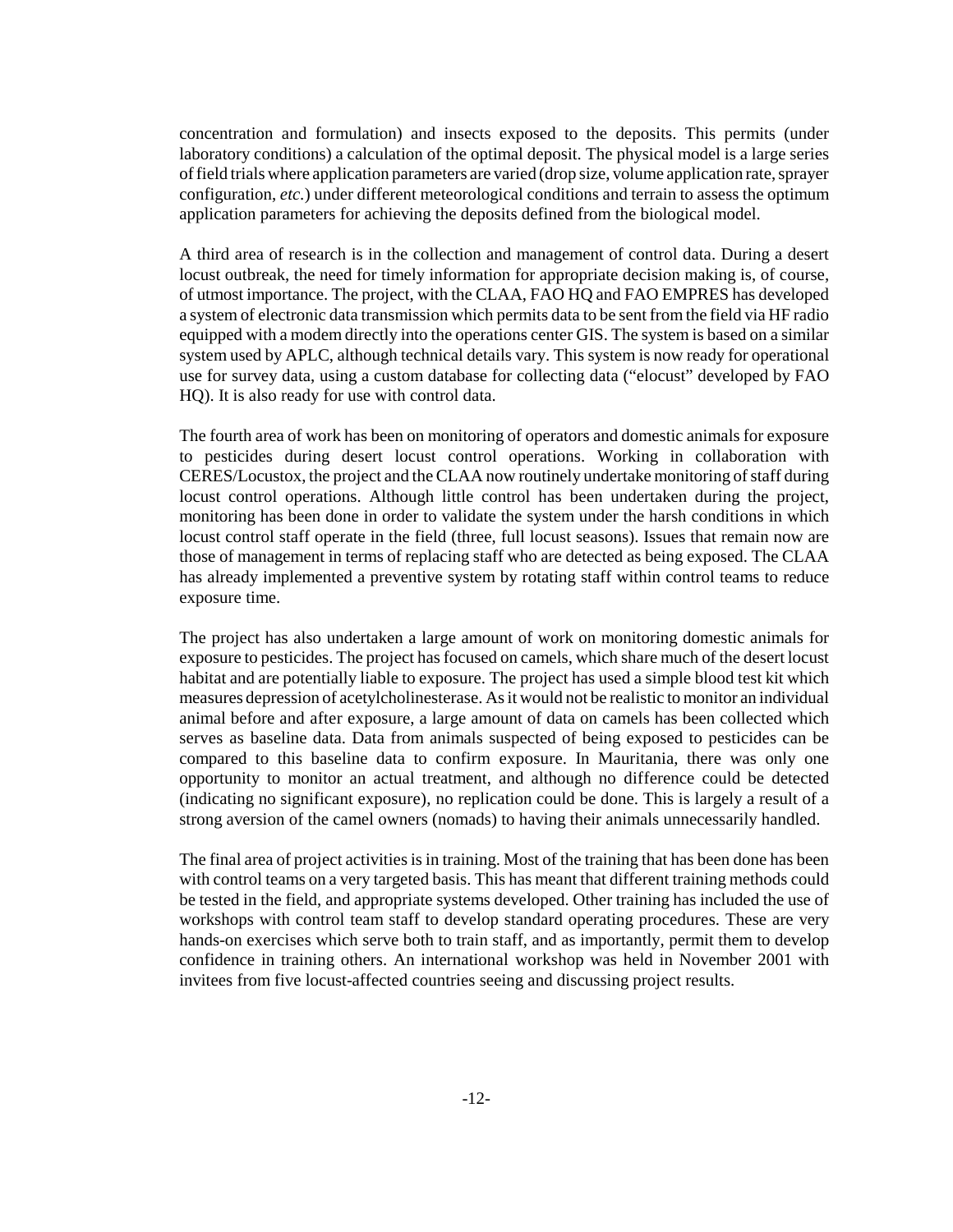In addition to the work outlined above, the project has been very active in the development and testing of systems that address some of the constraints identified by the analysis of current practices. For example, it is clear that in order to apply reduced dosage recommendations, application parameters have to be correct. The project undertook trials in Sudan in 1998 with DGPS for aircraft. The improvement in the accuracy of track spacing was highly significant. As a result of this work, the data were presented to the DLCC Technical Group in 2000, and subsequently to the DLCC itself. They recommended that DGPS equipment should be mandatory on aircraft contracted in for desert locust operations.

The project has also tested DGPS equipment for ground spraying. Without any form of track guidance, the tendency to overdose is apparent even in experienced drivers. The use of DGPS has shown that this can be eliminated. However, the cost of DGPS, plus the correction signal, may preclude its adoption on a large scale. Since the removal of selective availability in 2000, the accuracy of GPS has increased. Tests by the project have shown that accuracy can be as good as 5 m under optimum conditions with a good handheld receiver. In reality, a vehicle cannot maintain a highly precise track due to the terrain. Based on this, the project has been working with a company to develop a simple track guidance system based on a low cost GPS unit which can be fitted to all spray vehicles. This is close to completion. The system automatically records the track and speed of the vehicle. These data can be sent back electronically to the operations center (as, of course, can aircraft data from DGPS units).

In order to reach areas that may harbor potentially important desert locust populations, the project has been working with the Technical University in Oslo in testing a simple, low-cost all-terrain vehicle. This vehicle, known as the GT, was initially designed as a simple-to-construct vehicle that could be used where roads were absent. Initial testing in Mauritania yielded interesting results, and further development is ongoing.

For more information about this project, please contact Mohamed Abdallahi Ould Babah (claa@toptechnology.mr) or Robert Aston (faonorim@toptechnology.mr). A website, which will contain project reports and results, will be available shortly.

**Delta Planes for Locust Control Operations: Super-Lights Appear to be Ultra-Effective** *F. Gapparov*, Institution for the Scientific Research of Crop Protection, Uzbekistan: furkat@basf.com.uz

At present there is a great interest in Uzbekistan with regard to the use of delta-fliers or super-

light flying devices (SLFDs) for the application of pesticides to protect field crops. Use of SLFDs in agriculture decreases fuel input, increases labor productivity, and reduces the volume of water needed for chemical treatments. Use of SLFDs in pest control increases every year. From 1993 to 1996, the area of aerial pesticide application by SLFDs in Uzbekistan totaled 327,000 ha.

The possibility of application of insecticides against locusts by dispersing the chemical from an SLFD is a new way of protecting crops in Uzbekistan. This approach to treatment has been practiced in farms of Karakalpakistan and Surchandarya region, where the water supply is quite limited. Tests were held by using SLFD types M8-20 and M8-50 of the independent company "KAZAVIA" (Kazakhstan).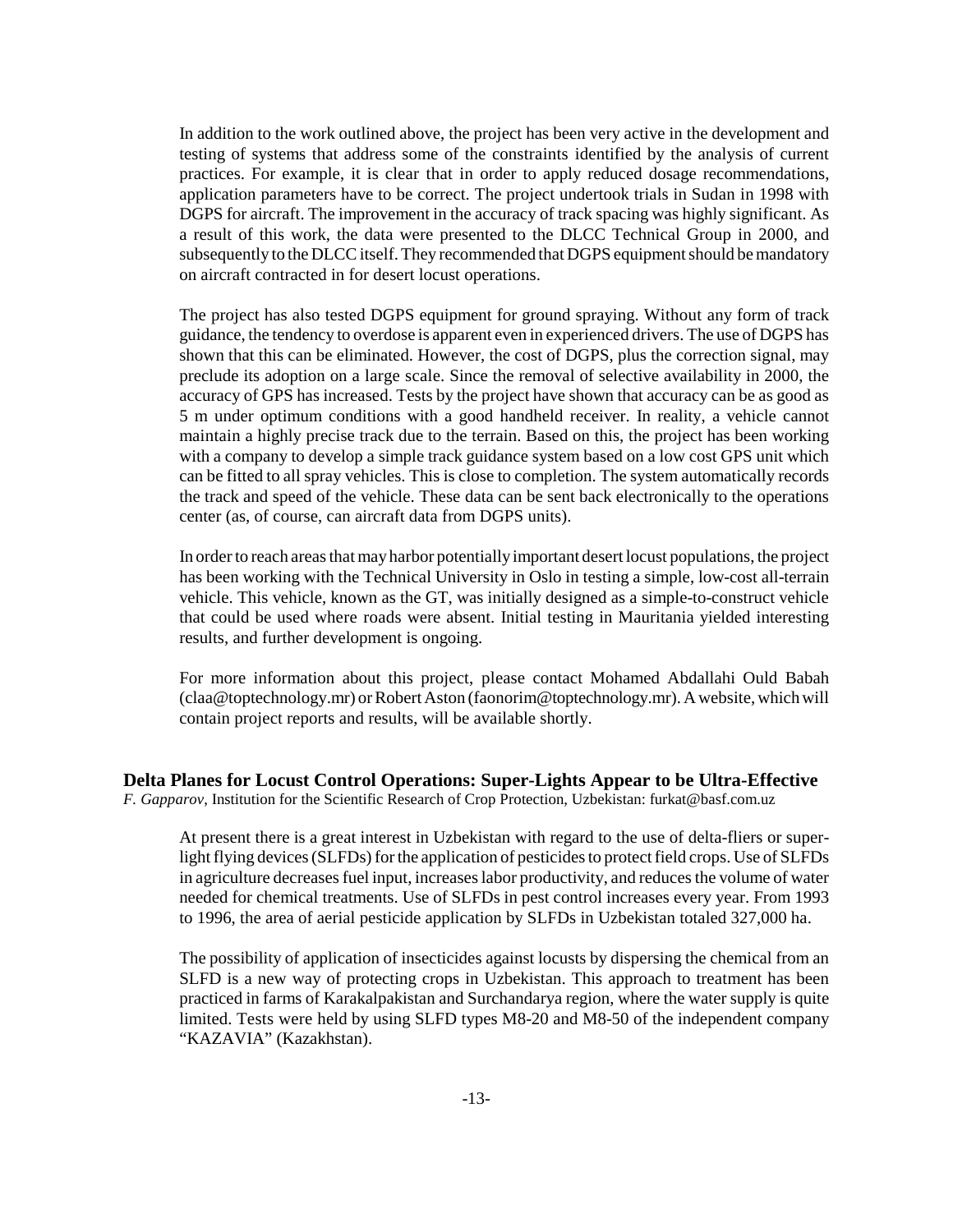In the Surchandarya region, tests were conducted in 1999 to evaluate the efficacy of using deltafliers to apply insecticides for control of the Moroccan locust, *Dociostaurus maroccanus*, and in Republic of Karakalpakistan during 2000 for control of the Italian locust, *Calliptamus italicus*. The SLFDs were equipped with a sprayer (AO-CJIA-7.0 m) having four Micronair nozzles (spinning pulverizers). During spraying operations, the plant canopy height was about 1.5 to 2 m; ambient temperature was 17 to 19 °C; relative humidity was 78 to 83%; wind speed 2 to 3 m/s. The vegetation consisted of 140 units/ $m<sup>2</sup>$  at a height of 30 to 40 cm. The application method was ULV, requiring a total volume of only 1 to 3 l/ha.

The analyses of results of the tests from two regions against different kinds of locusts suggested the following conclusions. Use of delta-fliers for applying chemical treatments to pastures by ULV enabled us to achieve very high levels of locust control. Adonis® (0.12 l/ha) provided up to 96% control within 20 d. Dimilin OF-6 ® (1.0 l/ha) provided up to 91% control, and Nomolt 5% (0.5 l/ha) yielded 96% mortality. Thus, there was no clear difference among the efficacies of the various treatments. There is no specific information about the difference between the results of morning and evening ULV applications. However, during the evening treatments when the ambient temperature was 30 to 34  $^{\circ}$ C and there were increasing winds, it was necessary to increase the volume to 3 l/ha.

#### **Wind Tunnel Studies to Simulate Aerial Application**

*P. Spurgin*, Australian Plague Locust Commission: peter.spurgin@affa.gov.au

Using the new wind tunnel facility at the University of Queensland's Centre for Pesticide Application and Safety (C-PAS), ULV formulations of fipronil (Adonis 3UL®), Green Guard  $T^{\overline{M}}$  (oil with *Metarhizium anisopliae var. acridum* spores) and diflubenzuron (Dimilin OF60<sup>®</sup>) were run through a Micronair AU5000 rotary atomizer at a speed of 200 km/h to simulate aerial spraying. By varying flow rates and using a range of blade angles, data on the droplet spectra produced with each material were collected.

Using the AgDRIFT<sup>TM</sup> and GDM<sup>TM</sup> (Craig *et al.*, Crop Protection Vol. 17, 6, pp. 475-482) deposition models, these data will be used by the APLC to determine theoretical deposition patterns in sprayed areas (eg. within "Barriers"), the extent of off-target drift and the effect of release height/wind speed on deposition. Actual residue sampling in the field will also be used to validate the results from these models.

In addition, calibration of AU5000 atomizers on aircraft used by the APLC is now based on actual cage RPM rather than blade angle so that irrespective of the speed of the aircraft used (piston or turbine), the spray droplets generated during application will be within the same desired range.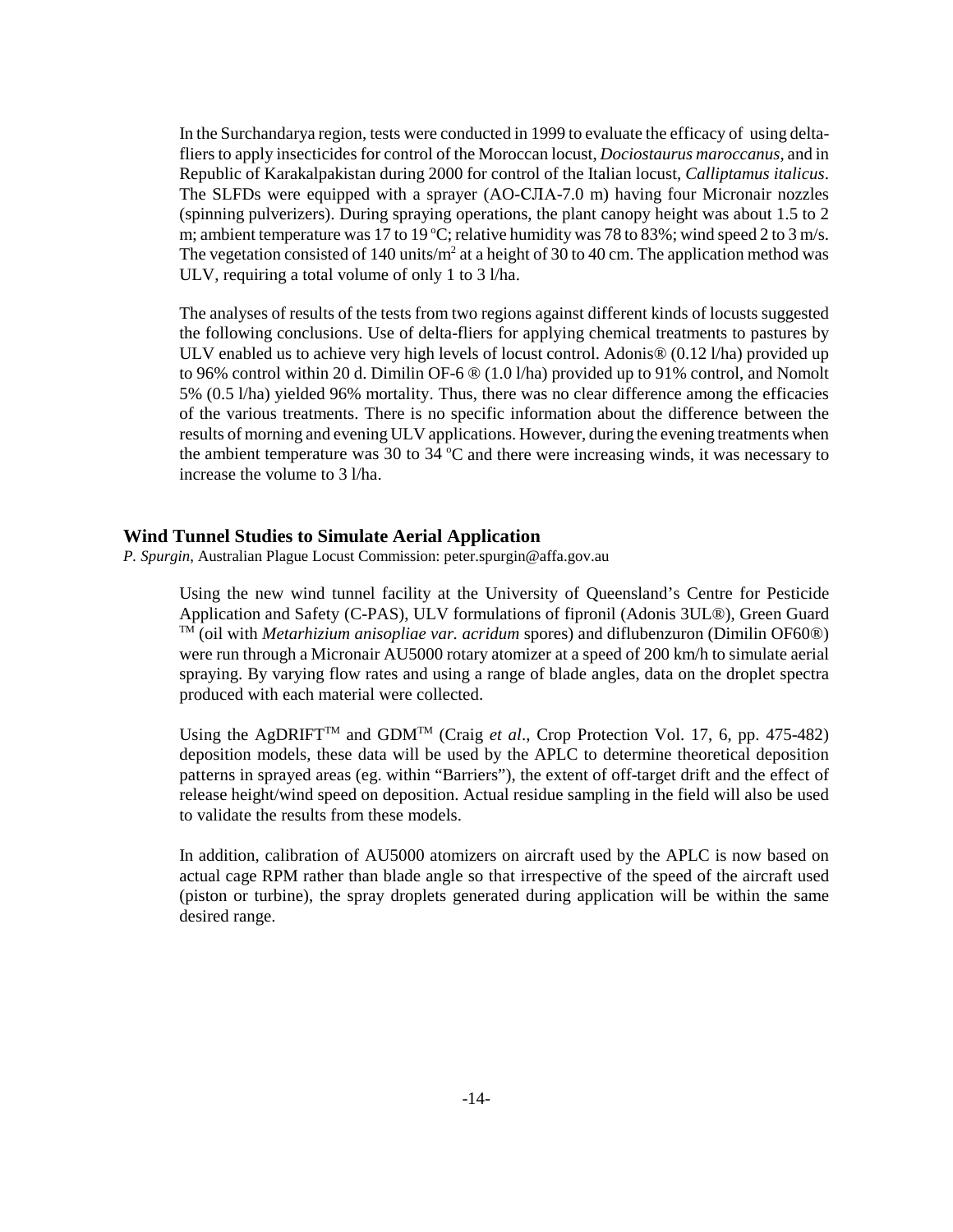#### **All-Terrain Vehicles Reduce Grasshopper Control Costs to \$1 per Hectare**

*J.A. Lockwood* and *S.P Schell*, University of Wyoming, USA: lockwood@uwyo.edu

Reduced Agent-Area Treatments (RAATs) originated in Wyoming and are being further developed and adopted throughout the western United States. RAATs are a form of integrated pest management for rangeland grasshoppers in which the rate of insecticide is reduced from traditional levels and untreated swaths (refuges) are alternated with treated swaths. RAATs work via *Chemical Control* (grasshoppers are killed in treated swaths and as they move out of untreated swaths) and *Conservation Biological Control* (predators and parasites preserved in untreated swaths suppress grasshoppers). This approach has reduced the cost of control and the amount of insecticide by >50%, and 75% reductions are feasible. Even greater reductions in economic and environmental costs may be possible with ground-based application. Diflubenzuron (Dimilin 2L®, 1 oz/ac), carbaryl (Sevin XLR®, 16 oz/ac), and fipronil (Adonis 6UL®, 16 oz/ac) were applied by ground using an all-terrain vehicle equipped with a BoomBuster® 125 or 140 nozzle to provide a 13 to 16 ft. swath (see figure). With a RAATs approach using 20% coverage (treat 13 to 16 feet, skip 52 to 64 ft), at 21 d after application these treatments yielded 87% (Dimilin®), 73% (Sevin®), and 89% (Adonis®) mortality. The programmatic cost of such treatments (including labor, chemical, fuel, and equipment) was \$0.38 per protected acre, making this the most substantial economic savings in insecticide-based control for rangeland grasshoppers since the development of RAATs nearly 10 years ago. With these treatment parameters, it is possible to protect 400 to 640 ac per day. Follow-up studies to validate and optimize these preliminary results would appear to be a matter of the highest priority.

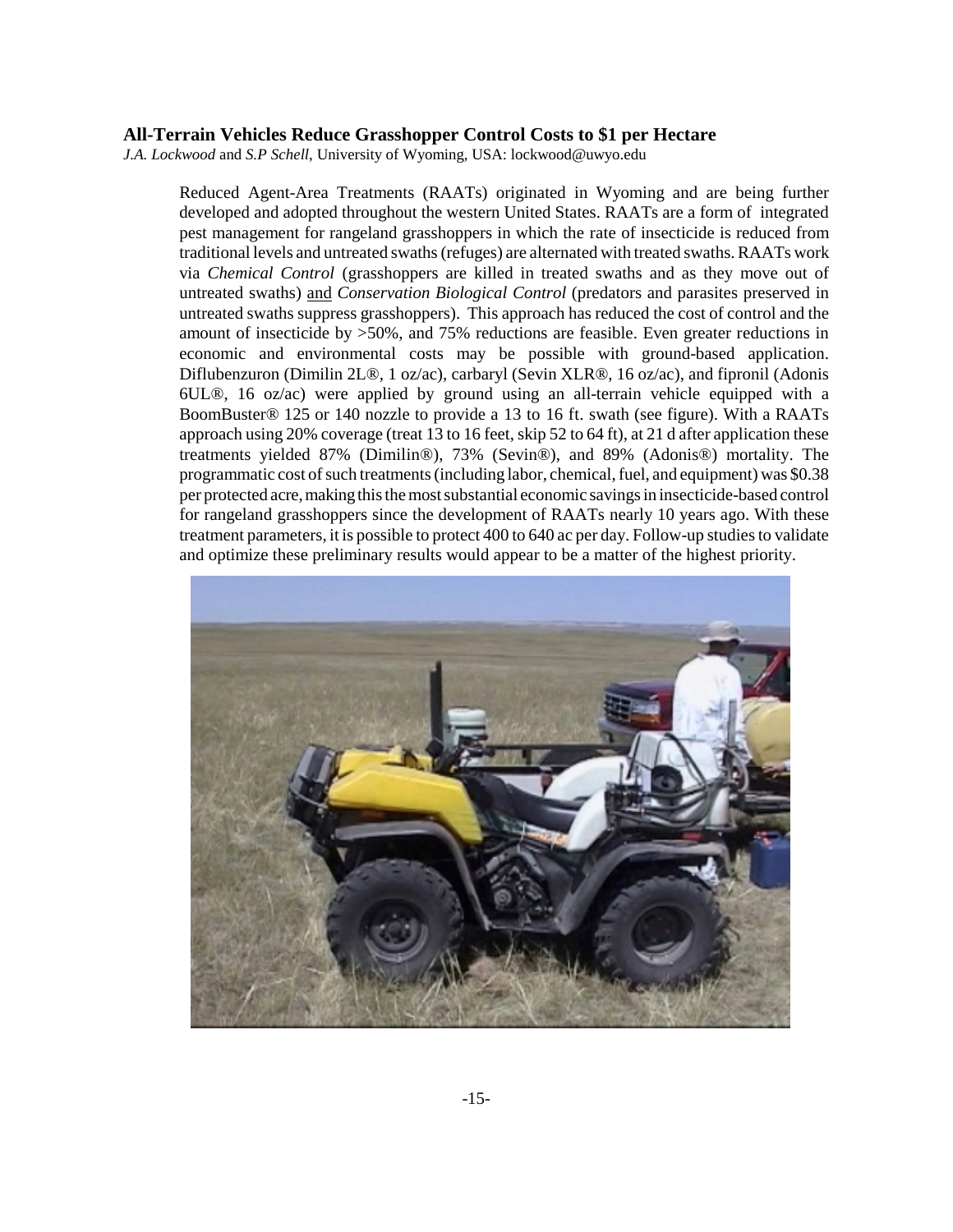# **ENVIRONMENTAL AND HEALTH IMPACTS**

#### **Public Health and Locust Control in Madagascar: A Toxic Mix**

*R. Harizo*, Office National pour l'Environnement; *A. Ramiliharisoa et al.*, Département de Toxicologie, Centre hospitalier universitaire Joseph Ravoahangy, Madagascar

Introduction: During the locust plague of *Locusta migratoria capito* and *Nomadacris septemfasciata* that occurred in Madagascar from 1997 to 2001, more than 3 million ha were protected and nearly 1,398,000 ha received a blanket treatment (ground and aerial spray). Assuming that only 1 to 3% of the applied dose was actually contributing to biological effect on the target species (Graham Bryce, 1977; Hall, 1985), one must wonder about the effect of the remaining amount on the public health. The main chemicals that had been used were fipronil, deltamethrin, fenithrothion, and propoxur. This report is related to the survey of public health in a few regions during the first period of the outbreak (July 1998 to June 1999).

Methods of Data Collection: With regard to the effect of the different active ingredients (cholinesterase inhibition\*, GABA blocking, nervous system attack, *etc.*) and to their route of intoxication (inhalation, contact, ingestion), the following methodology was adopted to assess the overall effect:

- Surveys in five control sites and in five impacted areas. Data collection was based on cholinesterase (AChE) measurements and on the survey of the health state of the sample populations at different times in the study period. Use of control sites minimized the influence of possible interactions with population samples' habits: tobacco, alcoholism, *etc.*
- Site replication
- Targets consisted of pesticide handlers and populations near areas where pesticide application had been conducted. To ensure representative samples, data collection was designed to reflect, as close as possible, the population structure.

| <b>General</b><br>signs                                                                                                     | Orthoringolaryngite<br>signs                                                                                             | <b>Neurological</b><br>signs                                                                                                      | <b>Respiratory</b><br>signs                                                                       |
|-----------------------------------------------------------------------------------------------------------------------------|--------------------------------------------------------------------------------------------------------------------------|-----------------------------------------------------------------------------------------------------------------------------------|---------------------------------------------------------------------------------------------------|
| Anorexia<br>Asthenia<br>Muscular cramps<br>Fever<br>Reduced blood<br>pressure<br>Insomnia<br>Sweating<br><b>Bradycardia</b> | Buzzing in the ear(s)<br>Ocular burns<br>Conjunctiva<br>Sneezing<br>Watering<br>Myosin<br>Pharyngitis<br><b>Rhinitis</b> | Headache<br>Coma<br>Convulsion<br>Hemiplegia<br>Obnubilation<br>Paresthesia<br><b>Dizziness</b><br>Neuropsychological<br>troubles | Thoracic burns<br>Dyspnea<br><b>Bronchitic</b><br>hypersecretion<br>Difficulty breathing<br>Cough |
|                                                                                                                             |                                                                                                                          |                                                                                                                                   |                                                                                                   |

The following clinical signs were used to assess the health state of the samples: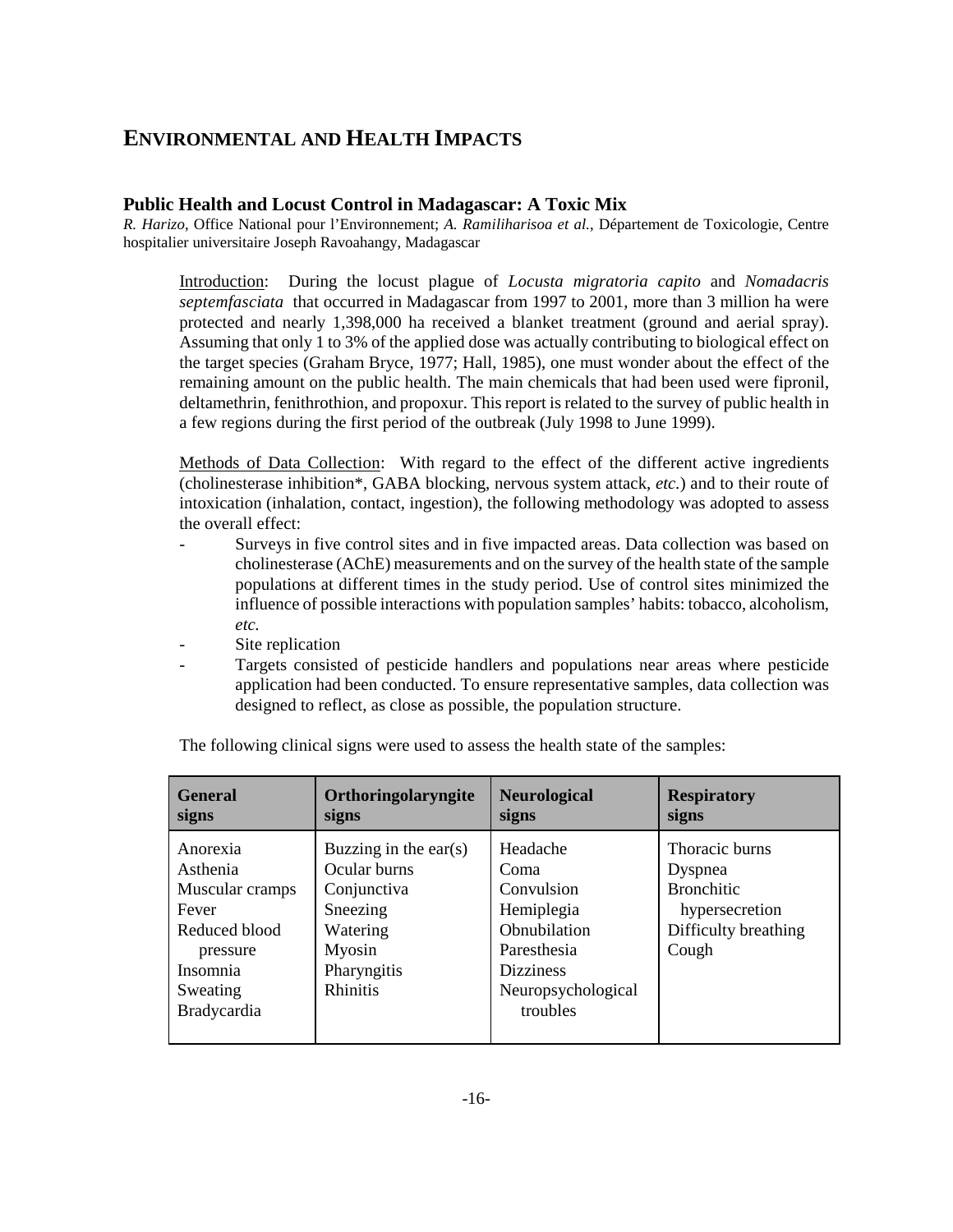#### Results and Discussion:

*Neighboring populations*: The survey of clinical signs showed much higher proportions of impacted individuals around treated sites compared to those of control sites, mainly for respiratory and neurological signs. ANOVA tests with SPSS indicated that these differences are significant. AChE inhibition decreases with time.

*Pesticide handlers*: In general, cholinesterase inhibition rises progressively with time, certainly as a consequence of exposure duration.

*Possible origins of intoxication*: Daily intake by means of contaminated food chains (pesticide residues had been detected in some sorts of foodstuff) and indirect/direct contact (dermal, inhalation) should be the main causes of the above mentioned intoxications.

Conclusions: Without intensive measures (trained personnel, adequate infrastructure equipment and financial resources, strong pesticide legislation, *etc.*), chemical control of locusts does affect human health, although it depends on the nature of the active ingredient. Because of poor safety in the use of pesticides in Madagascar and similar countries, not only can handlers be affected but also a significant part of the neighboring population.



**Application of insecticides for locust control in Madagascar**

\**Cholinesterase is an enzyme (a form of biological catalyst) which acts in body tissues to keep muscle, gland, and nerve cells working in a harmonious and organized way. If tissue cholinesterase activity is reduced to low levels, the effects would include fine and coarse twitching of muscle fibers in the body and excessive secretion of tears and saliva. Breathing then becomes weak and the heart beats more slowly and feebly. The main toxic effects of exposure to organophosphorous insecticides are due to depression of the nerve acetylcholinesterase (ACheE) level. Carbamates produce the same effect but reactivation of inhibited enzymes is relatively rapid. Butylcholinesterase (ChE) could also be measured but it is not as important as AChE.*

#### **A Lull in Locusts: Environmental Impact Studies Put "On Hold"**

*R. Peveling*, University of Basel, Switzerland, Ralf.Peveling@unibas.ch

In 2001, both the desert locust and the Malagasy migratory locust situation remained relatively calm throughout the year. Thus, NLU-Biogeography did not conduct new environmental impact studies.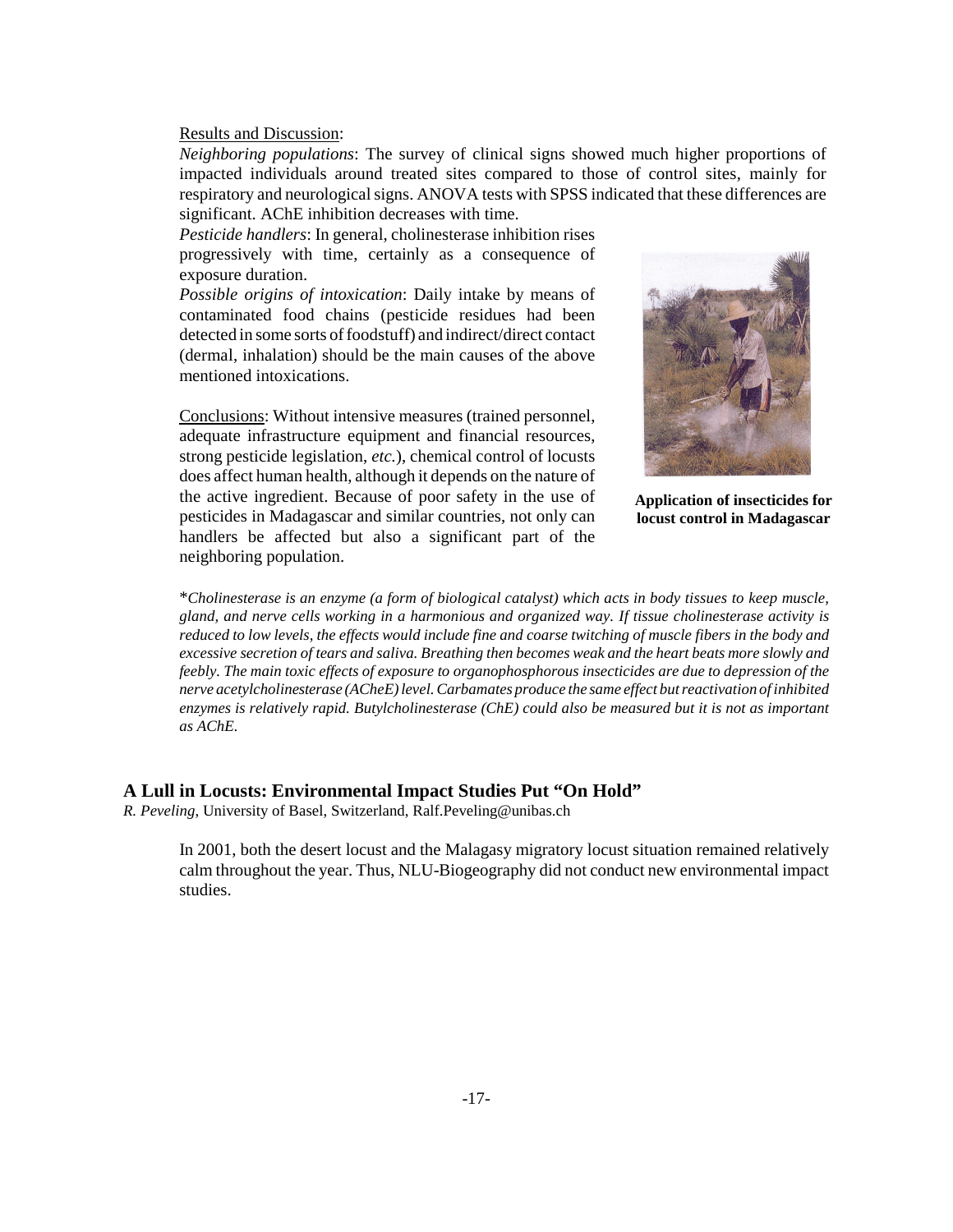#### **Effects of Grasshopper Suppression on Flea Beetles: Weed Biocontrol Agents Sustained**

*R.N. Foster*, USDA, APHIS, PPQ, United States: Nelson.Foster @aphis.usda.gov; *K.C. Reuter*, USDA, APHIS, PPQ: Chris.Reuter@aphis.usda.gov; *L.K. Winks*, USDA, APHIS, PPQ: Keith. Winks@aphis.usda.gov; *T.E. Reule*, USDA, APHIS, PPQ; *R. Richard,* USDA, APHIS, PPQ: Robert.D.Richard@aphis,usda.gov

Established populations of *Aphthona* flea beetles – *Aphthona lacertosa* and *A. nigriscutis –* (Coleoptera: Chrysomelidae) on leafy spurge, *Euphorbia esula* L., could be in jeopardy on western United States rangelands where damaging populations of grasshoppers require insecticide treatments. Laboratory bioassays and field evaluations were conducted to determine the impacts of grasshopper control treatments. In laboratory bioassays, diflubenzuron spray produced no significant mortality. Malathion spray produced moderate mortality, while carbaryl spray produced high mortality. In the season of treatment, field evaluations in western North Dakota showed that diflubenzuron formulated spray resulted in minor if any mortality at 1 and 2 weeks post treatment. Carbaryl bait resulted in low mortality, malathion spray resulted in moderate mortality and carbaryl spray resulted in high mortality*. Aphthona* populations exceeded the first year pretreatment levels in 23 of 24 plots one year after treatment. Except for malathion 8 fl oz/ac and diflubenzuron 1 fl oz/ac, all treatments resulted in population increases greater than seen in untreated check plots. RAATs treatments of diflubenzuron and malathion resulted in greater population growth at 1 year after treatment compared to their parental traditional treatments. Populations increased the most in bran bait plots, followed by carbaryl 16 fl oz/ac plots, malathion 4 fl oz/ac plots, carbaryl 8 fl oz/ac plots, diflubenzuron 0.75 fl oz/ac plots, untreated check plots, diflubenzuron 1 fl oz/ac plots and malathion 8 fl oz/ac plots. The timing of grasshopper treatments (third grasshopper instar and peak adult *Aphthona*) allowed a sufficient number of eggs to be deposited before treatments could affect them, therefore ensuring the survival of *Aphthona* 1 year after treatment.

#### **Grasshoppers as Vectors and Reservoirs of Vesicular Stomatitis**

*J.A. Lockwood, R.A. Nunamaker, C.E. Stith, C.L. Campbell, S.P. Schell, B.S. Drolet, W.C. Wilson, S.K. Kontour, D.M. White,* and *G.J. Letchworth III,* University of Wyoming and USDA, ARS, USA: lockwood@uwyo.edu

Vesicular stomatitis (VS) is an economically devastating, viral disease of livestock, wildlife, and humans in the Americas, with periodic epizootics spreading from México to Canada. These outbreaks trigger quarantines to slow the spread and allow time to distinguish VS from foot-and-mouth disease (FMD; early clinical signs are identical to VS). Field observations suggest that VS is spread by arthropods. However, a 35-year search for a hematophagous vector responsible for the rapid, large-scale outbreaks has been unsuccessful. Prompted by a spatiotemporal correlation between grasshoppers and VS outbreaks, we designed a series of laboratory studies to reflect ecological conditions and found that grasshoppers can: 1) become infected by cell culture virus, 2) readily transmit the virus to one another by cannibalism, 3) transmit the virus to cattle, and 4) become infected via saliva from infected cattle. The ecological conditions and biological processes necessary for these transmissions to occur are present throughout much of the Americas. The discovery that an herbivorous insect may be a vector and reservoir of a viral disease of domesticated animals represents a new biological paradigm. In light of the global concern for FMD, the potential use of animal diseases for biological warfare, and the economic and health effects of VS in its own right, pathogen detection and disease control systems may need to be radically revised.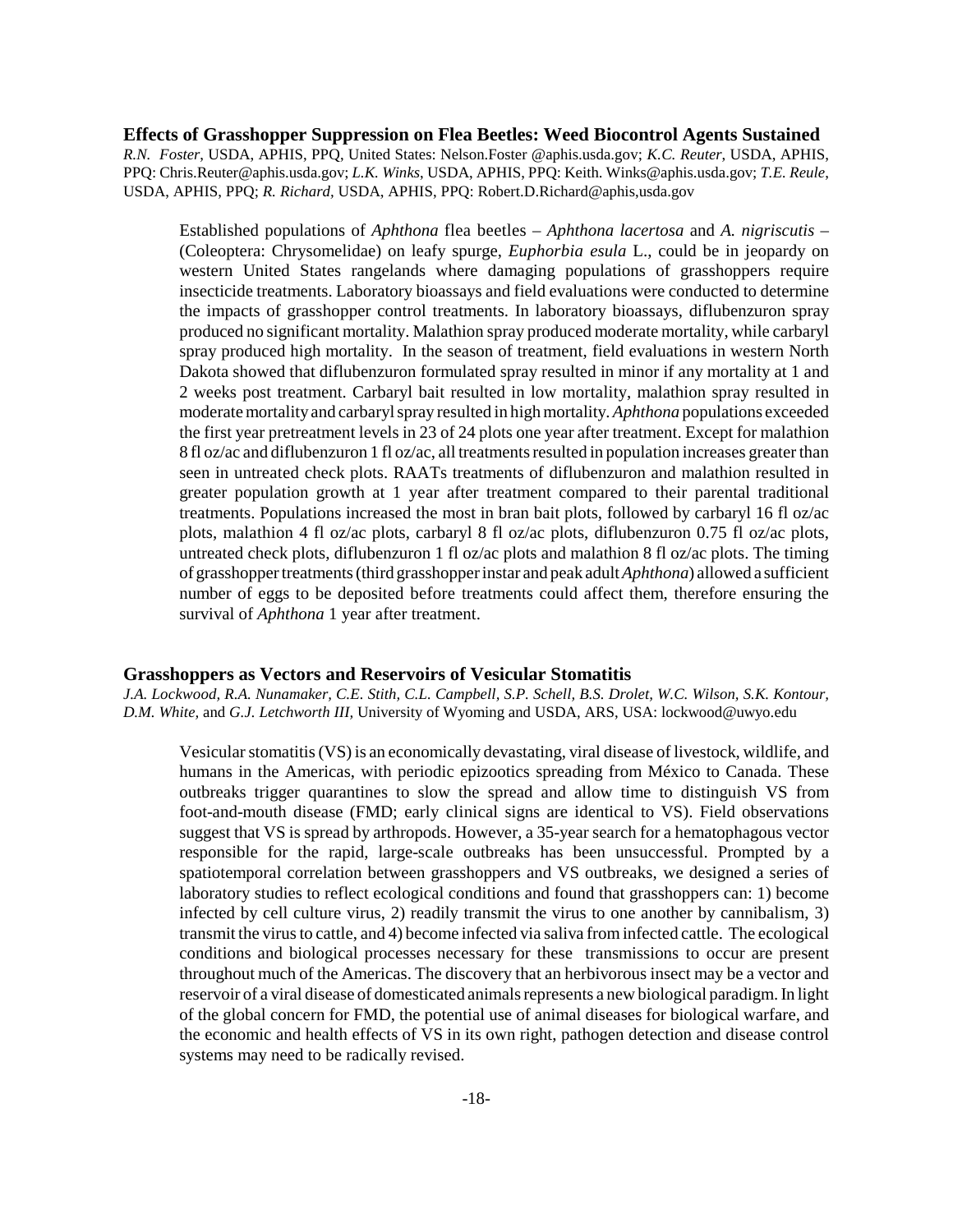# **SOCIOPOLITICAL AND POLICY ISSUES**

# **FEATURE ARTICLE**

## **Research on Desert Locusts: Room for Improvement**

*Allan T. Showler*, Kika de la Garza Subtropical Agricultural Research Center, USDA-ARS, Weslaco, Texas: ashowler@WESLACO.ARS.USDA.GOV

In contrast to many other pests that are considered to be economically important, there is a relative paucity of recent research (in the past 15 years) on desert locusts of sufficient quality for publication in peer-reviewed scientific journals. Aside from some solid but relatively scarce publications on desert locust pheromones, insect growth regulators, and mycopesticides, research appears to have stalled. This seems ironic in view of the common perception of the desert locust as an ancient source of pestilence that can still reach "Biblical proportions" and is most often associated with the adjectives "scourge," "plague," and "devastating."

There are a variety of reasons for the low research output that, in combination, result in layers of physical, political, and bureaucratic obstacles. It is well known that gregarization among desert locusts is a sporadic phenomenon, and that swarms and hopper bands can at times cause total loss of crops at the local (farm or community) scale. However, the true economic importance of desert locusts and control campaigns remains a contentious issue. Bilateral aid agencies are the financial foundation for most desert locust research efforts, but many bilateral aid agencies are not convinced that desert locusts should receive a high priority in their development portfolios. Attempts to economically rationalize desert locust prevention and control programs with studies and assessments have been occurring since the end of the 1986-1989 plague, usually without making appreciable impacts on the various perspectives of stakeholders. In terms of constraints to research, most or all fall within one of two broad categories: priorities and accessibility.

#### *Priorities*

The desert locust breeds in some of the poorest countries on Earth. In the so-called developing countries, research on almost anything takes a back seat to much more imminent exigencies including remedial health, infrastructure improvement, and national security. When research on pest management is conducted in developing countries, it generally addresses pest problems that occur widely and chronically on crops of staple importance for subsistence or export in lieu of focusing on a temporally and spatially sporadic insect that is of arguable economic significance. Much of the funds available to developing countries are donated by bilateral agencies or through multilateral organizations. Application of those funds is channeled or restricted by bilateral (and multilateral) entities that, during desert locust recessions, tend to focus on economically important pests that cause widespread agricultural losses every year.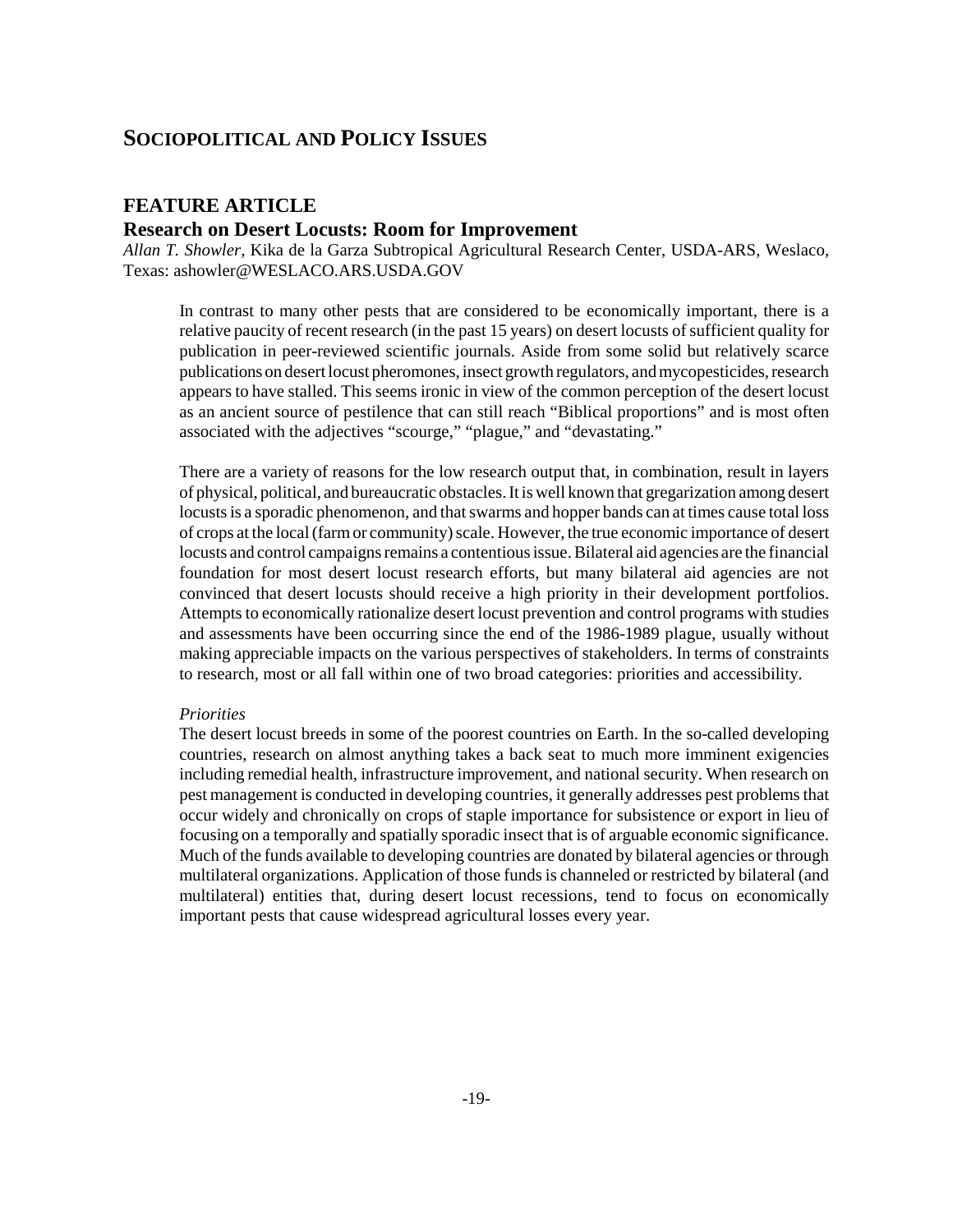Desert locusts also occur in relatively affluent countries like Saudi Arabia and Oman. For example, the desert locust center in Jeddah is skilled in monitoring desert locusts, and although it has conducted tests on new insecticide application and surveillance technologies, none of these tests have been reported in peer-reviewed scientific journals because publishing is not required and comparatively few researchers have received rigorous training in pest research. The government of Oman built and accoutered an unused regional desert locust monitoring and research center on the outskirts of Muscat (it has labs, sleeping quarters, a conference room, a kitchen), not far from a specialized training center.

The core donor countries for desert locust research during the current recession have been limited to Europe and North America, countries that are not themselves at serious risk of desert locust swarms. In many donor agencies, it is axiomatic that funding for development activities is "disaster driven." When the immediate potential threat of a desert locust plague-induced crop loss, and scenarios of starvation pass, other programs, some of them for addressing more recent or ongoing disasters, become greater priorities.

In most of the desert locust recession countries, there is a paucity of personnel skilled enough in research to attract grant funds and report results in peer-reviewed journals. In cases, students stay in the country where they attended graduate school, and others are given administrative positions in desert locust-affected countries. A few work for international research centers, one of which has a research station located in Port Sudan which provides good access to the prolific desert locust breeding area on the Red Sea coast of Sudan. International research centers are substantially supported by donors, which, as mentioned previously, do not always view locust research as being a high priority.

Several years ago, I reviewed, with others on an international panel, some 27 pre-proposals submitted by developing country researchers for grants to support studies on various aspects of the desert locust and its control. All but two or three were completely unacceptable to the panel because they failed to address the topics and/or advanced wildly inappropriate budgets in response to the request for the pre-proposals which plainly delineated technical parameters and the grant ceiling. Those few pre-proposals that were not flatly rejected were finally deemed to be of marginal quality and grants were not provided. In most cases, the apparent priorities of the authors were considered to be inappropriate (they focused on the money instead of the research), and the technical quality of many of the pre-proposals reflected relatively low national priorities on training and maintaining skilled researchers.

#### *Accessibility*

Field research on desert locusts, especially on transitional and fully gregarious stages, presents daunting geographic and temporal challenges. A decade or more can pass between gregarious interludes, a condition that is not in harmony with annual funding and spending cycles common to many research institutions and programs. There are no monetary caches for desert locust research that has to be conducted during the geographically limited and temporally sporadic windows of opportunity (especially for investigating gregarious field populations).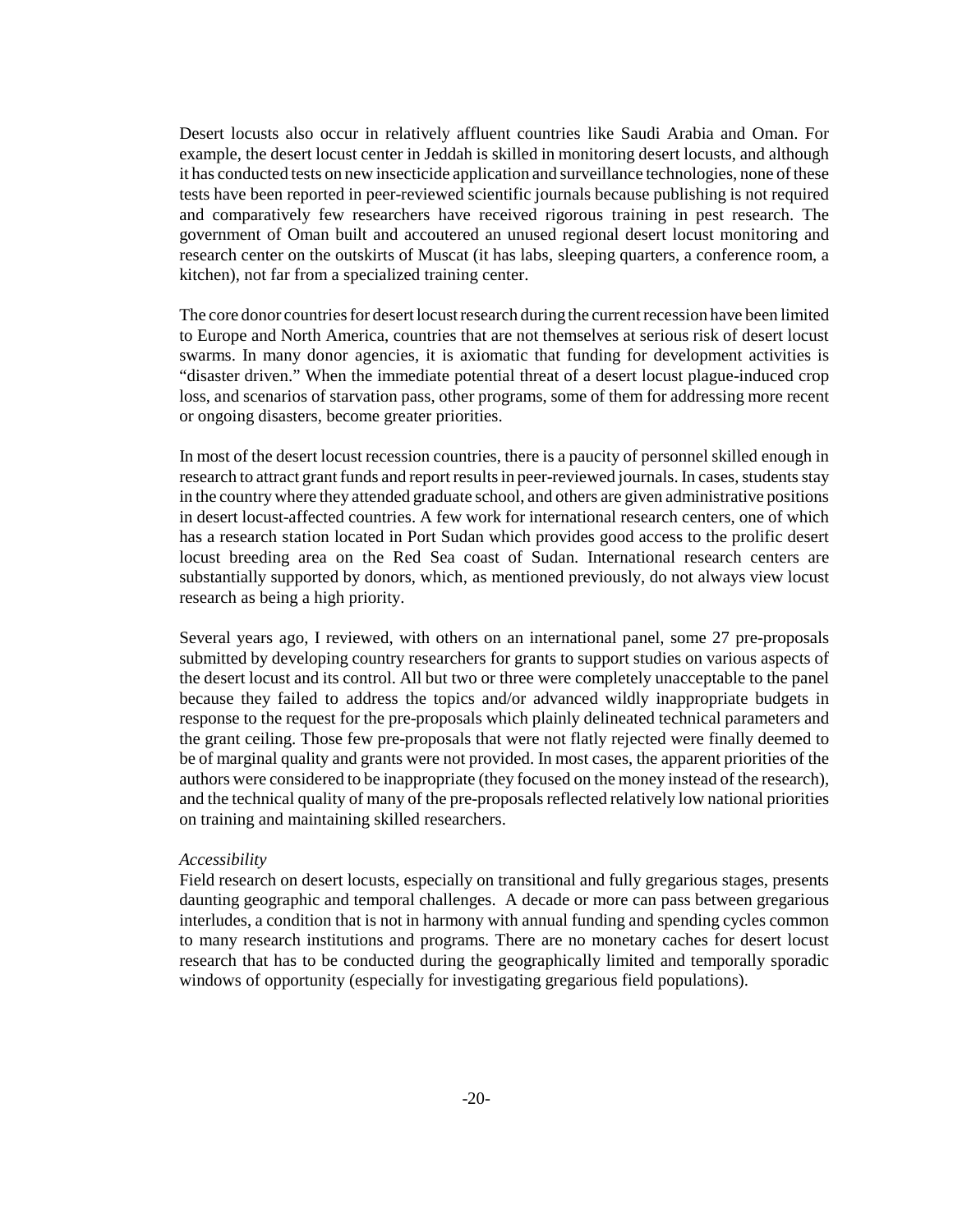Insecurity in desert locust breeding areas because of war between nations, armed rebellions and civil wars, clan rivalries, banditry, and land mines from past conflicts has also narrowed the geographic and temporal windows of opportunities for studying gregarizing or fully gregarious desert locust populations. The 1986-1989 and 1992-1994 desert locust campaigns each began on the Red Sea coastal plains of Sudan and Eritrea, both of which were undergoing civil wars that involved critically important breeding areas and stymied early intervention, but this is relatively uncommon.

Some countries implicated in terrorism, rampant corruption and/or human rights violations receive comparatively little assistance, including research programs, from the "traditional" Western donor countries (including through multilateral organizations). Nevertheless, some research in such countries has been conducted during the last decade, particularly on mycopesticides.

In most cases, the key desert locust breeding areas are geographically remote by most standards. Probably one of the most accessible desert locust breeding areas today is Shel-Shela, near the village of She'eb on the Eritrean Red Sea coastal plain's interior. When I first began visiting Eritrea in 1992, it took 4 to 5 hours in a 4 x 4 vehicle to get from Asmara to She'eb, but since the late 1990s, thanks to road construction, it takes an hour-and-a-half. Other key breeding areas, such as the Adrar des Iforas in Mali, the Aïr Mountains and Tamesna of Niger, and the interiors of Mauritania and Sudan are both vast and remote.

Accessibility to areas of interest to desert locust researchers is also hindered by cultural and linguistic differences. Many European and North American acridologists are unfamiliar with the regions inhabited by the desert locust, the cultures and languages, and the processes and procedures (informal and formal) of developing working partnerships and associations with governments and organizations that are critical to the success of research programs. While I was the Coordinator for the FAO's EMPRES-Central Region (desert locust component) program based in Asmara, I found that almost all researchers and trainers from donor countries were greatly benefited by having a strong liaison, whether through multilateral organization personnel based in the host country, or directly with the host country government.

Doubtless, there are other causes relating to the recent paucity of solid research on desert locusts, but I believe that the above are a fair representation. Some of these are intractable until other, larger forces bring about changes that are favorable to enhancing research opportunities. Some examples would include infrastructural improvement (e.g., the previously described road to She'eb, Eritrea), and concluding armed conflicts (though in specific instances with which I was involved as a facilitator, locust monitoring and control operations – not research – have been conducted in rebel-held territories).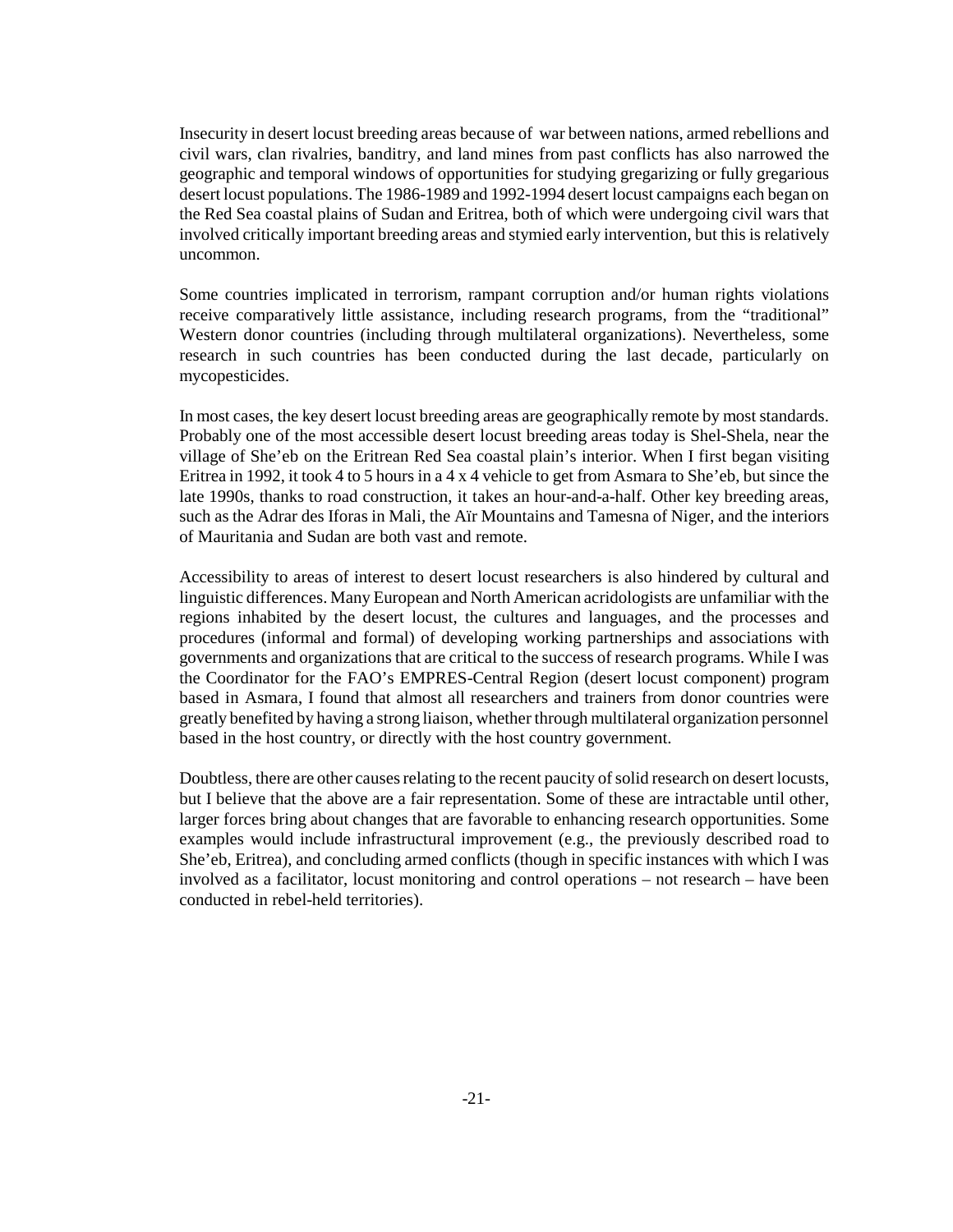Although many of the obstacles to research are difficult (or functionally impossible) to surmount from within the locust research community, others can be overcome to a great extent by acceptance of and participation in what I had termed "Cooperative Research Teams" (CRTs) designed to strengthen research capacities for locust-affected country and donor country researchers alike. The idea is simple: researchers with established experience in generating and reporting scientifically defensible results partner with researchers in the desert locust-affected countries. The researchers in the locust-affected countries can provide invaluable and intimate knowledge of the conditions and locust population dynamics in the field, and access to research sites. They can benefit when scientific training by their partners is made integral (e.g., required by the donors) to the research programs. Multiple partnerships can be established within the rubric of a single CRT in order to make more possible field research sites available and add necessary expertise. CRTs, *per se*, do not necessarily mean that one or the other partner(s), regardless of nationality, will join the team well funded (see the previous section on priorities). Some key international aid agencies, ironically, will not fund CRTs precisely *because* they are technology transfer and research partnerships between developing countries and donor countries -- even if the same donor agencies will fund costly training events for which trainers from the donor countries themselves are contracted, and most or all of the training materials are provided by donors. Also, in some cases, there are noted desert locust researchers native to desert locustaffected countries but, alas, they reside in and work for research entities in donor countries. Some common sense flexibility in donor policies as regards research partnerships designed to combine individual strengths and overcome individual weaknesses will go far in answering age-old questions about desert locusts and in establishing stronger research capacities indigenous to desert locust-affected countries. Although substantial donor funds have been made available for desert locust research during the last five years, it does not appear to have increased the numbers of peer-reviewed scientific journal articles.

As another measure for promoting viable research on desert locusts, any desert locust-affected country government should stipulate that corporations conducting field tests for getting their products registered for use in a desert locust-affected country (often those countries have lax or no regulatory conditions in place) must conduct the research as a serious (and well-endowed) partner, and the results must be published in peer-reviewed scientific journals (page charges supported by the corporations). It could conceivably be stipulated that corporations fund CRTs or CRT-like research partnerships that would be designed for ensuring scientific rigor and for reducing the possibility of bias. The host country should responsibly ensure that their researchers get the most out of corporate research activities, and not just corporate logo pens, baseball caps, and coffee mugs, *etc*.

While some mountains obstructing solid desert locust field research cannot be moved at present, research output would surely increase with higher prioritization of rational partnerships by stakeholders. Although there is evidence that some aspects of desert locust control have improved during the last decade, these can be attributed mostly to more organized visual surveillance and proactive interventions, not to new tactics generated by research.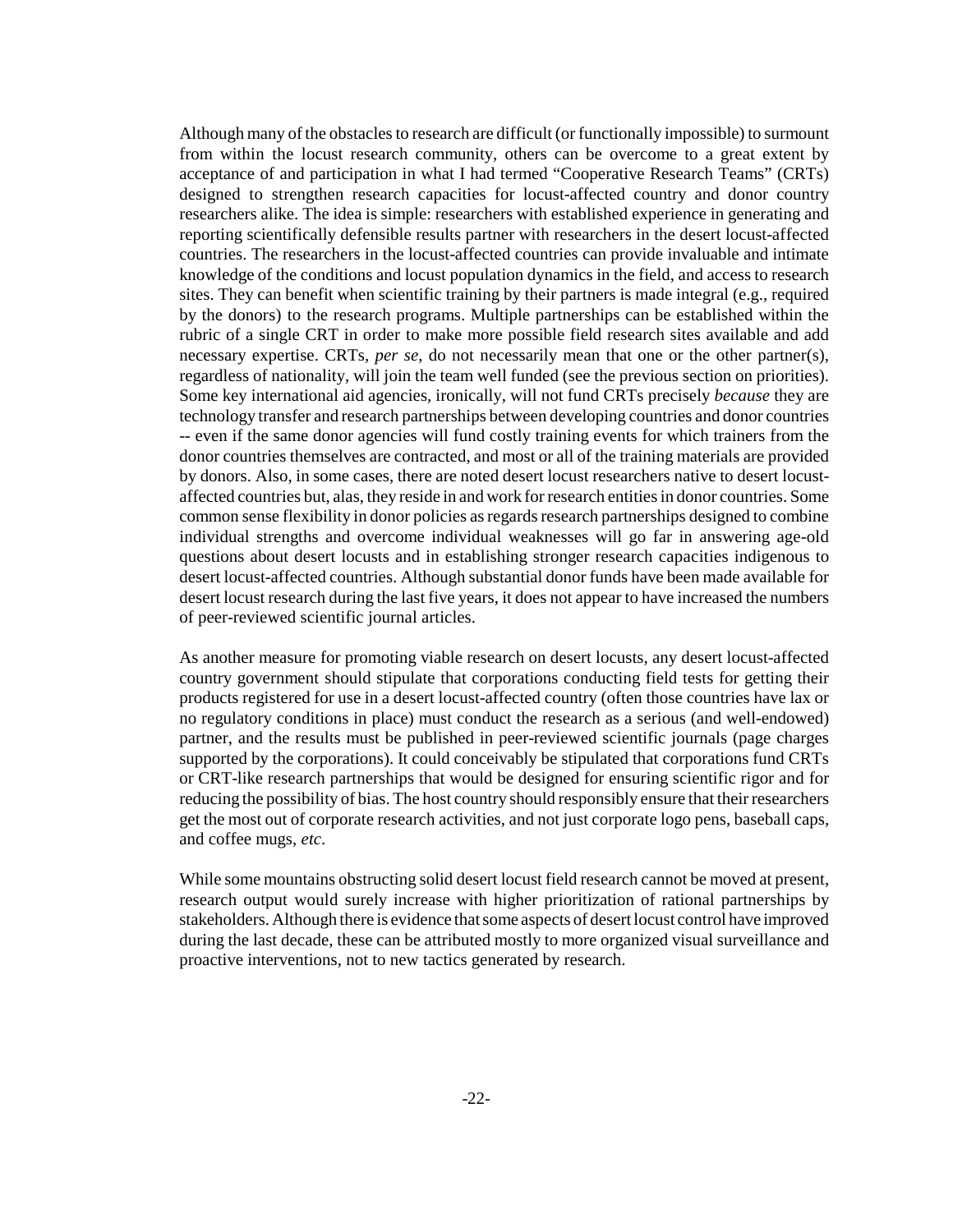#### **Mauritania's National Locust Control Centre: A Model for Organizational Development**

*M.A. Ould Babah*, Centre de Lutte Antiacridienne, Mauritania: claa@toptechnology.mr

The Operations Performance Review (OPR) – in French "Journée annuelle de réflexion" (a literal translation is "Annual Day of Reflection") has been held in Mauritania since the creation of the CLAA in 1995. It is inspired by the ZOPP (Object Orientated Project Planning) approach developed in Germany. The aim of the review is to identify, without restriction as to organizational hierarchy, all of the problems encountered by all staff involved in the operation of the CLAA (survey teams, control operations, coordination and management) in the previous campaign. All staff of the CLAA -- managers, technicians, and administrative staff -- participate, as well as other institutions who may wish to attend (donors, FAO, *etc*.). The reviews are moderated by an external moderator; problems identified, together with possible solutions are displayed on a pin board. The problems and potential solutions are discussed freely between participants in a constructive manner. The aim is to improve human resources and other inputs as well as field practices. Topics covered generally concern personnel, logistics, and resources, survey and control methods, and monitoring and coordination. A lot of time has been spent on harmonizing data collection methods (*e.g*., estimating locust densities) and defining targets and thresholds for treatment. Other topics regularly discussed include the control products used, research, and minimizing environmental impact.

A total of five OPRs have been held between 1996 and 2001; each has been released as a report. The reports constitute a framework for the development of the CLAA. The reports show that many of the earlier weaknesses in terms of organization and coordination have been addressed. However, some solutions to problems identified rely on the availability of finance (or the timely availability of finance), and these problems persist through a number of successive reports. The CLAA would like to thank the various bilateral and multilateral partners who have supported its activities over a number of years.

#### **US Government Changes its Grasshopper Funding and Policy**

*J.A. Lockwood*, University of Wyoming, USA: lockwood@uwyo.edu

The severe infestations of grasshoppers, and particularly Mormon crickets, in the western United States in the summer of 2001 led to Congressional hearings. Led by Utah, the state most severely affected by these outbreaks, the testimony led to a reinstitution of federal funds for grasshopper and Mormon cricket management. The majority of funds have been directed by the US Department of Agriculture (USDA) to support an intensive survey program in 2002.

In addition, the USDA has completed its draft Environmental Impact Statement (EIS), the policy document that will define the parameters of grasshopper and Mormon cricket suppression on all federal lands and involving any federal funds. The finalized EIS is expected before the need for treatments in 2002. The current draft, which is likely to be substantively the same as the final version, identifies Reduced Agent-Area Treatments as the only authorized strategy for grasshopper and Mormon cricket control. As such, blanket applications of traditional rates of insecticides will be prohibited in all programs involving federal lands or funds.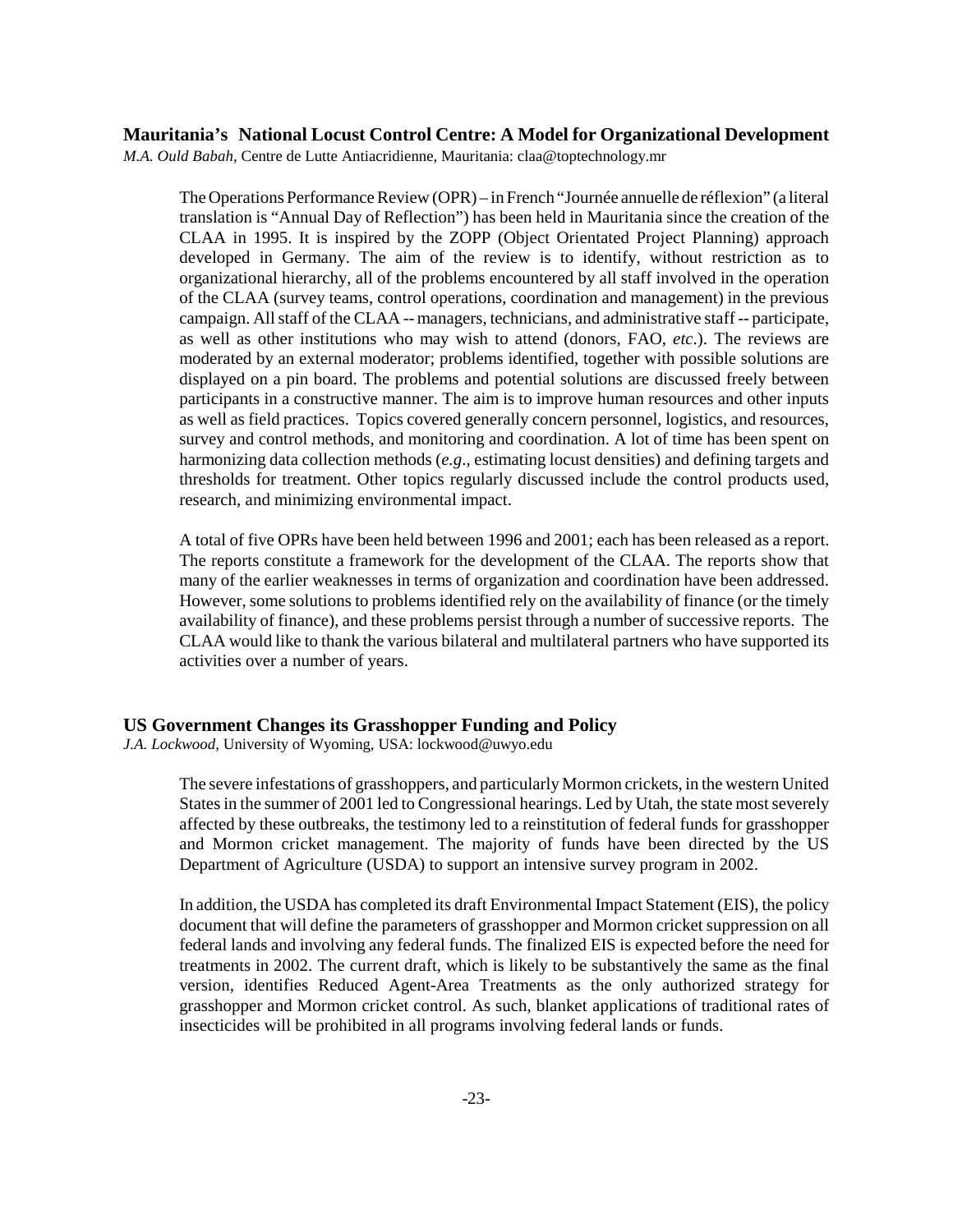# **OPERATIONS AND LOGISTICS**

**IITA + Danish Government = Environmentally Sound Grasshopper Control in the Sahel** *J. Langewald, International Institute of Tropical Agriculture, Benin: j.langewald@cgiar.org*

The International Institute of Tropical Agriculture in collaboration with CILSS/AGRHYMET (Niamey, Niger), Ornis Consult (Copenhagen), and the Danish National Environmental Research Institute (Silkeborg) will cooperate with different institutions in Cape Verde, Burkina Faso, Niger, and Senegal for the development of integrated grasshopper control strategies. In the Sahel grasshoppers are still controlled using purely curative control strategies based on large-scale insecticide treatments. This program will particularly improve knowledge on Senegalese grasshopper population dynamics. It will make GIS-based tools available which allow the application of a range of control methods, with a focus on microbial and classical biological control. The environmental impact of different IPM components will be studied carefully, including food chain effects on bird populations. Additionally the program contains training components for stakeholders in grasshopper control at all levels in the four Sahelian partner countries. Many similar IPM components have already been developed in regions outside of West Africa, for different acridid pests. Therefore, the program is seeking collaboration with similar initiatives worldwide.

# **Asian Development Bank Launches a Project on Locust Management in Kazakhstan**

*A.V. Latchininsky*, University of Wyoming, USA/Russia: latchini@uwyo.edu

Due to the immense scope of the locust problem (>8.1 million ha treated against acridids in 2000), Kazakhstan became the focus of international attention of the organizations involved in locust control in the end of the  $20<sup>th</sup>$  and beginning of the  $21<sup>st</sup>$  century. In 2000-2001, the FAO Technical Assistance project was implemented, and starting in the fall of 2001, the Asian Development Bank (ADB) started a project entitled Technology and Institutional Development for Sustainable Locust Management (TA No 3647-KAZ). The 18-month project with a budget of over US\$ 0.7 million is financed through a grant from the Japan Special Fund and implemented by a consultancy company IPP Consultants. Dr. Mark Ritchie, formerly from the Natural Resources Institute (UK), is a Team Leader for the project. The executing agency is the Ministry of Agriculture of Kazakhstan. The project includes three main components: 1) dissemination of information on improved technologies of locust management, 2) development of a GIS-based locust monitoring and forecasting system, and 3) environmental monitoring of locust control operations. In fact, the components of the project represent the continuation of the main activities of the FAO Technical Assistance of 2000 (see pp. 15-16 in the 2001 issue of *Advances*), although the two projects are not linked formally.

One of the main objectives of the current ADB project is the development of mid-term strategy for locust management in Kazakhstan. Other objectives include the introduction of mycoinsecticides, creation of the geo-referenced locust database system, and development of a public information program on locust control.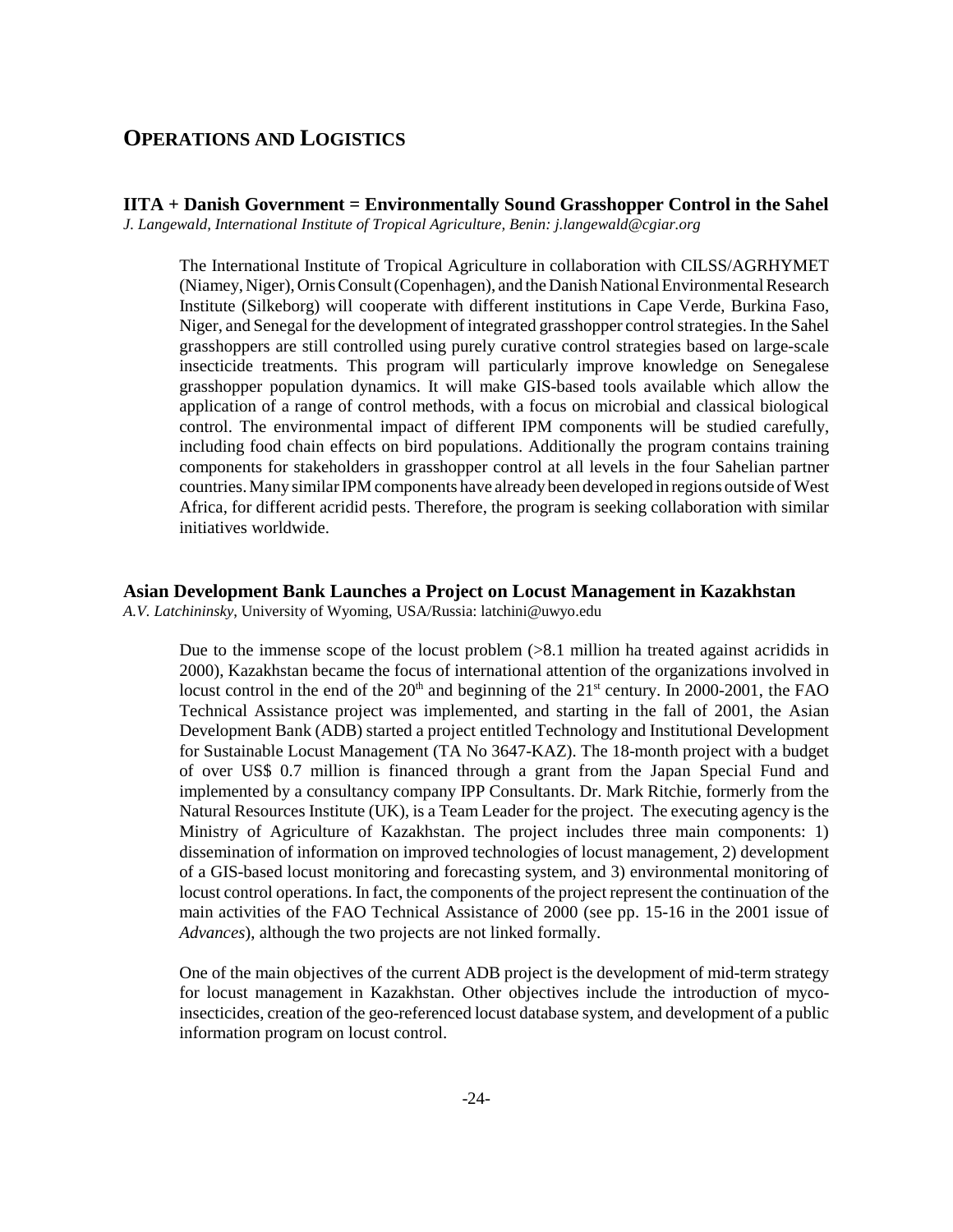#### **Locust Outbreaks and Control Programs in Central Asia: Problems Persisted in 2001**

*F. Gapparov*, Institution for the Scientific Research of Crop Protection, Uzbekistan: furkat@basf.com.uz

Reproduction of the Moroccan locust, *Dociostaurus maroccanus*, was recorded on 20 March (Turkmenistan), 25 March (Uzbekistan), and 27 March (Tajikistan). Mortality was recorded from 1 to 20 June. Reproduction of the Italian locust, *Calliptamus italicus* L., was recorded 10 May to 10 June (Uzbekistan), and mortality was recorded from August to the end of September. Reproduction of the migratory locust, *Locusta migratoria* L., was recorded 8 May until death in August.

| <b>Country</b> | Area of<br>damage   | Locust<br>species | <b>Product</b><br><b>Area</b><br>treated |           | <b>Amount</b><br>(tons) | <b>Application</b><br>$(1000 \text{ ha})$ |          |
|----------------|---------------------|-------------------|------------------------------------------|-----------|-------------------------|-------------------------------------------|----------|
|                | $(1000 \text{ ha})$ |                   | $(1000 \text{ ha})$                      |           |                         | <b>Ground</b>                             | Air      |
| Uzbekistan     | 420                 | Moroccan          | 215                                      | Fury      | 22                      | 90                                        | 200      |
|                |                     | Italian           | 45                                       | Fastac    | 45                      |                                           |          |
|                |                     | Migratory         | 30                                       | Adonis    | 3.5                     |                                           |          |
| Turkmenistan   | 60                  | Moroccan          | 30                                       | Hastation | 20                      | 30                                        | $\Omega$ |
|                |                     |                   |                                          | Decis     | 10                      |                                           |          |
| Tajikistan     | 40                  | Moroccan          | 10                                       | Fury      | 1.5                     | 10                                        | $\theta$ |

#### **The Locust Invasion in Peru: FAO Resources and French Expertise Provide Solutions**

*M. Lecoq*, CIRAD-Prifas, France: lecoq@cirad.fr [or contact: annie.monard@fao.org or duranton@cirad.fr.]

During the last years, Peru has had to face significant outbreaks/invasions of two locust species: *Schistocerca piceifrons peruviana* in the south and the center of the country, and *Schistocerca interrita* in the northwest. In 2000, the locusts caused US\$23 million losses in Peru. In order to help the Government in the organization of an anti-locust campaign, FAO set up a technical project (FAO TCP/PER/0065). Within this framework, two expert missions were provided by CIRAD-Prifas. These missions were dedicated to: elaboration of a locust control strategy in the medium and long term, assistance in the execution of the locust control operations, organization of field and aerial surveys, choice of the most suitable methods, evaluation of operations with particular attention to environmental aspects, and locust information management. Training with regard to ULV techniques was also provided. At the beginning of 2002, the invasion appeared to be finished in certain areas (Chota, Lambayeque), but it continued in the western zone of Cajamarca.

DURANTON J.-F., 2001. Appuis techniques et scientifiques auprès du SENASA pour la lutte contre les fléaux acridiens. Rapport de mission au Pérou (5 Février - 19 Mars 2001). Projet FAO TCP/PER/0065 Programme d'assistance à la lutte antiacridienne au Pérou. Organisation des Nations Unies pour l'alimentation et l'agriculture, Rome. 50 p.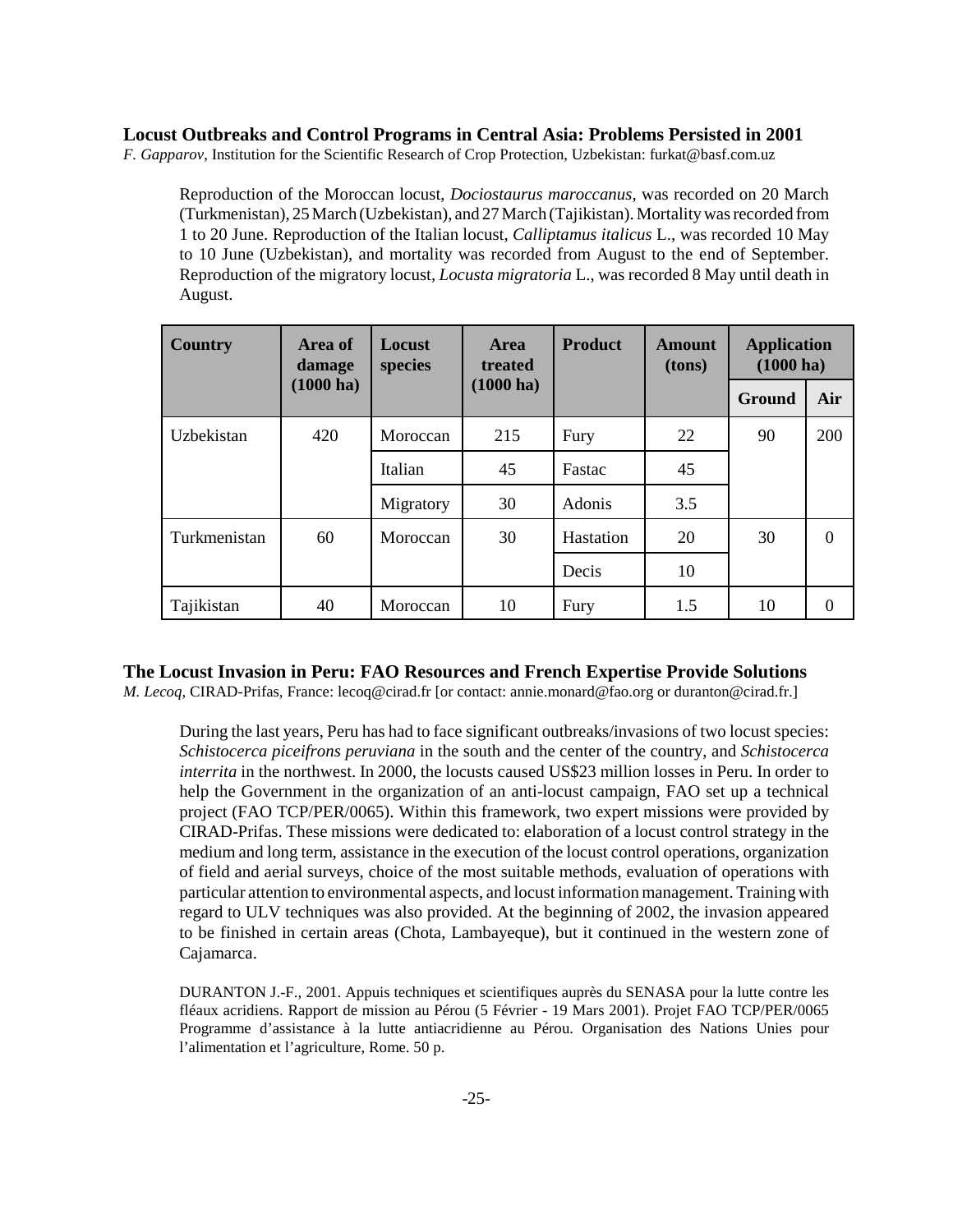DURANTON J.-F., 2001. Appuis techniques et scientifiques auprès du SENASA pour la lutte contre le fléau acridien. Rapport de mission au Pérou (24 Septembre – 26 Octobre 2001). Projet FAO TCP/PER/0065 Programme d'assistance à la lutte antiacridienne au Pérou. Organisation des Nations Unies pour l'alimentation et l'agriculture, Rome. 73 p.

# **COMMUNICATIONS: TRAINING, WORKSHOPS AND MEETINGS**

#### **LOCDAT Training: The Mauritanian-Swiss Connection**

*R. Peveling*, University of Basel, Switzerland, Ralf.Peveling@unibas.ch

A co-worker of the *Centre de Lutte Antiacridienne* (CLAA) in Mauritania was trained in the management and utilization of the LOCDAT desert locust databank (c.f., AAAI Annual Report 1999). The 6-week training took place in Lausanne and Basel (NLU-Biogeography). Important subjects were data entry and validation, data analysis, use of LOCDAT with other computer programs (Excel, MapInfo, *etc.*), and compatibility of LOCDAT – which now contains more than 18,000 datasets – with RAMSES, the NRI (Natural Resources Institute, UK) desert locust databank.

*Acknowledgements.* The training was funded by the Deutsche Gesellschaft für Technische Zusammenarbeit (GTZ; German Development Cooperation).

#### **Desert Locust-Affected Countries in Collaboration: Sharing Operational Experience**

*M.A. Ould Babah*, Centre de Lutte Antiacridienne, Mauritania: claa@toptechnology.mr

Since the restructuring of OCLALAV in 1989, Mauritania has progressively developed an indigenous desert locust control capacity, which resulted in the creation of the Desert Locust Control Centre (CLAA) in 1995. The CLAA was initially helped in its activities by support and technical input from FAO and a number of other partners. Technical support usually took the form of training of CLAA personnel, but assistance was also provided through the local knowledge inherited from the time of OCLALAV. The capacity of CLAA staff was further increased through joint operations during outbreaks and plagues. At the same time an enormous quantity of data, related to both ecology and locusts, was collected during successive campaigns and regular survey operations. The importance of such data is now recognized by numerous specialized institutions.

Mauritania has always been happy to share data and experience with other locust-affected countries in order to achieve the common objective – the prevention of invasions and plagues. Actions taken by Mauritania over the period 1989-2001 to improve communications and sharing of experience include: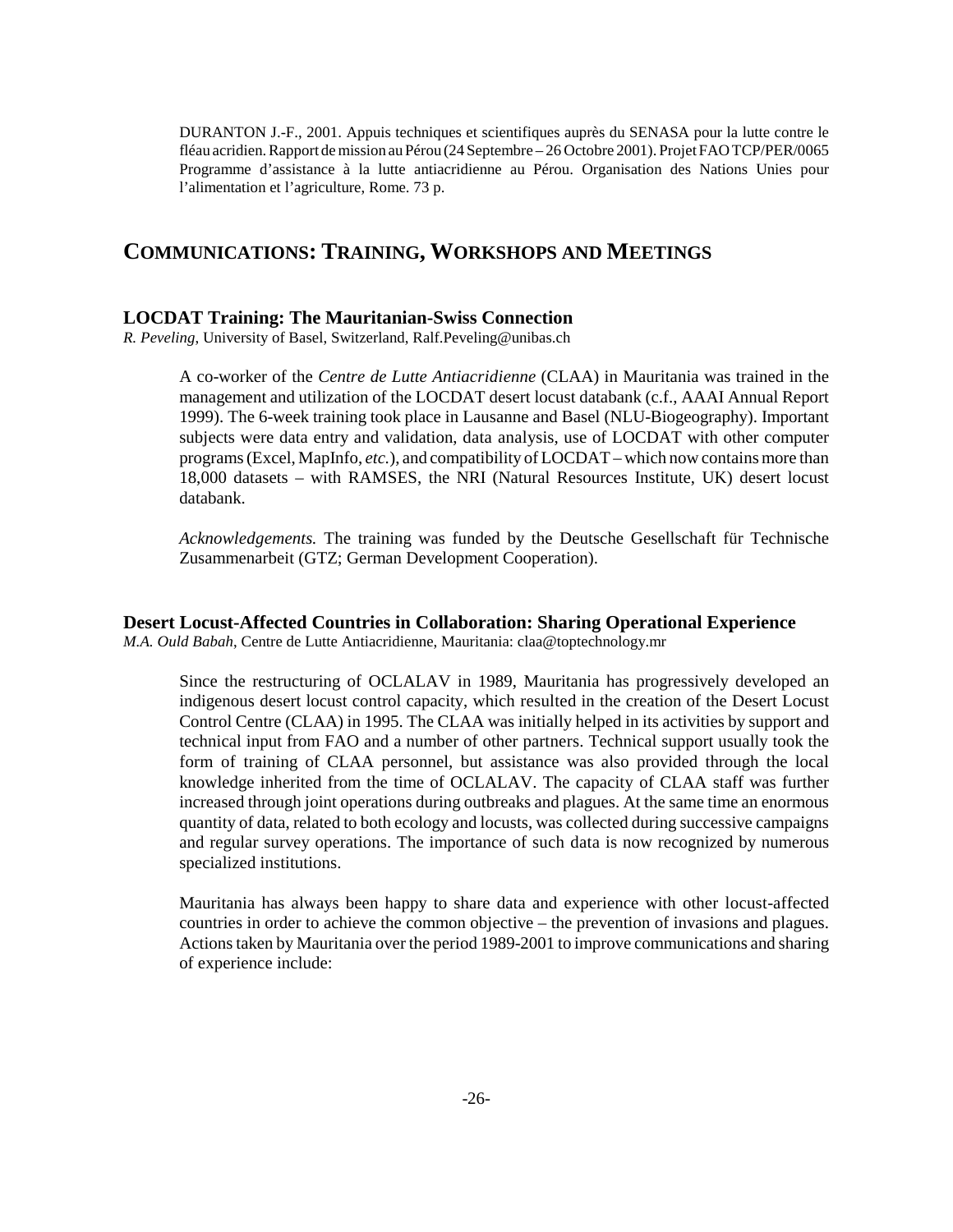- 1. Dozens of technicians and survey officers from the Maghrebian countries have undertaken joint operations with Mauritanian counterparts. This has been under the Force Meghrebian program, under the auspices of CLCPANO supported by FAO. More than 90 man-months have been spent by staff from other countries in field surveys over the last 13 years. This has resulted in improved knowledge of survey and control techniques, as well as developing a better understanding of the biology of the desert locust and its habitat.
- 2. Half a dozen survey officers from Senegal participated in the 1994-1995 campaign. They spent 4 months in the north of Mauritania undertaking joint survey and control operations. This was supported with the cooperation of OCLALAV and Canadian Aid.
- 3. Two senior locust control staff from Niger spent 3 days at the CLAA in June 2001, with the support of Luxdevelopment.
- 4. A group of three senior locust control staff, from Sudan, Yemen and EMPRES Central region, together with colleagues from India and Pakistan, visited Mauritania in November and December 2001 to participate in a workshop and work with the CLAA. This work was a jointly funded activity, with contributions from GTZ, FAO,and the SW Asian Committee of FAO. The workshop was jointly organized by the CLAA and the Norwegian-funded locust project in Mauritania. The workshop looked at the practicalities of an ultralight aircraft for aerial survey for locust bands, a novel all-terrain vehicle developed by the University of Agriculture, Oslo, and participated in demonstrations of the use of the fungus *Metarhizium*. Participants also looked at the use of DGPS track guidance systems for ground sprayers. The ultralight aircraft was provided by the national guard of Mauritania, which is a partner organization to the CLAA. The group was also involved in operational surveys with CLAA staff in order to discuss differences between countries and suggest improvements. A brief report of this workshop is available on the FAO Migrant Pests home page under the training section.

Based on the experience of Mauritania, which has profited tremendously from such collaborations, a more formal system of setting up such exchanges would be a valuable tool in improving desert locust control.

#### **Locust Problems in Central Asia: FAO Round Table Publishes Results**

*A.V. Latchininsky*, University of Wyoming, USA/Russia: latchini@uwyo.edu

In August 2000, the international Round Table meeting on Locust Problems in Central Asia was held in Almaty (Kazakhstan). More than 80 specialists from 10 countries attended the forum. It was organized in the framework of the FAO Technical Assistance project implemented in 2000- 2001. The materials of the Round Table are published in Russian in the first issue of 2001 of the new journal, *Plant Protection and Quarantine in Kazakhstan*. In particular, the following articles are available: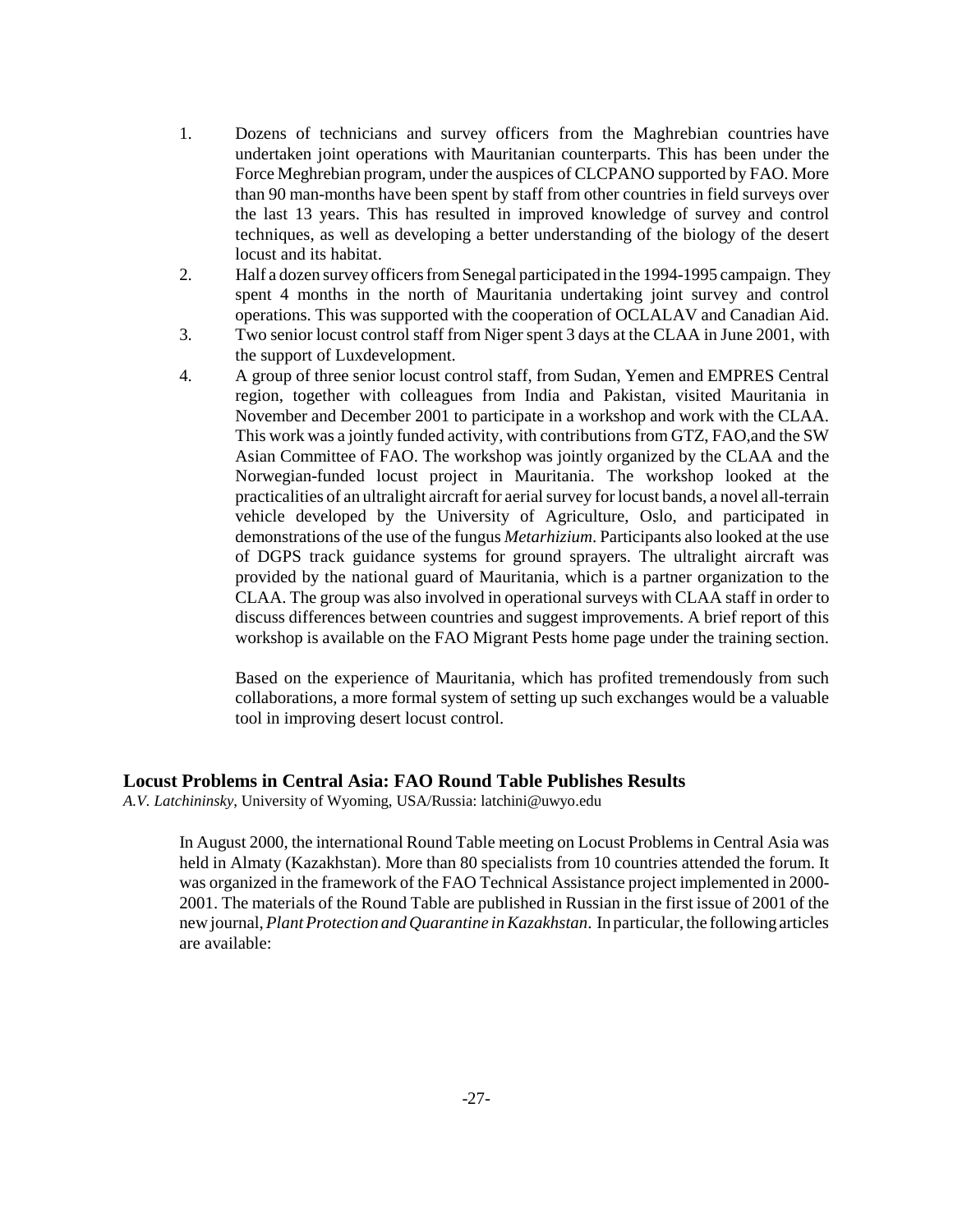S. Khasenov, *Locust problem in Kazakhstan* V. Kambulin, *Principal elements of the strategy and tactics of locust control* M. Childebaev, *Effect of several insecticides on non-target grassland arthropod fauna* G. Yusupova, *Acridicides: efficacy and environmental safety* A. Zhasanov, *Italian locust in Aktyubinsk Oblast* A. Smolyaninov, *Anti-locust control in Novosibirsk Oblast* A. Anarbaev, *Locust control in Kyrgyzstan* F. Gapparov, *Locust situation in Uzbekistan* V. Bovsunovsky, *Locust control in N.-Kazakhstan Oblast* M. Dubliazhova, *Locust control in Pavlodar Oblast*

## **Management of the Migratory Locust in Indonesia: Moving Toward Self-Reliance**

*M. Lecoq*, CIRAD-Prifas, France: lecoq@cirad.fr

Indonesia has been confronted with serious infestations of the migratory locust, *Locusta migratoria manilensis*, since 1998. There have been significant outbreaks in many provinces and especially Sumatra, Kalimantan, and East Nusa Tangara. These outbreaks are likely to become chronic and to further develop with each dry episode related to the phenomenon of El Niño. The intensification of the deforestation and the development of new crops is also expected to exacerbate the situation. In 2001, CIRAD-Prifas continued its assistance with the support of the French Embassy in Indonesia. The actions lay within the scope of the general program of migratory locust control in this country. They came in support of concrete measures implemented by Indonesian authorities to improve locust control through application of recommendations made during the preceding missions. Four training courses were organized (in South Lampung and in Sumba Island) for pest observers and field extension workers (monitoring locust populations in the field and ULV techniques). Efforts were conducted at the national level for a standardized system of locust monitoring and survey within the framework of the Pest Forecasting Center (linked to the Directorate of Crop Protection) on Jatisari (Java Island). In addition, the outline of a guideline for pest observers was elaborated and discussed largely in the field with users. To amplify its efforts in locust control, the Indonesian government recently addressed (at the beginning of 2002) a request to FAO to profit from a technical cooperation project in locust control. The purpose is to strengthen the locust management program for food security improvement in some Indonesian provinces where locusts are endemic.

LECOQ M., M.-H. LUONG-SKOVMAND & T. RACHADI, 2001. *Improving survey and application methods for control of the Oriental Migratory Locust in Indonesia. Basis for a guideline for pest observers and field extension workers.* CIRAD-amis-PC-Prifas n/ 66/2001, Centre de coopération internationale en recherche agronomique pour le développement (CIRAD), Montpellier, France. 50 p.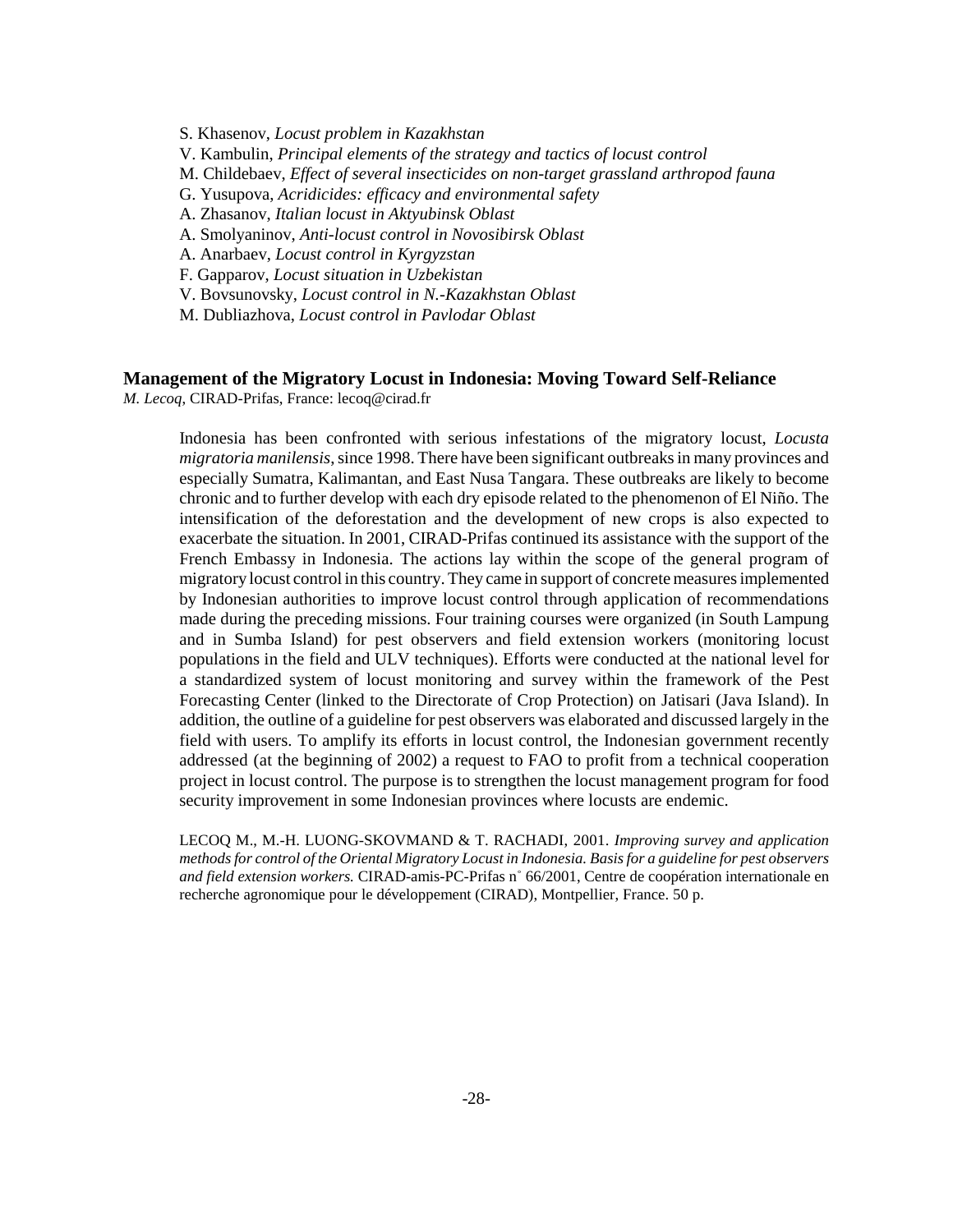#### **International Training on Bioecology & Control of the Central American Locust in México** *L. Barrientos-Lozano.* Instituto Tecnológico de Cd. Victoria. México: ludivinab@terra.com.mx

The Central American locust (*Schistocerca piceifrons piceifrons*) is distributed from northeast México (states of Tamaulipas and San Luis Potosí) to Costa Rica. This species represents one of the most important and devastating pests of subsistence and industrial crops (maize, sorghum, cotton, soybean, citrus, *Agave*) along its distribution area. Until recently, major damage to agriculture in México was caused by the Central American locust in the southeast (states of Yucatán, Chiapas, Tabasco and Campeche). However, since 1998, locust populations have increased in the northeast region, particularly in South Tamaulipas (Cd. Mante, Aldama, Gómez Farías, González) and San Luis Potosí, where locust swarms are being controlled at present. As part of the locust control campaign implemented by the States' Plant Protection Services an "International Training Course On Bioecology, Management, and Control Techniques of the Central American Locust" was carried out from 5 to 7 November, 2001. The course, organized by the Instituto Tecnológico de Ciudad Victoria and el Comité Regional de Sanidad Vegetal del Sur de Tamaulipas, was conducted in Altamira, Tamaulipas, close to the infested areas. Major objectives were to: 1) provide technical information and update technology for surveying and locust control; 2) train technicians and farmers on theoretical and practical aspects of locust biology, ecology and management of locust plagues.

Major topics included an overview of the locust problem in México, detailed information on bioecology of the Central American locust, surveying and campaign organization, ULV spraying techniques, principles of insectide use (mode of action,  $DL_{50}$ , toxicity and resistance), production, formulation, and operational use of *Metarhizium* for locust control, an overview of the locust problem and its management in Australia, locusts and grasshoppers of economical importance in Brazil, and environmental impact of locust control, among others.

Field work included surveying of locust populations, calibration of equipment and assessment of fipronil to control the Central American locust. Two doses were evaluated: 5 and 3 g.a.i./ha on  $5<sup>th</sup>$  to  $7<sup>th</sup>$  instar nymphs and young adults. Both provided excellent results (> 95% mortality five days after treatment) in water and soy oil formulations.

We appreciate the participation of our invited speakers: David Hunter from the APLC, Richard Milner from CSIRO, Wanderlei Dias Guerra from Ministry of Agriculture Brazil, Víctor Hernández Velázquez from CNRCB, and Othón Javier González Gaona and Pablo García Salazar from México. All academic work and arrangements were coordinated by L. Barrientos-Lozano and logistic aspects by Manuel Martínez Elizondo. We wish to thank all those who attended the training course (60 technicians and farmers), the invited instructors, funding institutions, and all those who contributed in one way or another to the success of the course.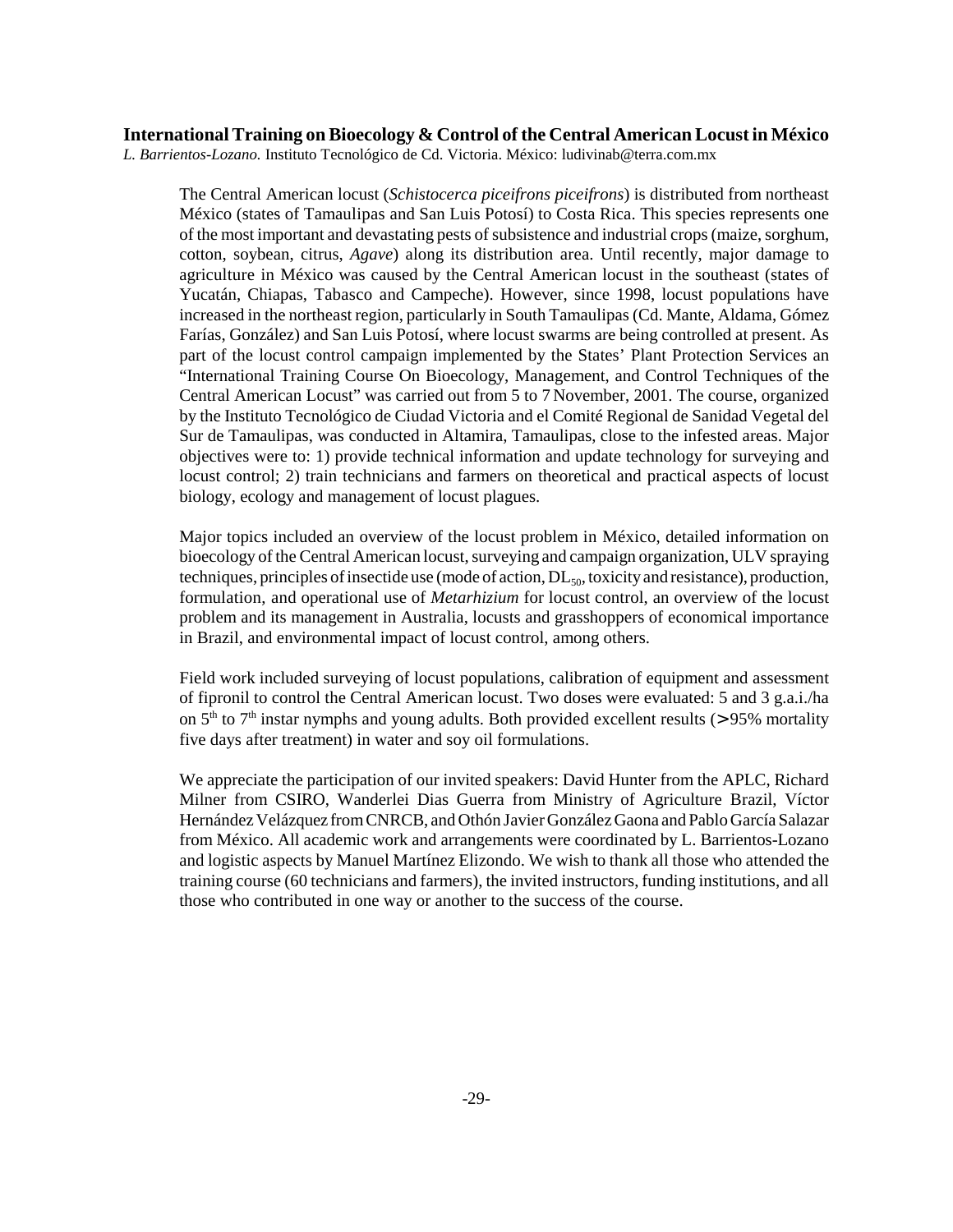#### **Worldwide Conference on Orthopteroid Insects: A Swarm of Scientists Invades France**

*M. Lecoq*, CIRAD-Prifas, France: lecoq@cirad.fr

This conference took place in Montpellier from 19 to 22 August 2001. This eighth international meeting of the Orthopterists Society was organized by the CIRAD-Prifas team. It gathered 180 congressmen of 40 different nationalities. The conference was a great success, as evinced by the level of the scientific papers, the satisfaction expressed by all the participants, the profitable contacts between personalities of very diverse backgrounds, and the strong media coverage showing the importance of the different topics. Forty oral presentations and 130 posters gave a good overview of the research undertaken in the world on orthopteroid insects, in the fields of control, biology, ecology, and systematics. In addition, many students were present at the meeting. Complete information on this congress as well as the summaries of the various presentations submitted is available at: http://os2001.cirad.fr.

GAY P.E., 2000. *International Conference on Orthopteroid Insects, Montpellier, France, August 19-22, 2001 /Conference internationale sur les Orthoptères, Montpellier, France, 19-22 Août, 2001*  Online: http://os2001.cirad.fr 61 p., in English and French.

#### **AAAI Provides Global Market Analysis for Aventis**

*J.A. Lockwood*, University of Wyoming, USA: lockwood@uwyo.edu

Aventis contracted with the *Association for Applied Acridology International* to conduct a global analysis of acridicide markets. Six Associates/Affiliates from Australia, France, Russia, Senegal, and the United States worked for three, 12-hour days to discuss and write the 62-page report on eight major markets consisting of 27 market sectors. For each market sector, the report summarized: size, dynamics  $\&$  sustainability, appropriate products, and opportunities  $\&$ constraints. The report was summarized at a meeting with Aventis in Lyon, where an entire day was devoted to the analysis. Although the details of the report are proprietary, having been produced under contract, the Associates/Affiliates certainly gained a tremendous understanding of the complexity and scope of grasshopper and locust control on a world-wide basis. This project demonstrates the sorts of truly unique and powerful services that AAAI can provide to Sponsors and clients, and we look forward to future opportunities to work with agencies, governments, and industries.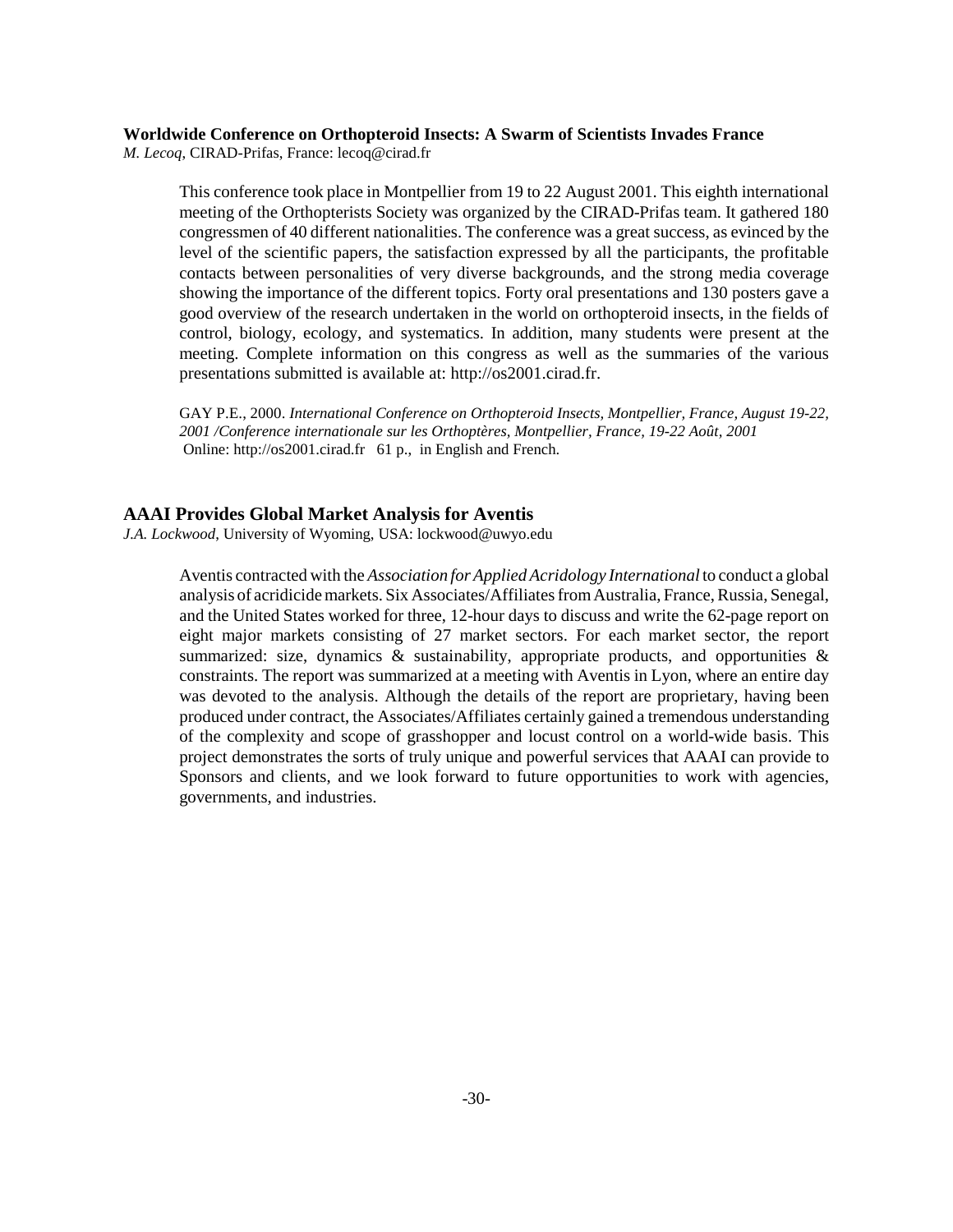# **COMMUNICATIONS: PUBLICATIONS AND ELECTRONIC MEDIA**

#### **"One Century of Locust Control in Africa" by J. Roy: Lessons from a Great Acridologist** *M. Lecoq*, CIRAD-Prifas, France: lecoq@cirad.fr

This book constitutes a history of the French interventions in locust control carried out during the  $20<sup>th</sup>$  century, mainly in Africa. It evokes primarily the programs undertaken or financed by France to develop research or to support the control campaigns, separately or jointly with other countries or in support of the international initiatives. Control of the desert locust, the main pest locust, constitutes the main part of the book. But other species are also addressed, including the migratory locust and the red locust. In addition, there is mention of the French assistance in control of grasshoppers, whose chronic but less spectacular devastations have had a heavy impact on the food production of many African countries, in particular in the Sahel. The work is written by one of the principal actors of locust control during the second half of the  $20<sup>th</sup>$  century. The author -- former officer-in-charge of the locust and emergency operations group of FAO in Rome -- was the creator of the federal locust service in French West Africa and was the person in charge for many years. This work is the first to synthesize the French works in the field of locust control. It shows the continuous efforts carried out by France in this field since the beginning of the  $20<sup>th</sup>$  century and seeks to draw useful lessons for the future organization of locust control.

ROY J., 2001. *Histoire commentée d'un siècle de lutte antiacridienne en Afrique. Contributions de la France.* Coll. Les acteurs de la science, L'Harmattan, Paris. 286 p. [in French]

#### **Russian Orthopterans go Online: The First Website Dedicated to Orthoptera in Russia**

*M.G. Sergeev* and *V.V. Molodtsov*, Novosibirsk State University, mgs@fen.nsu.ru or vv@fen.nsu.ru

The first Russian website devoted to the orthopteroid insects is now online at: http://fen.nsu.ru/acrida This website features a diversity of data, including general information about the main pest species and their pictures. We hope to develop this website and in the future create its English version.

#### **Coming Soon! New Book on Locusts and Grasshoppers of Central Asia**

*A.V. Latchininsky*, University of Wyoming, USA: latchini@uwyo.edu

A book entitled *"Guide to the Acridids of Kazakhstan, Central Asia and Adjacent Territories"* is being prepared for publication in Russian by the Association for Applied Acridology International in conjunction with the University of Wyoming. The book (*ca*. 400 pp.) is a collective, several-year effort of scientists from four countries: Russia (M. Sergeev and M. Chernyakhovskyi), Kazakhstan (M. Childebaev and V. Kambulin), Uzbekistan (F. Gapparov) and the United States (J. Lockwood). It is edited by A. Latchininsky (Russia-United States).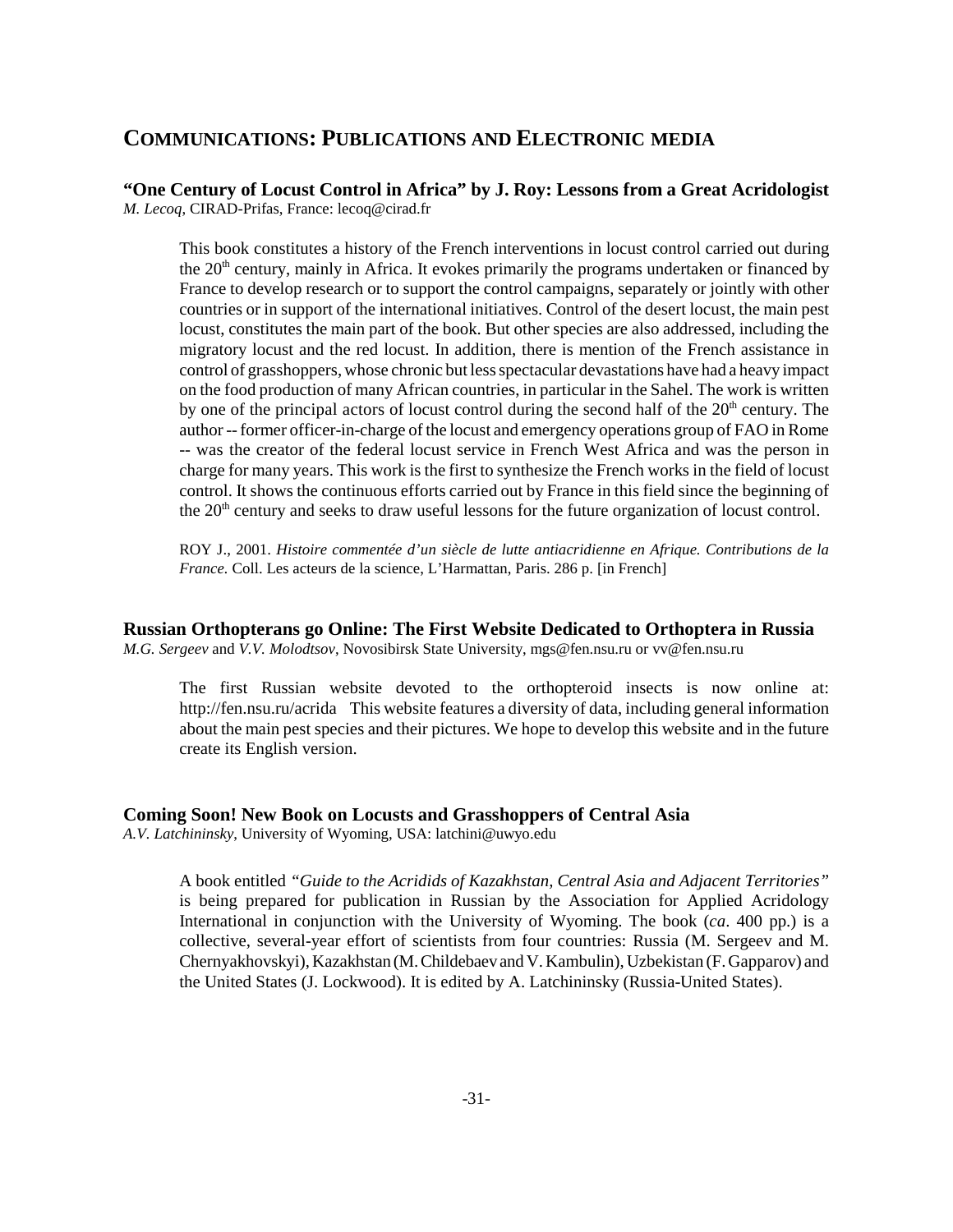The *Guide* covers >400 species of acridids of Kazakhstan, Uzbekistan, Tajikistan, Turkmenistan, Kyrgyzstan, and the adjacent areas of the Russian Federation. It includes chapters on acridid taxonomy and geographic distribution, biology, ecology, natural enemies, main economic species, current acridid situation in the region, and methods of population management. These are followed by identification keys to acridid egg-pods (>100 species) and adult insects. Many illustrations are original (see below), and prepared especially for this edition. For the first time in the Russian acridology, color photos of >50 acridid species complete the guide. The funding for the publication was provided by the University of Wyoming, Association for Applied Acridology International, Russian Academy of Sciences, and Aventis. The book is scheduled for publication in May 2002.



 *Dericorys tibialis* (Pall.), male. Original drawing by M.S. Baitenov (from the *Guide to the Acridids of Kazakhstan, Central Asia and Adjacent Territories*)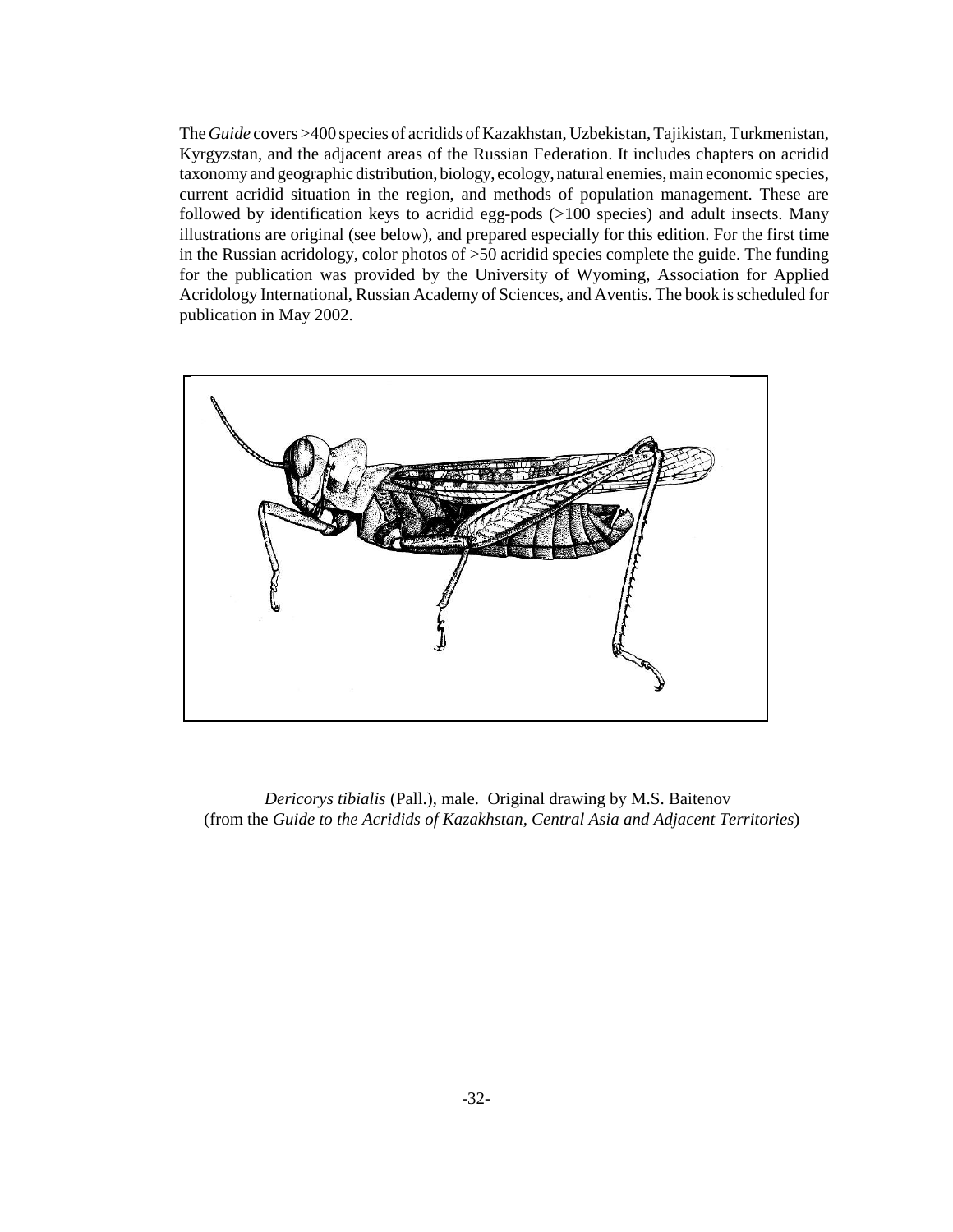#### **Australian Website Continues to Set a Standard for Applied Acridology**

*D. Hunter* and *P. Spurgin,* Australian Plague Locust Commission: david.hunter@affa.gov.au

As a "model" for how agencies, institutions, and companies might develop a highly navigable and informative website, consider the Australian Plague Locust Commission's site. This website can be accessed at: http://www.affa.gov.au/aplc

#### **International Society for Pest Information: An Invitation to Applied Acridologists**

*J. Langewald*, LUBILOSA, Benin: j.langewald@cgiar.org and *Hans Wilps*, FAO EMPRES, Egypt: Hans.Wilps@fao.org

The International Society for Pest Information (ISPI) promotes information exchange with the aim to contribute to the development of pest management methods which are effective and safe for humans and the environment. We have started to assemble and maintain databases which contain lists of pests, beneficials and literature, as well as addresses of relevant research institutes, companies, organizations, scientists and professionals. The information is disseminated through the internet and on CDs. Currently our main activity is the preparation and distribution of the 'Pest Directory' database as a CD.

We are currently updating our database of scientific literature on locust and grasshopper control. We would like to encourage all AAAI members to contribute to our database. It will be to the benefit of all of us. For more information, check the ISPI website: www.pestinfo.org, or contact us: Jürgen Langewald (J.Langewald@cgiar.org) or Hans Wilps (Hans.Wilps@fao.org).

#### **Publications in Acridid Biology and Ecology: Foundations of Sound Pest Management**

- Lange, C.E. and E. Wittenstein. 2001. An *Adelina* sp. (Apicomplexa: Coccidia) found in *Anutogryllus muticus* (De Geer) (Orthoptera: Gryllidae). *Journal of Invertebrate Pathology,* 77: 83-84.
- Lange, C.E. and E. Wittenstein. 2002. The life cycle of *Gregarina ronderosi* n. sp. (Apicomplexa: Gregarinidae) in the Argentine grasshopper *Dichroplus elongatus* (Orthoptera: Acrididae). *Journal of Invertebrate Pathology*, in press.
- Lockwood, J.A. 2001. Voices from the past: What we can learn from the Rocky Mountain locust. Amer. Entomol. 47: 208-215.
- Peveling, R. and P. Nagel, P., 2001. Locust and tsetse fly control in Africa Does wildlife pay the bill for animal health and food security? In: Johnston, J.J. (ed.), Pesticides and wildlife. *American Chemical Society (ACS) Symposium Series* 771, 82-108.
- Torrusio, S.E., M.M. Cigliano, and M.L. de Wysiecki. 2002. Grasshopper (Orthoptera: Acridoidea) and plant community relationships in the Argentine Pampas. *J. Biogeography, 29:1-9*.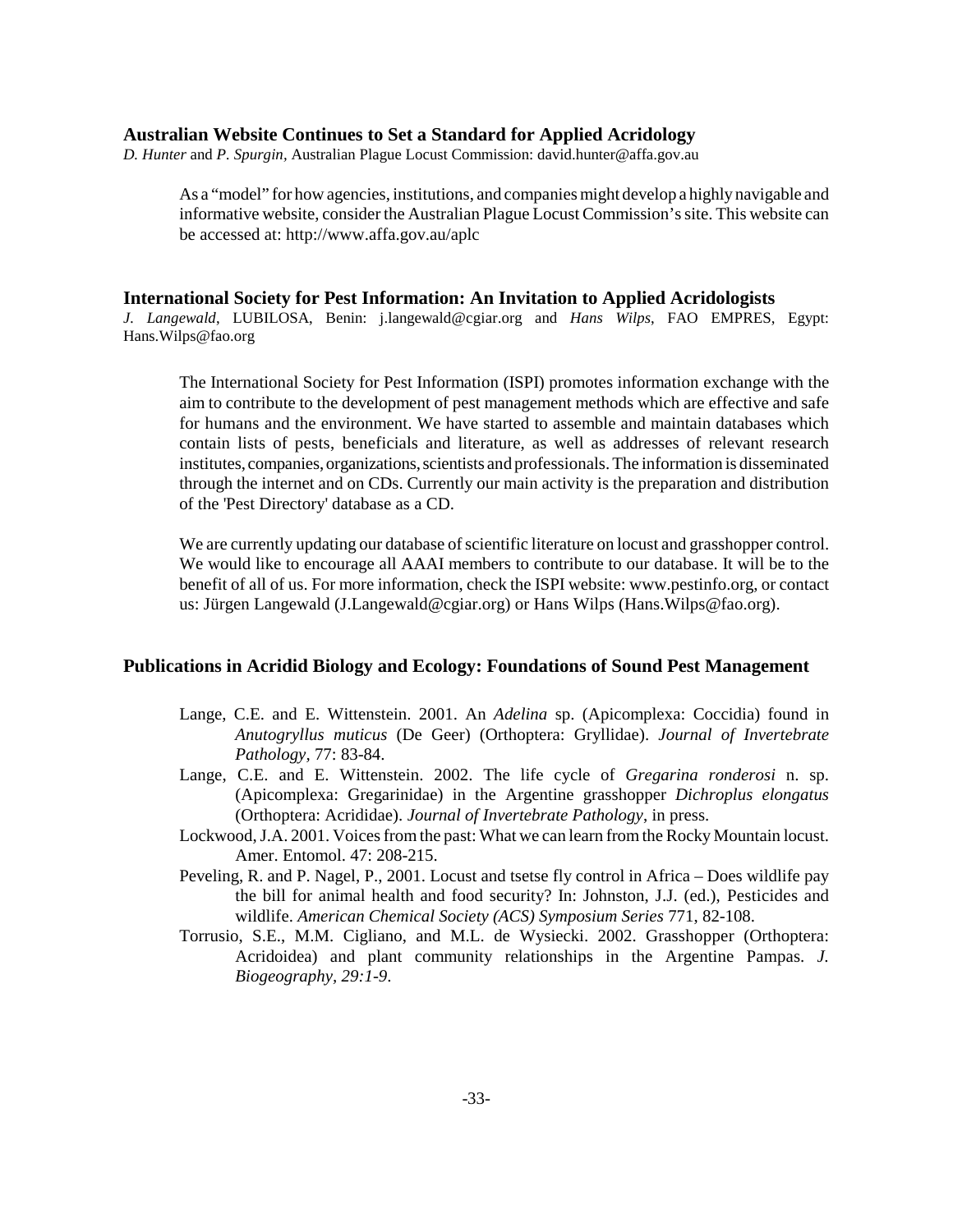- VanDyke, K., D. Kazmer, and J.A. Lockwood. 2001. Genetic structure of populations of the alpine grasshopper, *Melanoplus alpinus*: cryptic species or ancient paraphyly? Proceedings of the International Conference on Orthopteroid Insects, Montpellier, France, p. 36.
- Vanjkova I.A. and M.G. Sergeev. 2001. Morphometric variability of the Italian locust during an outbreak in the Kulunda Steppe (West Siberia). Metaleptea. Special Meeting Issue: 102.

#### **Publications in Principles and Practices of Acridid Pest Management**

- Branting, K. J. Hastings, and J. Lockwood. 2001. CARMA: A case-based range management advisor. Proceedings of the International Joint Conference on Artificial Intelligence (Innovative Applications of Artificial Intelligence [IAAI]), Seattle, Washington.
- Latchininsky, A.V. 2001. Environmental factors governing population dynamics of rangeland grasshoppers: The first application of GIS and remote sensing to Russian acridology. Ph.D. dissertation, University of Wyoming, 246 pp.
- Legg, D.E. and J.A. Lockwood. 2001. Binomial sequential sampling plans for rangeland grasshoppers. Internat. J. Pest Manage. 47: 69-73.
- Lockwood, J.A., R. Anderson-Sprecher, and S.P. Schell. 2002. When less is more: Optimization of reduced agent-area treatments (RAATs) for management of rangeland grasshoppers. Crop Protect. (in press).
- Lockwood, J.A., F.G. Howarth, and M.F. Purcell [eds.]. 2001. Balancing nature: Assessing the Impact of importing non-native biological control agents (An international perspective). Thomas Say Publications in Entomology, Entomological Society of America, Lanham, Maryland, 130 pp.
- Lockwood, J.A., M.F. Purcell, and F.G. Howarth. 2001. Common ground, great divides, and building bridges, pp. 120-130. In J.A. Lockwood, F.G. Howarth, and M.F. Purcell [eds.], Balancing nature: Assessing the impact of importing non-native biological control agents (An international perspective). Thomas Say Publications in Entomology, Entomological Society of America, Lanham, Maryland.
- Lockwood, J.A., Narisu, S.P. Schell, and D.R. Lockwood. 2001. Canola oil as a kairomonal attractant of rangeland grasshoppers (Orthoptera: Acrididae): an economical liquid bait for insecticide formulation. Internat. J. Pest Manage. 47: 185-194.
- Lockwood, J.A. and S.P. Schell. 2001. Semiochemically enhanced baits for grasshopper management. Proceedings of the National Grasshopper Management Board meeting, Denver, Colorado.
- Lockwood, J.A., A.T. Showler, and A.V. Latchininsky. 2002. Can we make locust and grasshopper control sustainable? J. Orthop. Res. (in press).
- Peveling, R., 2001. Recommandations concernant les études écotoxicologiques à effectuer pour la lutte antiacridienne dans les années à venir. In: Zehrer, W. (ed.), *Lutte Antiacridienne à Madagascar – Tome III – Ecotoxicologie.* DPV/GTZ, Ministère de l'Agriculture, Antananarivo, Madagascar, 465-488.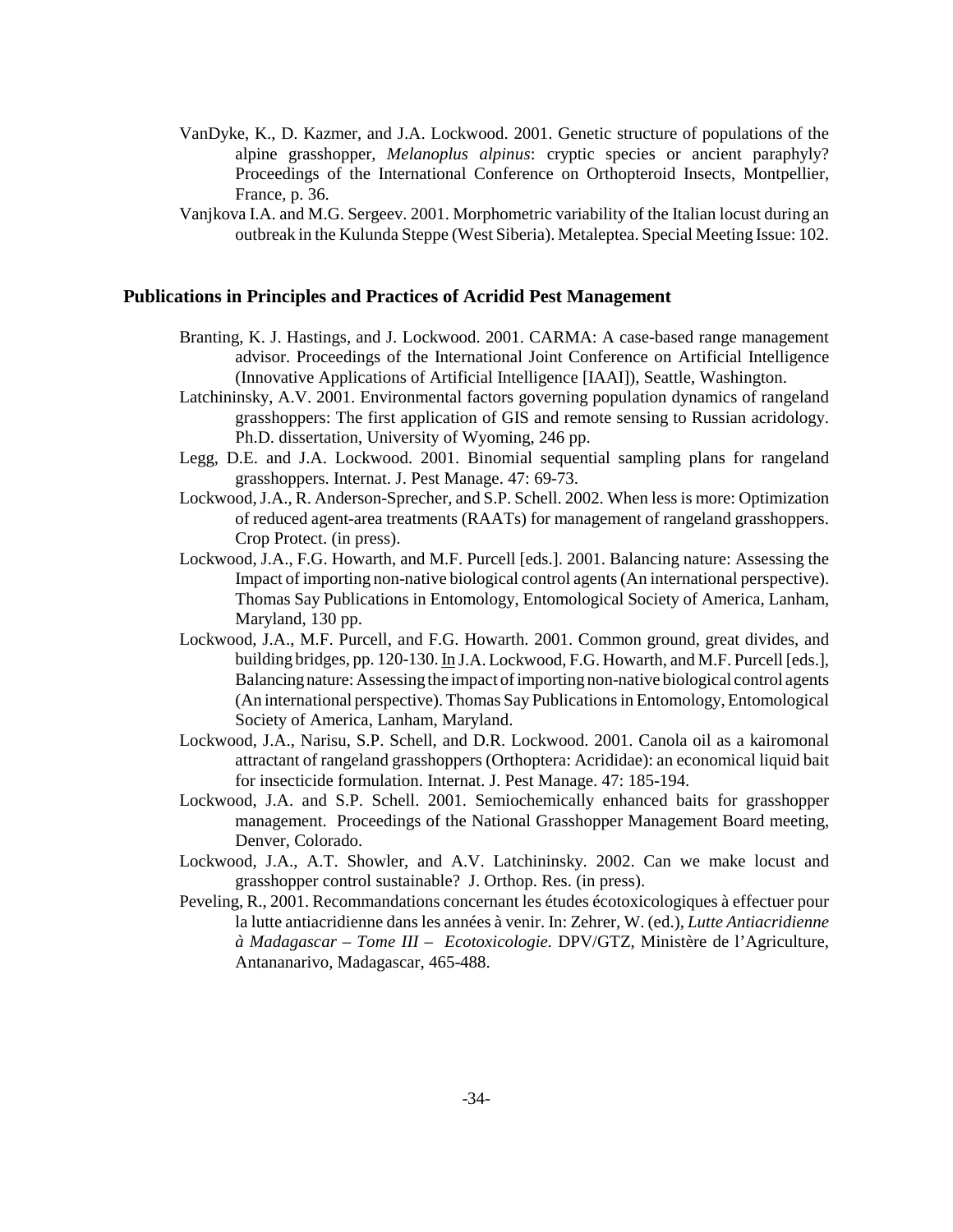- Peveling, R., H. Rasolomanana, R. Raholijaona, Rakotomianina, A. Ravoninjatovo, L. Randimbison, M. Rakotondravelo, A. Raveloson, H. Rakotoarivony, S. Bezaka, N. Ranaivoson, and J.-J. Rafanomezantsoa. 2001. Effets des traitements aériens de fipronil et de deltaméthrine en couverture totale sur la chaîne alimentaire. In: Zehrer, W. (ed.), *Lutte Antiacridienne à Madagascar – Tome III – Ecotoxicologie.* DPV/GTZ, Ministère de l'Agriculture, Antananarivo, Madagascar, 525-572.
- Peveling, R., 2002. Environmental conservation and locust control possible conflicts and solutions. *Journal of Orthoptera Research* 10 (2), in press.
- Schell, S.P., D.I. Smith, and J.A. Lockwood. 2001. Further optimization of Dimilin RAATs strategies for rangeland grasshoppers. Proceedings of the National Grasshopper Management Board meeting, Denver, Colorado.
- Sergeev M.G., I.A. Vanjkova, and O.V. Denisova. 2001. Grasshoppers in the steppes of Russia and Kazakhstan in year 2000 [Saranchovye v stepiah Rossii i Kazakhstana - 2000 god]. Steppic Bulletin [Stepnoi Bulleten]. No 9: 51-53. (In Russian)
- Sergeev M.G., I.A. Vanjkova, and O.V. Denisova. 2001. The Italian locust in agriculture landscapes of Kulunda and the Irtysh Region [Italianskij prus v agrolandshaftah Kulundy i Priiirtyshia]. Zastshita i karantin rastenii (Plant Protection and Quarantine). No 5: 11. (In Russian).
- Smith, D.I., S.P. Schell, and J.A. Lockwood. 2001. Horizontal and trophic transfer of insecticides used in grasshopper control via cannibalism. Proceedings of the National Grasshopper Management Board meeting, Denver, Colorado.
- Sergeev M.G. 2001. Population management of grasshoppers in the steppe landscapes: Modern approaches and technologies. "Nauchnaia Kniga" Publ., Saratov, 1-52 pp. (In Russian)
- Stolz, I., P. Nagel, C. Lomer, and R. Peveling. 2002. Susceptibility of the hymenopteran parasitoids *Apoanagyrus (= Epidinocarsis) lopezi* (Encyrtidae) and *Phanerotoma* sp. (Braconidae) to the entomopathogenic fungus *Metarhizium anisopliae* var. *acridum* (Deuteromycotina: Hyphomycetes*). Biocontrol Science and Technology* 12 (3), in press.

# **ASSOCIATE, AFFILIATE, AND PARTNER UPDATES**

#### **CIRAD-Prifas Recruits a New Acridologist**

*M. Lecoq*, CIRAD-Prifas, France: lecoq@cirad.fr

The CIRAD-Prifas team was reinforced in 2001 by the recruitment of a new acridologist, Alex Franc. Alex is stationed in Madagascar, within the new national Anti-locust Centre. He has been appointed as head of the French project supporting locust control in Madagascar, financed by the Service for Cooperation and Cultural Action of the French Embassy.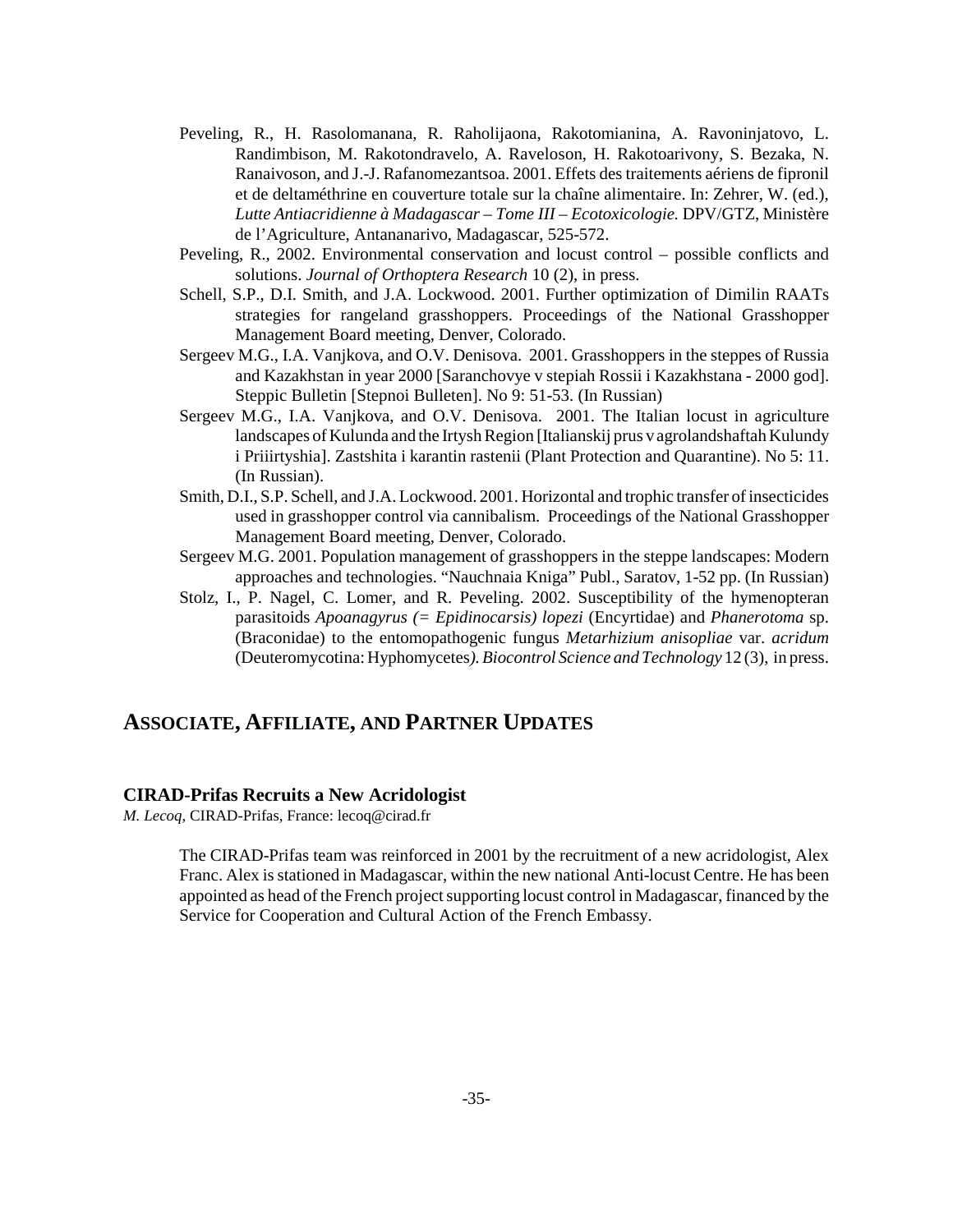#### **CIRAD-Prifas Moves to the International Baillarguet Campus**

*M. Lecoq*, CIRAD-Prifas, France: lecoq@cirad.fr

Prifas, the research team in operational acridology of CIRAD, moved in 2001 to new buildings on the international campus of Baillarguet, within a few kilometers in the north of Montpellier. Its new address is as follows:

CIRAD - Dépt. AMIS - Programme Protection des cultures - Prifas TA40/D, Campus International de Baillarguet 34398 MONTPELLIER CEDEX 5 - FRANCE Phone : 33 (0)4 67 59 39 34 Fax : 33 (0)4 67 59 38 73 E-mail : prifas@cirad.fr Internet : http://www.cirad.fr/web/prifas/acridiens.shtml

#### **Acridological News from the Grasshopper Group in Wyoming**

*J.A. Lockwood*, University of Wyoming, USA: lockwood@uwyo.edu

We are delighted and proud to announce that Alexandre Latchininsky earned his Doctor of Philosophy in entomology in 2001. Dr. Latchininsky's dissertation was "Environmental factors governing population dynamics of rangeland grasshoppers: The first application of GIS and remote sensing to Russian acridology". He is currently working as a grant-funded postdoctoral Research Scientist at the University of Wyoming. In addition, it is our pleasure to report that Kirk VanDyke will defend his dissertation in May of 2002. The soon-to-be Dr. VanDyke's research was on the genetic structuring in populations of alpine grasshoppers at the meadow, watershed, and mountain range scales. We are also pleased to note that Mr. Alexander Chernysh joined our laboratory and is pursuing his Master of Science in entomology. A graduate in Agroecology from Saratov State University, Mr. Chernysh's thesis will focus on strategies to enhance the efficacy and economics of *Beauveria bassiana* as a mycopesticide for grasshopper control. We are also most pleased to report that Mr. Douglas Smith, a graduate of the University of Wyoming in entomology, is continuing his studies at the graduate level. His thesis research is addressing the non-target effects of standard, blanket applications of insecticides and Reduced Agent-Area Treatments for grasshopper control, using carbaryl, diflubenzuron, and malathion. Our Research Associate, Mr. Scott Schell, continues to play a central role in our field research, including developing the concept and practice of ground-based applications and educating pest managers (including co-leading a statewide workshop on grasshopper management for Weed & Pest Districts involving 40 participants). Finally, our other Research Associate, Mr. Spencer Schell, continues to update and refine the "Grasshoppers of Wyoming and the West" website (http://www.sdvc.uwyo.edu/grasshopper/), among his other duties. The website has received two national awards for excellence in scientific education.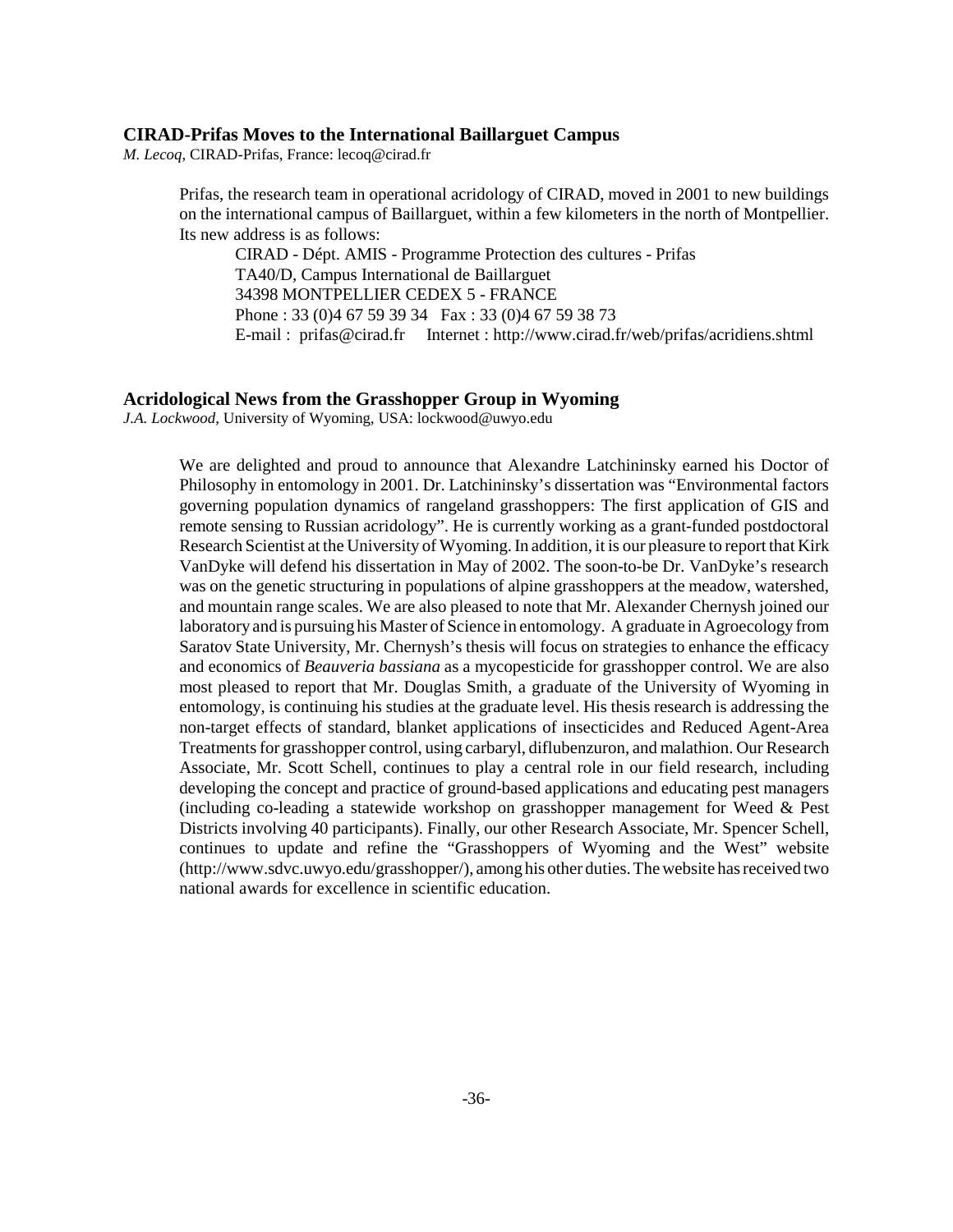# **INDEX OF ORGANIZATIONAL ACRONYMS**

| <b>ADB</b>      | <b>Asian Development Bank</b>                                              |
|-----------------|----------------------------------------------------------------------------|
| <b>AGRHYMET</b> | Centre for Agro-hydro-meteorology, Niger                                   |
| <b>APLC</b>     | <b>Australian Plague Locust Commission</b>                                 |
| <b>BCP</b>      | Biological Control Products, South Africa                                  |
| <b>CEPAVE</b>   | Parasitological and Vectors Research Center, Argentina                     |
| <b>CERES</b>    | California Environmental Resources Evaluation System, United States        |
| <b>CILSS</b>    | Standing Committee Inter-States of Fight against the Dryness in the Sahel, |
|                 | <b>Burkina Faso</b>                                                        |
| <b>CIRAD</b>    | Centre de coopération internationale en recherche agronomique pour le      |
|                 | développement, France                                                      |
| <b>CLAA</b>     | Centre de Lutte Antiacridienne, Mauritania                                 |
| <b>CLCPANO</b>  | Commission de Lutte Contre le Criquet Pelerin en Afrique de Nord-Ouest     |
| <b>CNA</b>      | Centre National Antiacridien, Madagascar                                   |
| <b>CNRCB</b>    | La Commission Nationale de Reconnaissance des Cols de Belgique             |
| C-PAS           | Centre for Pesticide Application and Safety, Queensland                    |
| <b>CSIRO</b>    | Commonwealth Scientific & Industrial Research Organisation, Australia      |
| <b>CTA</b>      | Technical Centre for Agricultural and Rural Cooperation, Mauritania        |
| <b>DLCC</b>     | <b>Desert Locust Control Committee</b>                                     |
| <b>EMPRES</b>   | <b>Emergency Prevention System (FAO)</b>                                   |
| <b>EPHE</b>     | École pratique des hautes études, France                                   |
| <b>FAO</b>      | Food and Agricultural Organisation of the United Nations, Rome             |
| <b>GTZ</b>      | Gesellschaft für Technische Zusammenarbeit, Germany                        |
| <b>IITA</b>     | International Institute of Tropical Agriculture, United Kingdom            |
| <b>ISPI</b>     | International Society for Pest Information, United States                  |
| <b>LUBILOSA</b> | Lutte Biologique contre les Locusts et les Sauteriaux, Benin               |
| <b>NGO</b>      | Non-governmental organization                                              |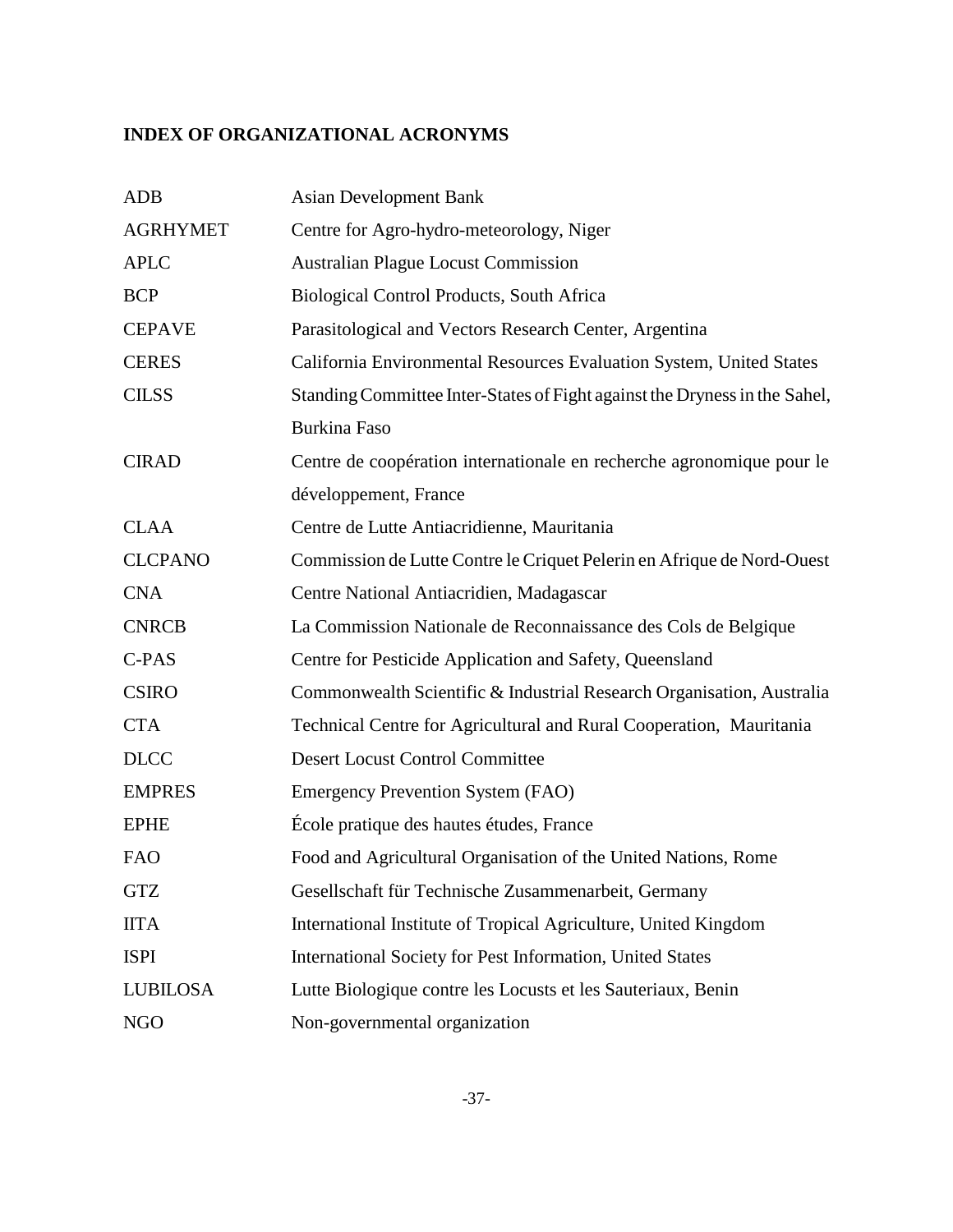| <b>NLU</b>     | Institut für Natur-Landschafts- und Umweltschutz, University of Basel,  |  |  |
|----------------|-------------------------------------------------------------------------|--|--|
|                | Switzerland                                                             |  |  |
| <b>NOAA</b>    | National Oceanic and Atmospheric Administration, United States          |  |  |
| <b>NRI</b>     | Natural Resources Institute, United Kingdom                             |  |  |
| <b>OCLALAV</b> | Organisation pour la lutte antiacridien et anti avaire, Senegal         |  |  |
| <b>OPR</b>     | Operations Performance Review, Mauritania                               |  |  |
| <b>SAGARPA</b> | Secretariat of Agriculture, Livestock, Rural Development, Fisheries and |  |  |
|                | Food of the United Mexican States                                       |  |  |
| <b>UNLP</b>    | La Plata National University, Argentina                                 |  |  |
| <b>USAID</b>   | United States Agency for International Development                      |  |  |
| <b>USDA</b>    | United States Department of Agriculture                                 |  |  |
| <b>ZOPP</b>    | Ziel Orientierte Projekt Planung, Germany                               |  |  |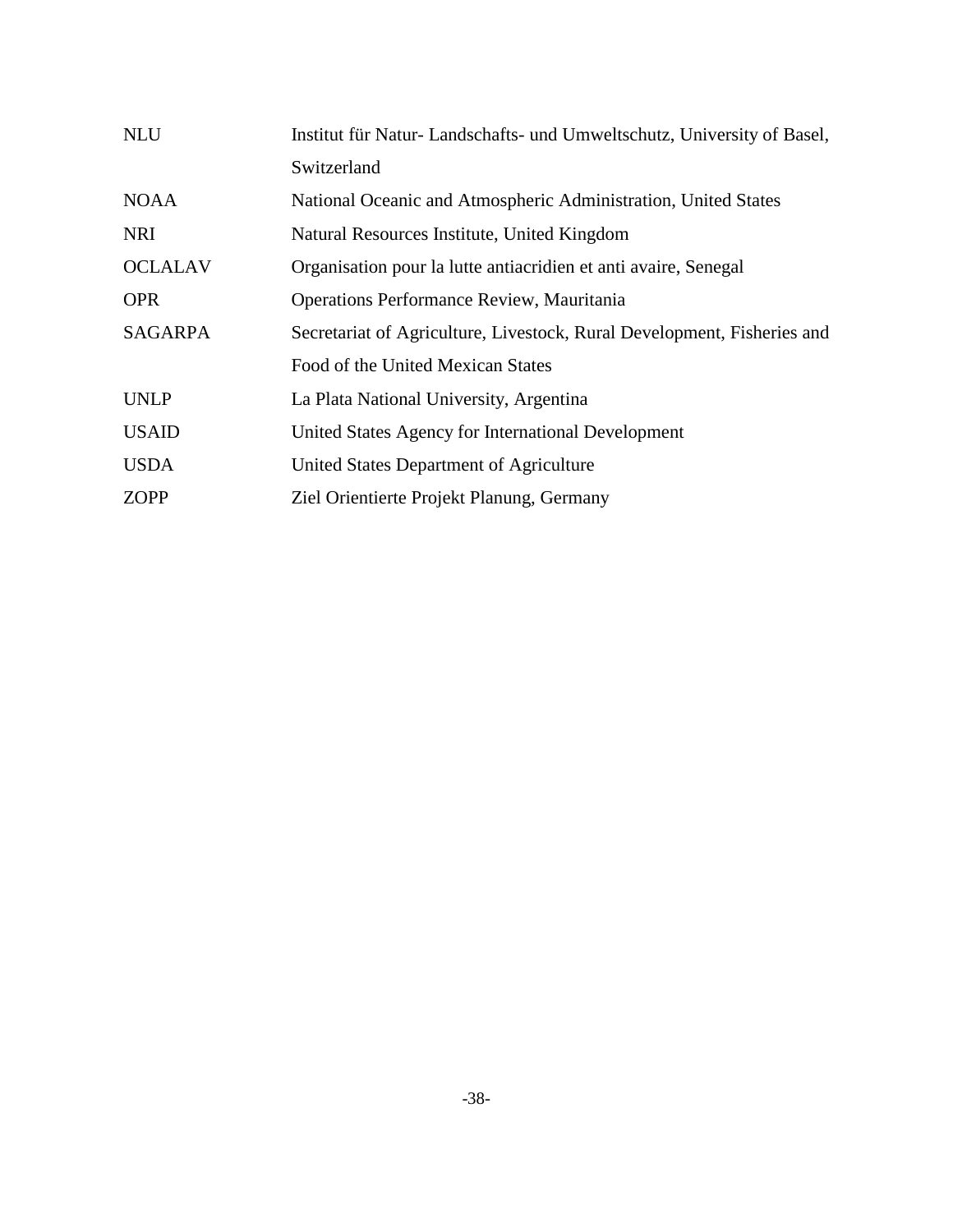# **Association for Applied Acridology International**

# *Our Mission:*

As pest management techniques, perspectives, and products have become increasingly sophisticated in the last 20 years, our capacity to adapt and transfer the methods and knowledge has declined. Formerly effective programs have dramatically diminished their roles in assisting afflicted regions. While the ability for any single nation to sustain a critical mass of expertise in acridid (grasshopper and locust) pest management has diminished, the quality of geographically dispersed experience and knowledge is extremely high.

The *Association for Applied Acridology International* has brought together the world's leading practitioners in this field to develop and provide unbiased analyses along with culturally, technologically, economically, and environmentally appropriate methods for managing locust and grasshopper outbreaks. The *Association* is the first and only humanitarian-based, NGO of entomologists in the world, providing expert advice, training, and applied research to people and nations in need. The demonstrable capacity of grasshopper and locust outbreaks to reduce the standard of living, displace human populations, induce famine, and erode environmental quality demands the highest level of practical expertise and experience in order to rapidly build the capacity of agricultural communities to implement safe and effective prevention and control programs. The *Association* consists of 35 Associates/Affiliates from 24 nations, representing more than 300 years of collective experience and 13 Institutional Partners/Participants comprising the world's best organizations dedicated to the study and management of acridids (see inside, back cover).

The purpose of the *Association for Applied Acridology International* is to form a coordinated, operational pool of world experts, thereby creating opportunities for collaboration and enhancing access to this expertise by governments, agencies, and companies. This goal is captured in our motto:

# Solutions without Limits Solutions without Limits by Scientists without Borders

For more information, select *Association for Applied Acridology International*  from the left-hand frame at http://www.sdvc.uwyo.edu/grasshopper/